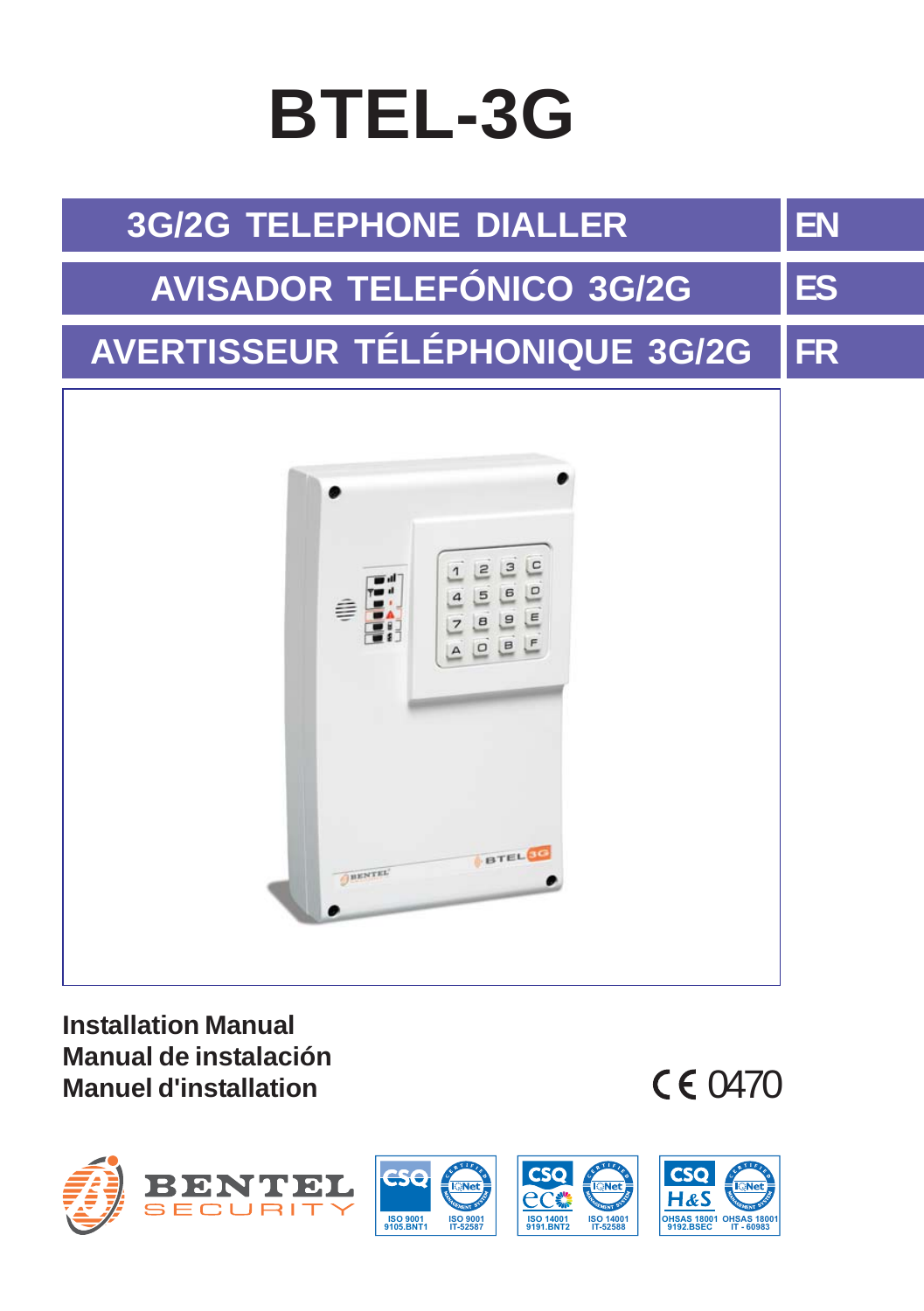|                                      | Tab.1                                                    |                                          |                                                                                                                                                                                                                                             |                                                                                                                                             |                                                          |                                                             |                                                                        |
|--------------------------------------|----------------------------------------------------------|------------------------------------------|---------------------------------------------------------------------------------------------------------------------------------------------------------------------------------------------------------------------------------------------|---------------------------------------------------------------------------------------------------------------------------------------------|----------------------------------------------------------|-------------------------------------------------------------|------------------------------------------------------------------------|
| N.                                   | <b>ED PARTS DESCRIPTION</b>                              |                                          | <b>65 DESCRIPCION DE LOS</b><br><b>COMPONENTES</b>                                                                                                                                                                                          |                                                                                                                                             | (FR)                                                     | <b>IDENTIFICATIONS DES</b><br><b>PIECES</b>                 |                                                                        |
| 1                                    | Screws (4) to fix the cover to the<br>backplate          |                                          | Tornillos (4) para fijar la tapa del fondo                                                                                                                                                                                                  |                                                                                                                                             | Vis (4) pour la fixation du couvercle au<br>fond         |                                                             |                                                                        |
| $\overline{2}$                       | Cover                                                    |                                          | Tapa                                                                                                                                                                                                                                        |                                                                                                                                             | Couvercle                                                |                                                             |                                                                        |
| 3                                    | Microphone grill                                         |                                          | Parrilla para micrófono                                                                                                                                                                                                                     |                                                                                                                                             |                                                          | Grille pour microphone                                      |                                                                        |
| $\overline{4}$                       | <b>Status LEDs</b>                                       |                                          | LED de control                                                                                                                                                                                                                              |                                                                                                                                             |                                                          | LED de contrôle                                             |                                                                        |
| 5                                    | Backplate                                                |                                          | Fondo                                                                                                                                                                                                                                       |                                                                                                                                             | Fond                                                     |                                                             |                                                                        |
| 6                                    | Holes (4) for backplate mounting (Ø<br>5 mm)             |                                          |                                                                                                                                                                                                                                             | Orificios (4) para fijar fondo (Ø 5 mm)                                                                                                     |                                                          | Trous (4) pour la fixation du fond (Ø 5 mm)                 |                                                                        |
| $\overline{1}$                       | Speaker for message playback                             |                                          |                                                                                                                                                                                                                                             | Altavoz para la reproducción de mensajes                                                                                                    |                                                          | Haut-parleur pour la reproduction des<br>messages           |                                                                        |
| 8                                    | Wall tamper switch (optional)                            |                                          |                                                                                                                                                                                                                                             | Desviador Antiarrancamiento (opcional)                                                                                                      |                                                          | Déviateur Anti-arrachement (optionnel)                      |                                                                        |
| 9                                    | Hole for wall tamper screw                               |                                          | Orificios para tornillo antiarranque                                                                                                                                                                                                        |                                                                                                                                             | Trou pour vis anti-déchirement                           |                                                             |                                                                        |
| 10                                   | Cable feed opening on the base                           |                                          | cables                                                                                                                                                                                                                                      | Abertura en la base para el paso de los                                                                                                     | des câbles                                               |                                                             | Ouverture, sur le fond, pour le passage                                |
| 11                                   | <b>Battery connectors</b>                                |                                          | Conectores para la conexión del<br>acumulador                                                                                                                                                                                               |                                                                                                                                             |                                                          | batterie de secours                                         | Câbleaux pour le branchement de la                                     |
| 12                                   | Compartment for a 12V / 1.2 Ah<br>battery (not provided) |                                          | Ah (no en dotación)                                                                                                                                                                                                                         | Asiento para un acumulador de 12 V / 1,2                                                                                                    |                                                          |                                                             | Logement pour une batterie de secours<br>de 12 V/ 1,2 Ah (non fournie) |
| 13                                   | Alphanumeric keypad                                      |                                          | Teclado Alfanumérico                                                                                                                                                                                                                        |                                                                                                                                             |                                                          | Clavier alphanumérique                                      |                                                                        |
| 14                                   | <b>Status LEDs</b>                                       |                                          | LED de control                                                                                                                                                                                                                              |                                                                                                                                             |                                                          | LED de contrôle                                             |                                                                        |
| 15                                   | Microphone for recording messages                        |                                          | Micrófono para grabar mensajes                                                                                                                                                                                                              |                                                                                                                                             | Microphone pour l'enregistrement des<br>messages         |                                                             |                                                                        |
| 16                                   | Tamper switch                                            |                                          | Desviador antisabotaje                                                                                                                                                                                                                      |                                                                                                                                             | Déviateur antisabotage                                   |                                                             |                                                                        |
| 17                                   | Cable connector for the firmware<br>update               |                                          | Conector cable para la actualización del<br>firmware                                                                                                                                                                                        |                                                                                                                                             | Connecteur câble pour la mise à jour<br>firmware         |                                                             |                                                                        |
| 18                                   | Speaker connection                                       |                                          | Conexión para altavoz                                                                                                                                                                                                                       |                                                                                                                                             | Connexion pour le haut-parleur                           |                                                             |                                                                        |
|                                      | Jumper for setting activation mode:                      |                                          | Puente para programación de la polaridad<br>de activación:                                                                                                                                                                                  |                                                                                                                                             | Cavalier pour le réglage de la polarité<br>d'activation: |                                                             |                                                                        |
| 19                                   | UP $\odot$<br><b>DOWN</b>                                |                                          | Activated by <b>positive signal</b> (positive command or positive drop - DEFAULT)<br>Activación con señales positivas (Positivos presente y positivo ausente - DEFAULT)<br>Activation avec signaux positifs (présence ou absence - DEFAULT) |                                                                                                                                             |                                                          |                                                             |                                                                        |
|                                      | UP O<br>DOWN (F)                                         |                                          | Activation avec signaux négatifs (présence ou absence)                                                                                                                                                                                      | Activated by negative signal (negative command or negative drop)<br>Activación con señales negativas (Negativo presente y negativo ausente) |                                                          |                                                             |                                                                        |
| 20                                   | <b>Battery connector</b>                                 |                                          | Conector para la conexión de la batería                                                                                                                                                                                                     |                                                                                                                                             |                                                          | Connecteur pour le branchement de la<br>batterie de secours |                                                                        |
| 21                                   | <b>Terminal Blocks</b>                                   |                                          | Regleta de terminales para las conexiones                                                                                                                                                                                                   |                                                                                                                                             | Bornier pour les branchements                            |                                                             |                                                                        |
| 22                                   | SIM holder                                               |                                          | Porta-SIM                                                                                                                                                                                                                                   |                                                                                                                                             | Port SIM                                                 |                                                             |                                                                        |
| Tab.2                                |                                                          |                                          |                                                                                                                                                                                                                                             |                                                                                                                                             |                                                          |                                                             |                                                                        |
|                                      | <b>TECHNICAL</b><br><b>FEATURES</b>                      |                                          | <b>ESPECIFICACIONES</b><br><b>CARACTÉRISTIQUES</b><br><b>TECNICAS</b><br><b>TECHNIQUES</b>                                                                                                                                                  |                                                                                                                                             |                                                          |                                                             |                                                                        |
| Input Voltage                        |                                                          | Tensión de alimentación                  |                                                                                                                                                                                                                                             | Tension d'alimentation                                                                                                                      |                                                          |                                                             | 13.8 V <sub>TT</sub> $\pm$ 2%                                          |
| Standby current:                     |                                                          | Corriente en reposo:                     | Courant au repos:                                                                                                                                                                                                                           |                                                                                                                                             |                                                          | 500 mA                                                      |                                                                        |
| - Communicator                       |                                                          | - Comunicador                            | - Transmetteur                                                                                                                                                                                                                              |                                                                                                                                             |                                                          | 100 mA                                                      |                                                                        |
| Outputs (if connected)               |                                                          | - Salidas (si conectadas)                | Sorties (si reliées)                                                                                                                                                                                                                        |                                                                                                                                             |                                                          | 400 mA                                                      |                                                                        |
|                                      |                                                          |                                          |                                                                                                                                                                                                                                             |                                                                                                                                             |                                                          | 600 mA                                                      | máximo                                                                 |
| Alarm (Transmitting) current:        |                                                          |                                          | Corriente en alarma (transmisión):<br>Courant en alarme (transmission):                                                                                                                                                                     |                                                                                                                                             |                                                          |                                                             | maximum                                                                |
| - Communicator                       |                                                          | - Comunicador<br>Salidas (si conectadas) |                                                                                                                                                                                                                                             | - Transmetteur                                                                                                                              |                                                          | 200 mA                                                      |                                                                        |
| - Outputs (if connected)             |                                                          |                                          |                                                                                                                                                                                                                                             | Sorties (si reliées)                                                                                                                        |                                                          | 400 mA                                                      |                                                                        |
| Salidas OC<br>Open collector outputs |                                                          |                                          | Sorties OC                                                                                                                                                                                                                                  |                                                                                                                                             |                                                          | 4 open collector, da 100 mA                                 |                                                                        |
|                                      |                                                          |                                          |                                                                                                                                                                                                                                             |                                                                                                                                             |                                                          |                                                             | <b>Indoor Application only</b>                                         |
| Environment                          |                                                          | Características ambientales              |                                                                                                                                                                                                                                             | Caractéristiques<br>environnem entales                                                                                                      |                                                          |                                                             | Sólo para aplicaciones internas<br>Uniquement pour utilisation         |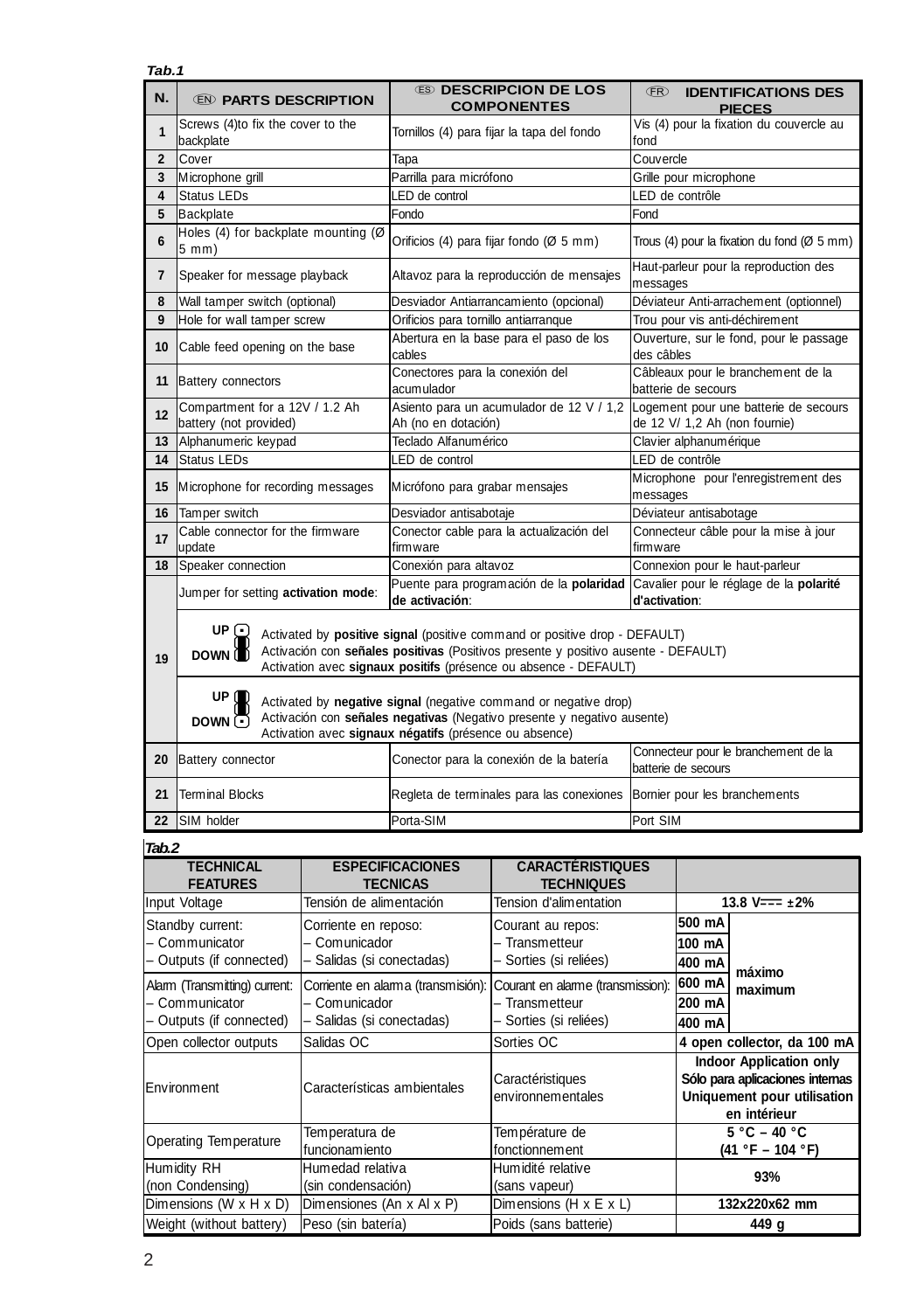

*Fig. 1 - Parts - Componentes - Composants*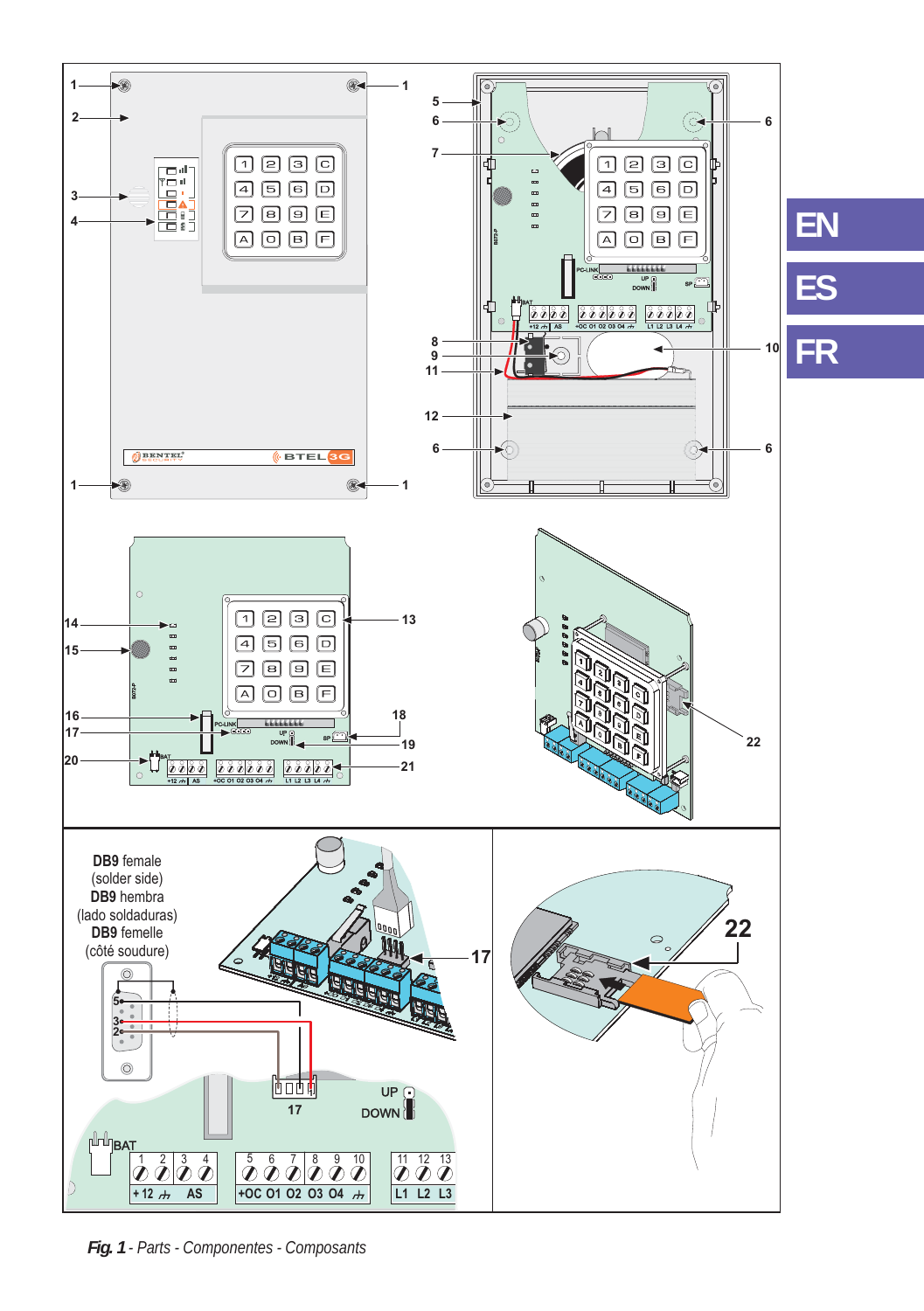*Tab. 3 - Operator Codes, Códigos Operadores, Codes Opérateurs.*

|                 | Code   |                 |  |
|-----------------|--------|-----------------|--|
| Country         |        | Operator        |  |
| País            | Código | Operador        |  |
| Pays            | Code   | Opérateur       |  |
|                 | 21401  | Vodafone        |  |
| Spain<br>España | 21403  | Orange          |  |
| <b>Espagne</b>  | 21409  |                 |  |
|                 | 21407  | <b>Movistar</b> |  |
| <b>Belgium</b>  | 20601  | <b>Proximus</b> |  |
| Bélgica         | 20610  | Mobistar        |  |
| <b>Belgique</b> | 20620  | <b>Base</b>     |  |
|                 | 20800  |                 |  |
|                 | 20801  | Orange          |  |
| <b>France</b>   | 20802  |                 |  |
| Francia         | 20810  | <b>SFR</b>      |  |
| <b>France</b>   | 20820  |                 |  |
|                 | 20821  | <b>Bouygues</b> |  |
|                 | 20888  |                 |  |
| Portugal        | 26801  | Vodafone        |  |
| Portugal        | 26803  | <b>Optimus</b>  |  |
| Portugal        | 26806  | <b>TMN</b>      |  |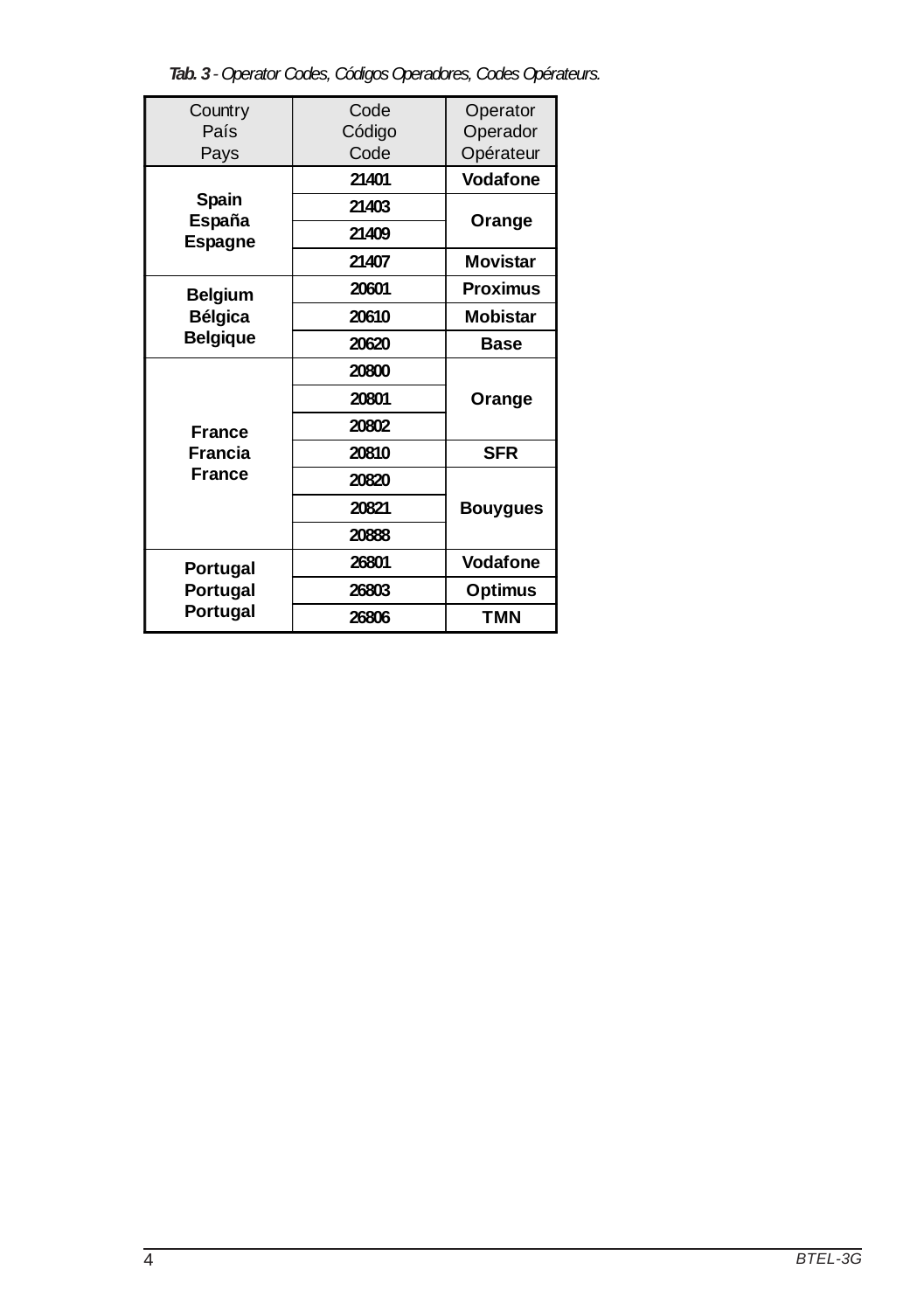### **TABLE OF CONTENTS**

| INTRODUCTION                    | 6  |
|---------------------------------|----|
| <b>General Features</b>         | 6  |
| INSTALLATION                    | 7  |
| Mounting                        | 7  |
| <b>CONNECTING THE DEVICE</b>    | 8  |
| <b>Activation Polarity</b>      | 8  |
| STATUS LEDS                     | 9  |
| OPERATING PRINCIPLES            | 10 |
| Priority management             | 10 |
| PROGRAMMIÑG                     | 10 |
| PROGRAMMING BY KEYPAD           | 11 |
| <b>Restore Factory Settings</b> | 12 |
| Access to Programming Mode      | 12 |
| Parameters Management           | 12 |
|                                 |    |
|                                 |    |
|                                 |    |
| <b>Available Networks</b>       | 16 |
| Management Installer Code       | 16 |
|                                 |    |

#### **REMOTE PROGRAMMING BY TEXT MESSAGE 17** Input Activation ....................................................................... 17 Input Deactivation .................................................................. 17 Low Battery Power Message ................................................. 17 Periodic Message 18<br>
Pay As You Go Balance 18 Pay As You Go Balance 18<br>**UPDATE THE FIRMWARE 18**



*Installation of these systems must be carried out strictly in accordance with the instructions described in this manual, and in compliance with the local laws and bylaws in force.*

*This equipment has been designed and made to the highest standards of quality and performance.*

*Bentel Security srl reserves the right to change the technical specifications of this product without prior notice.*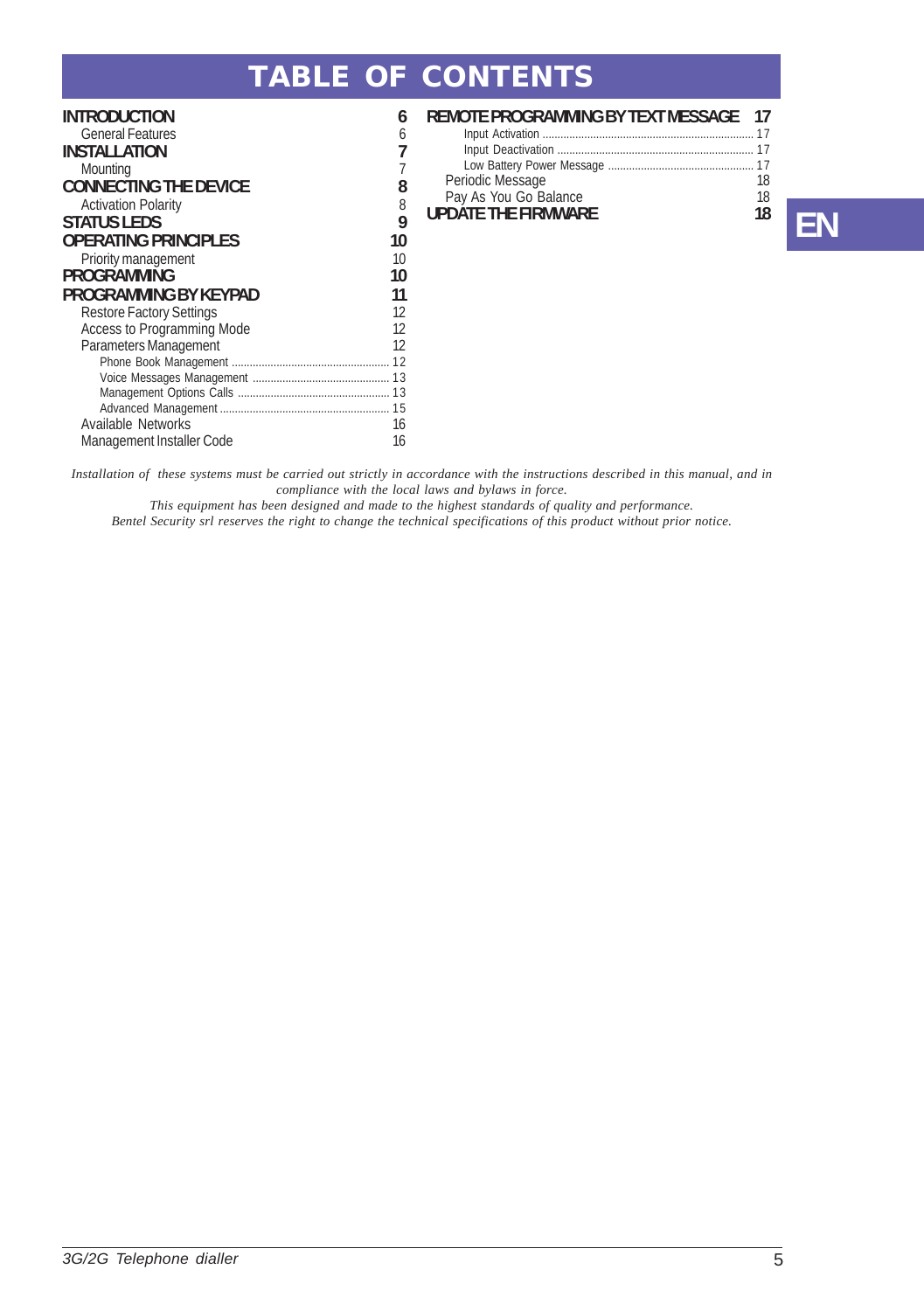# **INTRODUCTION**

The BTEL-3G is a telephone dialler that can call a series of preset phone numbers, to which it can send both voice alarms and text messages. The BTEL-3G is available in an ABS plastic container which is placed inside the alarm system it is connected to. The plastic box is protected against tampering (unauthorized openings) and tearing (optional). The BTEL-3G does not require any software to set its various options and data, but it can be programmed completely using an alphanumeric keyboard and a voice menu that can be heard through the speaker on the baseplate.The BTEL-3G is compatible with all alarm systems and Bentel systems belonging to the NORMA8/NORMA4, KYO, and ABSOLUTA series. The BTEL-3G's performance depends particularly on GSM network coverage; therefore, it should not be installed before testing several positions to get the best location for reception (at least one green LED should be on). For optimal installation, search for the operator with the strongest signal. The BTEL-3G is equipped with:

– 4 programmable alarm inputs. When the input is activated, the dialler can send voice and text messages to up to 9 numbers.

– 4 OC (Open Collector) type outputs, 3 of which can be programmed and managed either on-site with a keyboard or remotely via DTMF and SMS, while 1 output is reserved for signaling malfunctions (problems with the GSM network and with the SIM card). The BTEL-3G can store 9 telephone numbers of up to 16 digits each. Voice messages can be recorded directly on the dialler using an internal microphone and played back through a speaker on the baseplate (the microphone and the speaker are also used for the live function).

This manual provides installation and programming of the telephone dialler. Read the User Manual supplied with the device for operation.

 *This Device is fixed and shall be installed by Service Persons only (service person is defined as a person having the appropriate technical training and experience necessary to be aware of hazards to which that person may be exposed in performing a task and of measures to minimize the risks to that person or other persons). It shall be installed and used within an environment that provides the pollution degree max 2, over voltages category II, in non-hazardous, indoor locations only. This manual shall be used with the Installation Manual of the alarm control panel. All instructions specified within that manual must be observed.*

# **General Features**

- □ Voice menu in 4 languages for programming and use.
- $\Box$  4 programmable input lines.
- $\Box$  Up to 3 voice messages can be associated with each event: 8 messages lasting up to 8 seconds each.
- $\Box$  Checking on the remaining credit for pre-paid SIMcards.
- Open microphone function.
- **Speakerphone function.**
- $\Box$  Sending of voice and text messages to activate input.
- $\Box$  Alarm call activation can be programmed with commands and programmable polarity options (positive or negative).
- $\Box$  9 telephone numbers (up to 16 digits each) can be programmed.
- $\Box$  Protection from accidental inversion of battery polarity.
- **Power-supply voltage monitoring.**
- $\Box$  Programmable by voice and with a keyboard.
- 1 OC (Open Collector) output reserved for announcing malfunctions.
- **3** programmable OC (Open Collector) outputs.
- 6 signal LED's.
- GSM Quad-Band.
- $\Box$  Internal antenna.
- $\Box$  Remote output activation through caller recognition and/or by sending a text message.
- $\Box$  Memory of alarm inputs for handling multiple sends.
- $\Box$  Priority for input n.1.
- $\Box$  A fourth input can be programmed to block call cycles.
- Remote call cycle blocking.
- $\Box$  The number of times to attempt a call can be programmed.
- $\Box$  The number of repetitions for an alarm message can be programmed.
- $\Box$  Searches for the operator with the best GSM coverage.
- $\Box$  Time and date programming.
- **Periodic voice message.**
- **Periodic text message.**
- $\Box$  Low battery indicated by text message.
- $\Box$  Microphone for recording messages and the live function.
- □ Speaker for listening to recorded messages and speakerphone function.
- Superkey management.
- $\Box$  Digital recording and playing of messages.
- $\Box$  Protection from attempts at sabotage (protection against opening and tearing).
- Housing for a 12 V 1.2 Ah battery (not supplied).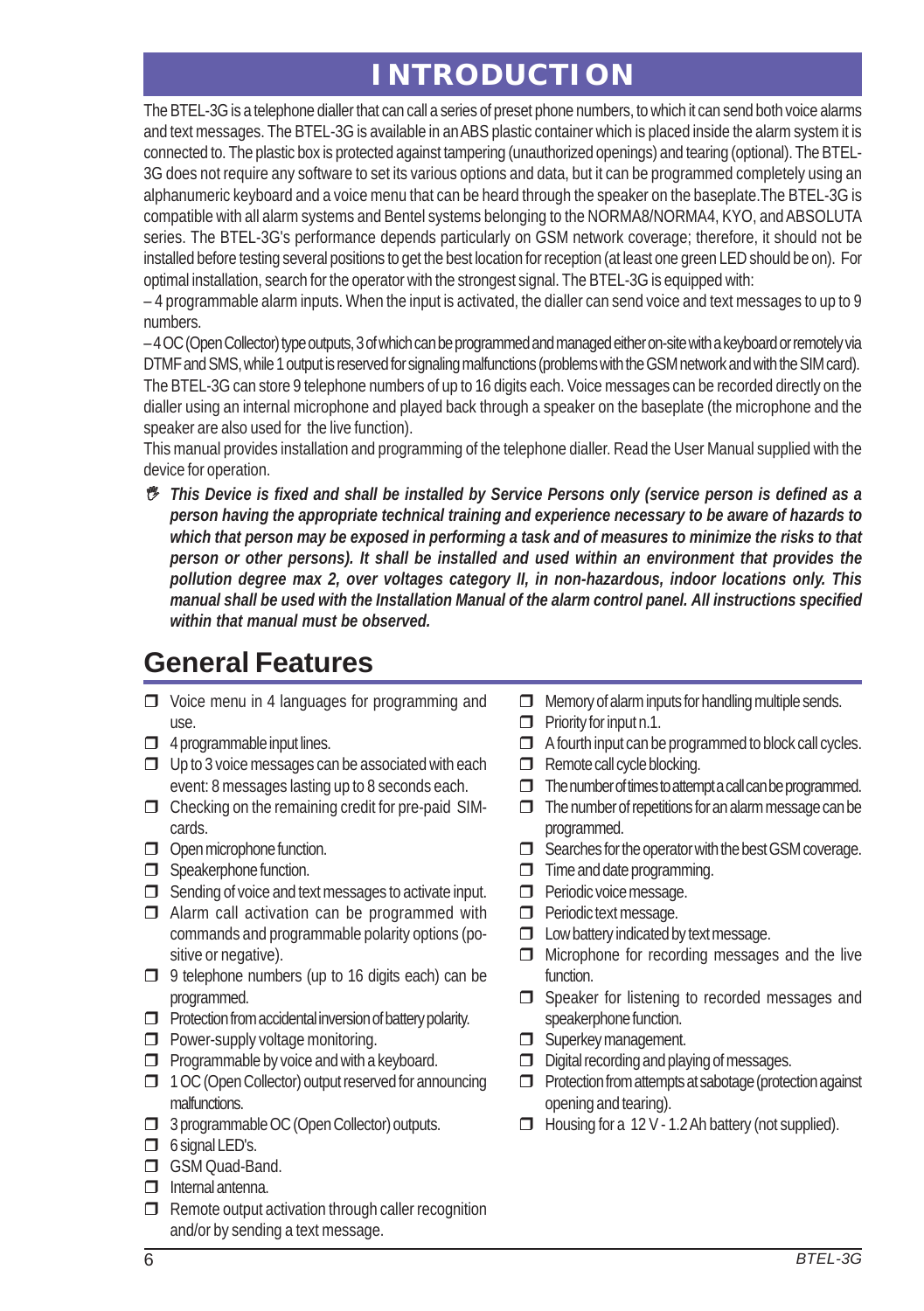### **INSTALLATION**

- *Do not route any wiring over circuit boards.*
- *This Device shall be installed by qualified SERVICE PERSONS only, in the shelter of a safe and dry site, away from radio-transmitting equipment.*
- *Test the GSM Network reception before mounting this Device in the proposed placement.*

# **Mounting**

This paragraph describes how the BTEL-3G is installed.

- *Numbers in bold type between square brackets refer to the parts in Fig. 1, unless indicated otherwise.*
- **1.** Remove the cover by unscrewing the four screws [**1**].
- **2.** Mark the position of the holes [**6**] required to fix the metal base [**5**] to the wall.
- **3.** Drill holes in the wall as marked.

#### ! *Check for cable conduits and water pipes before drilling.*

- **4.** Pass the connection cables through the opening on the base [**10**].
- **5.** Fix the metal base to the wall using wall anchors (not supplied).
- **6.** If necessary, assemble the Wall Tamper Switch (optional) [**8**] as shown in Figure 1.

#### *The switch lever must be directed as illustrated in Figure 1, otherwise the device will not work correctly.*

- **7.** Arrange the connections to the terminal box [**21**] as described in the section "*Connecting the device*".
- **8.** Connect the connector [**20**] to the battery with the wire [**11**].

#### ! *Use only batteries sealed.*

- *Connect the terminals of the tamper switch [16] (see the section "Connecting the device") to the tamper line or to an appropriate area of the alarm system. Read the instructions for the alarm system for further information.*
- *After the BTEL-3G is installed, it may be necessary to remove the front panel for maintenance or repair purposes. Bear in mind that if the tamper switch [16] is connected to the corresponding line of an antiintrusion system, the latter can cause an undesired alarm. Therefore, before removing the front panel of the BTEL-3G, make sure that the panel's alarm group is disabled (refer to the control panel's instructions for information on how to disable the alarm group).*
- **9.** Following the arrow, insert the SIM-CARD face down in the SIM holder [**22**] (see Figure 1).

#### *The PIN for the SIM CARD must be disabled before inserting it in the SIM holder.*

- **10.** When you turn it on, check whether all the green LED's are blinking; in this case, the BTEL-3G is initializing.
- **11.** Checking Signal Strenght :

– make sure that at least one of the green LEDs remains lit; all green LEDs lit indicates optimal coverage;

– if the green LEDs are not illuminated, the signal strength is TOO WEAK; change the position of the antenna until you find a position which offers acceptable signal strength, at least one LED illuminated.

**12.** Close the BTEL-3G: place the cover [**2**] on the baseplate [**5**]; fix the cover by tightening the screws [**1**]. Close the control panel cover.

#### ! *Before inserting or removing the SIM card, please ensure the unit is powered down.*

**EN**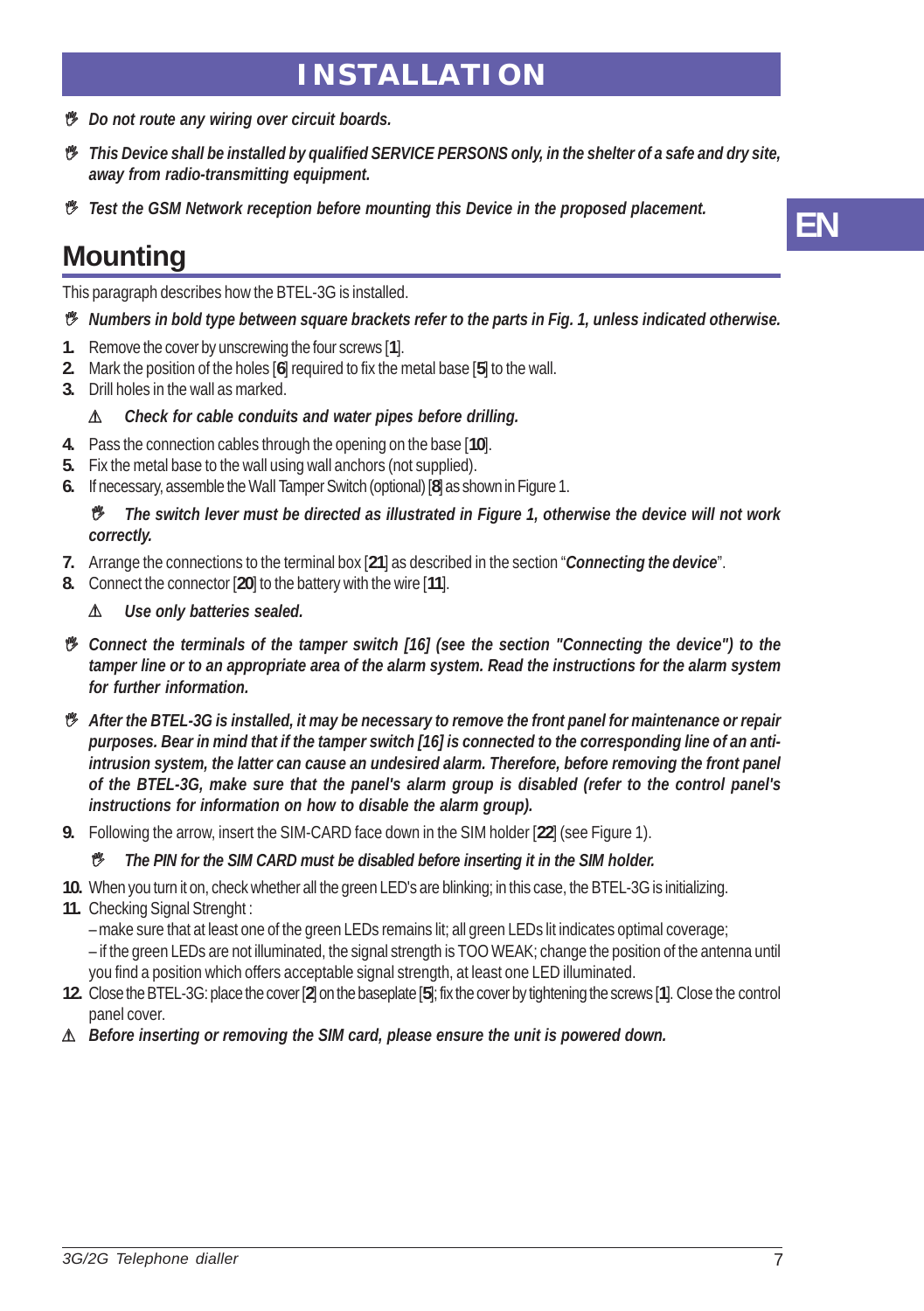# **CONNECTING THE DEVICE**

| N.                               | <b>Terminals</b>         | <b>Description</b>                                                                                                                                                                                                                                                                                                                                                                                                  |
|----------------------------------|--------------------------|---------------------------------------------------------------------------------------------------------------------------------------------------------------------------------------------------------------------------------------------------------------------------------------------------------------------------------------------------------------------------------------------------------------------|
|                                  | $+12$                    | Power supplied by the control unit or by the external power supply ADP1512 (optional), 13,8 Vcc $\pm$<br>2%, make sure that this is protected and operating at a limited current; Limited Power Source (LPS)<br>in conformity with EN 60950-1:2006 standard.<br>$\mathbb A$ To connect the supply use wires with a maximum 2 mt length and 0.75mm² cross-section. For<br>shorter wires use suitable cross-sections. |
| $\overline{2}$                   | $\overline{\mathcal{L}}$ | Negative: Power Supply.                                                                                                                                                                                                                                                                                                                                                                                             |
| $\overline{3}$<br>$\overline{4}$ | <b>AS</b>                | Tamper switch: These terminals are connected serially to the tamper switch [16] and are closed when the<br>cover [2] of the dialler is completely closed; they open when the cover [2] is removed.                                                                                                                                                                                                                  |
| $\overline{5}$                   | $+OC$                    | Common terminal for Open-Collector Outputs: Common power-supply terminal (12 VDC / 100 mA) for<br>all Outputs 01, 02, 03 and 04.                                                                                                                                                                                                                                                                                    |
| $6\overline{6}$                  | O <sub>1</sub>           | Open-Collector Programmable Output Ports: these output ports can be activated from a voice menu                                                                                                                                                                                                                                                                                                                     |
|                                  | 02                       | (local or remote), or else either by sending a command in a text message or through caller ID (Remote)<br>Activation). The maximum current that can be drawn from each OC output port is 100 mA.                                                                                                                                                                                                                    |
| 8                                | O <sub>3</sub>           |                                                                                                                                                                                                                                                                                                                                                                                                                     |
| 9                                | O <sub>4</sub>           | Open-Collector output: This output is activated by GSM network malfunctions and problems with the<br>SIM card.                                                                                                                                                                                                                                                                                                      |
| $10$                             | $\overline{\mathcal{L}}$ | Negative: Power Supply.                                                                                                                                                                                                                                                                                                                                                                                             |
| 11                               | L1                       |                                                                                                                                                                                                                                                                                                                                                                                                                     |
| 12                               | L <sub>2</sub>           | <b>Input lines</b> : When these inputs receive alarm signals, they can activate the SMS and telephone dialer                                                                                                                                                                                                                                                                                                        |
| 13                               | L <sub>3</sub>           | function.                                                                                                                                                                                                                                                                                                                                                                                                           |
| 14                               | L4                       |                                                                                                                                                                                                                                                                                                                                                                                                                     |
| <b>15</b>                        | $\overline{\mathcal{L}}$ | Negative: Power Supply.                                                                                                                                                                                                                                                                                                                                                                                             |

This section describes the various terminals. Figure 3 shows a typical wiring diagram.

! *The Open Collector current may not exceed 100 mA. If necessary, commutate greater loads using switches or our switch boards BRM04/12 (12V dc) and BRM04/24 (24V dc).*

# **Activation Polarity**

The Dialler contains 4 alarm inputs; each input can be activated by signals with positive or negative polarity; in the factory, the dialler is programmed to be activated by signals with positive polarity. To set the **activating polarity**, see Table 4.

| <b>Table 4 - POLARITY AND ACTIVATION</b> |                 |                                      |  |  |
|------------------------------------------|-----------------|--------------------------------------|--|--|
|                                          | <b>Settings</b> |                                      |  |  |
| Activation command for input channels    | Jumper<br>[19]  | Programming<br><b>Input Polarity</b> |  |  |
| Negative drop (fail-safe)                | IJР             | (positive)                           |  |  |
| Negative command                         | <b>DOWN</b>     | 0<br>(negative)                      |  |  |
| Positive drop (fail-safe)                | $\blacksquare$  | (negative)                           |  |  |
| Positive command                         | DOWN            | (positive)                           |  |  |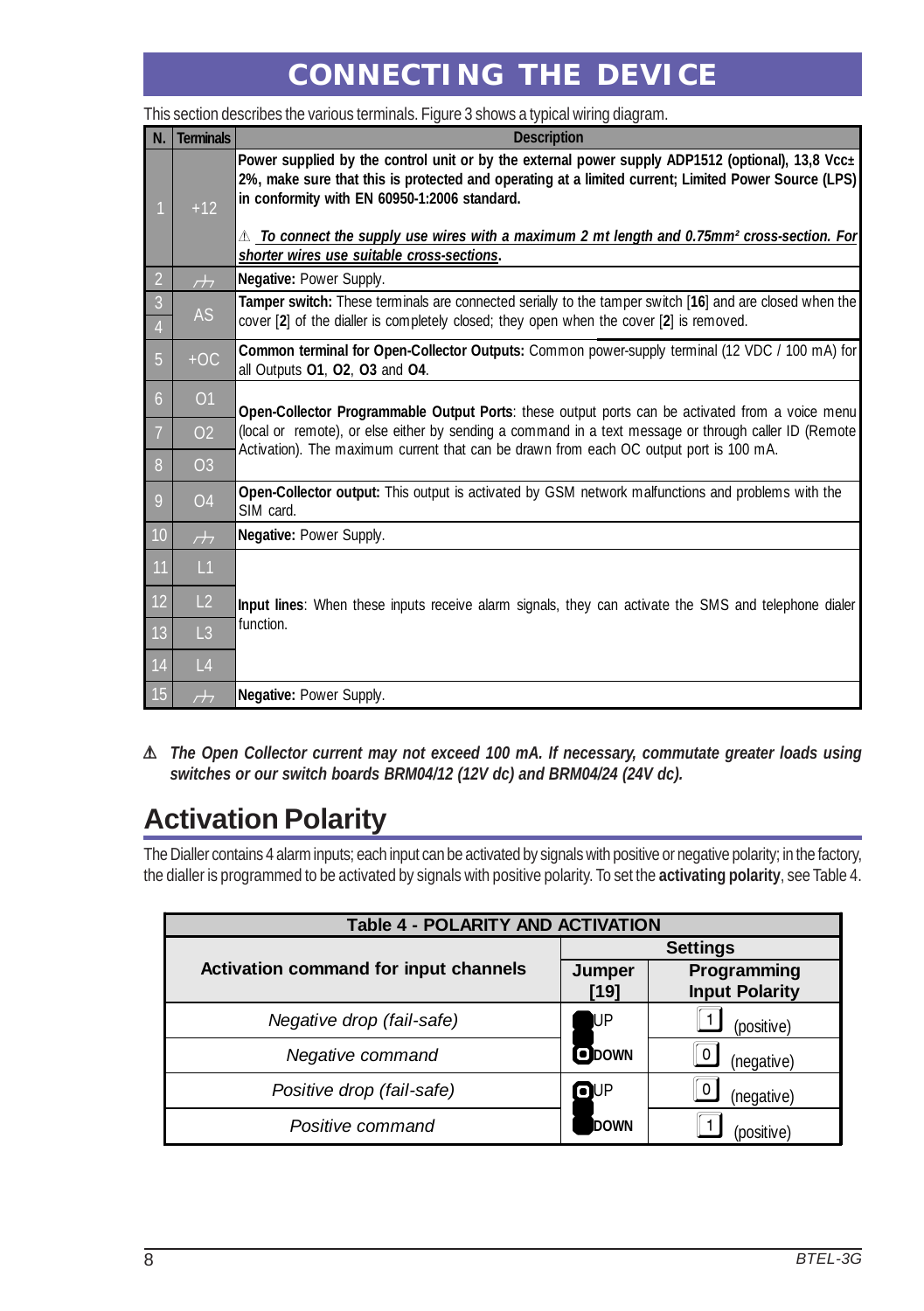

*Fig. 3 - Example of connection to the BTEL-3G dialler.*

# **STATUS LEDS**

On the screen there are 6 LED's; three green LED's, one red LED, one yellow LED, and one red LED, which show connection, malfunctions, transmission, the status of the BTEL-3G, and programming mode.

#### *During inizialization, the LED's will flash.*

- GREEN The three green LED's show the strength of GSM reception and status (table 5).
	- If **ON**, shows optimal GSM reception: it turns on only when the LEDs  $\blacksquare$  and  $\blacksquare$  are also lit.
	- If ON, the reception is good: it turns on only when the LED  $\blacksquare$  is lit.
- If **OFF**, indicates that the GSM network is NOT available. If this LED is lit, the network signal is low but sufficient for voice calls.
- RED *—* This LED is normally OFF. If it lights up, this indicates a malfunction. The BTEL-3G checks for tthe presence of some malfunctions (no GSM network and problems with the SIM card); the red LED will remain lit until the malfunction is repaired.
- 目 YELLOW - If **ON** it means a call (either incoming or outgoing) is taking place on the GSM network.
- A RED - If **solid** lit it indicates that factory data are being loaded or programming is under way. It blinks three times when the BTEL-3G receives a valid programming SMS.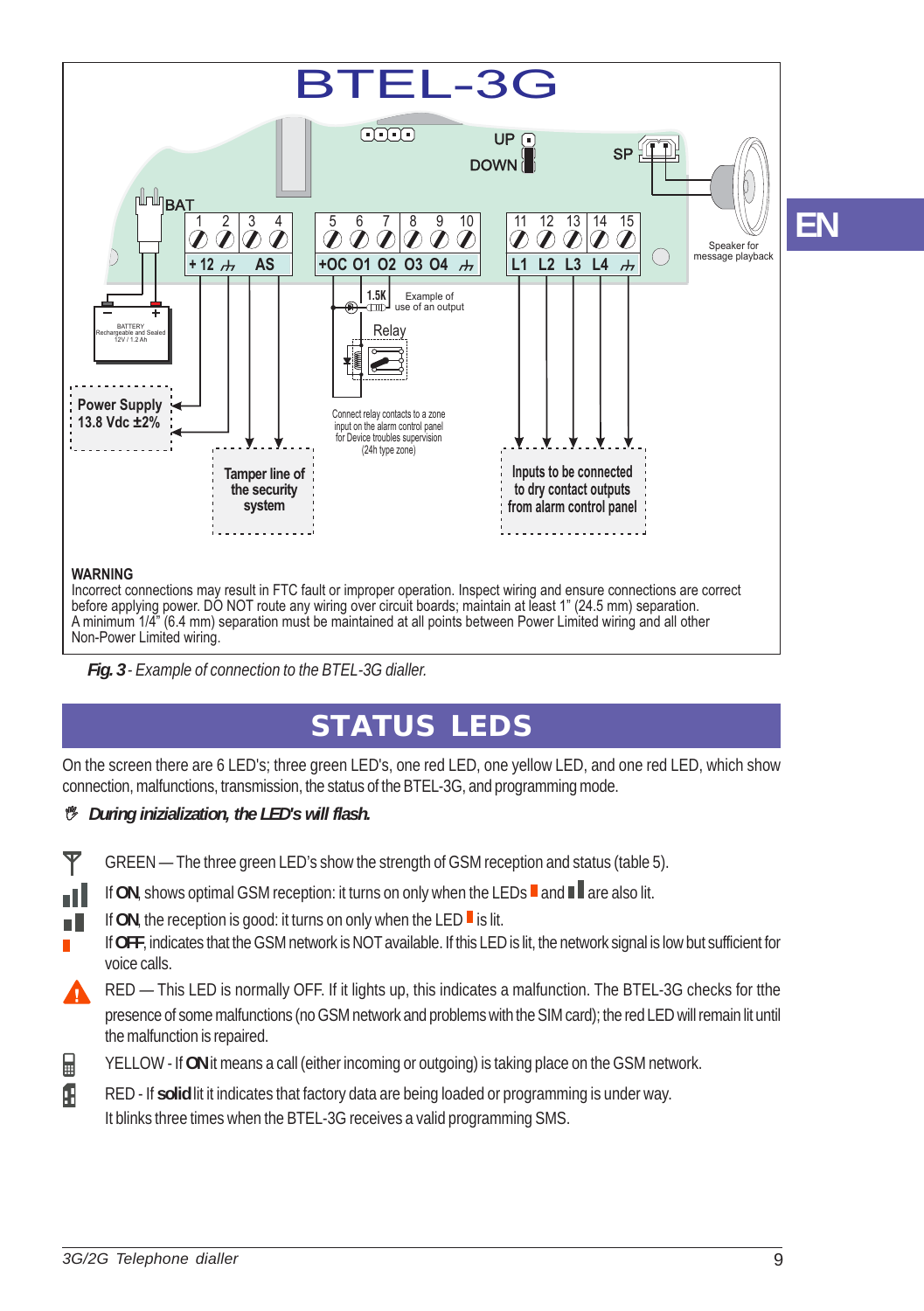| <b>BTEL-3G dialler status indication</b>                                                                                 |                    |                                                                     |  |  |  |
|--------------------------------------------------------------------------------------------------------------------------|--------------------|---------------------------------------------------------------------|--|--|--|
|                                                                                                                          | <b>LED flashes</b> |                                                                     |  |  |  |
| Intermittently<br><b>Continuously</b><br>(flashes ON/OFF twice in<br>(500ms ON/OFF)<br>500ms, then OFF for 2<br>seconds) |                    | <b>Meaning</b>                                                      |  |  |  |
|                                                                                                                          |                    | Problem with the SIM card                                           |  |  |  |
|                                                                                                                          |                    | The dialer is initializing; flash until a GSM signal is<br>received |  |  |  |

*Table 5 - Indications of the dialers status from the Green LED's.*

# **OPERATING PRINCIPLES**

Once the language is selected, the voice menu for programming will become active in the language chosen. The interface language can also be changed, either from a menu in the corresponding section or by using a keypad sequence (see section "*Advanced Management->Language change*"). This also allows the device to be programmed in one language and then operated in another one.

When the device is turned on, no voice or text messages are sent until the radio module is completely initialized. Any input activation will be ignored. If the dialler is not capable of performing the command associated with the activation of an input, the command will be memorized and executed when the device returns to being ready, which allows for the handling of multiple messages due to the simultaneous activation of multiple inputs. For optimal installation of the device, search for the operator with the best coverage.

# **Priority management**

The BTEL-3G can send voice and text mesages. Text messages have a higher priority compared to voice messages. If at the end of a voice message, there are text messages to be sent with the activation of another input, the latter are sent before any other voice mesages.

 *IMPORTANT - Input no. 1 (L1) takes priority over the other inputs: if input no. 1 (L1) is activated, the call cycles related to it are carried out, even if at that moment the dialler was going through cycles linked to a different input.*

For example, if an alarm takes place on input 2 and a few seconds later, an alarm occurs on input 1, the BTEL-3G stops sending the voice message originating from input 2 and then sends the voice messages connected with input 1. Once it has finished sending the voice messages for input 1, the BTEL-3G starts sending the voice messages in the queue originating from input 2 once again.

|                          | <b>Table of Priority Handling</b> |                                                                                     |  |  |  |  |
|--------------------------|-----------------------------------|-------------------------------------------------------------------------------------|--|--|--|--|
| Event<br><b>Priority</b> | Event taking place                | Action to activate input channel 1 (L1)                                             |  |  |  |  |
| 1 (HIGH)                 | Sending SMS                       | When finished sending the message, the actions concerning input channel 1 will be   |  |  |  |  |
|                          | message                           | carried out.                                                                        |  |  |  |  |
| 2                        | Sending voice                     | The call is completed, the events are placed in a queue and they will be ransmitted |  |  |  |  |
|                          | message                           | at the end of input channel 1's alarm cycle.                                        |  |  |  |  |

 *When multiple inputs are activated, the alarms are placed in a queue and they are cancelled only at the end of all the programmed actions for every input.*

To program call cycles, see the section **"***Parameters Management->Management options calls***"**.

### **PROGRAMMING**

Programming sets a series of parameters needed for the BTEL-3G to work, enabling it to adapt to the particular type of

installation and use desired. The Installer menu can be accessed via the system's keypad  $\Box$ . A block diagram of the Installer menu is shown below.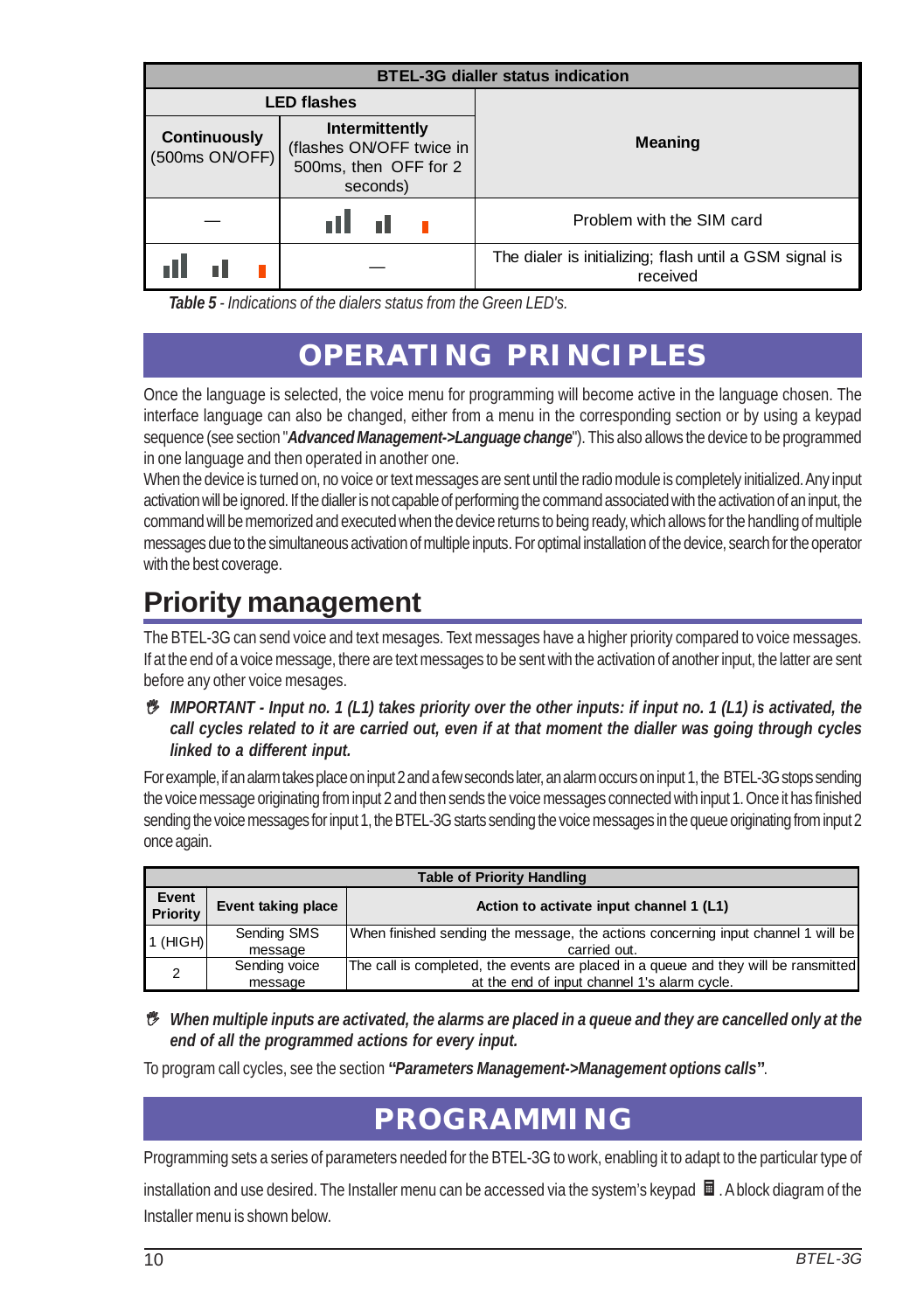

# **PROGRAMMING BY KEYPAD**

To enable clear and quick programming, voice menu support is provided in various languages. When a language is selected, the programming voice menu in the selected language will be activated. The BTEL-3G can also be programmed in one language and then used in another. By pressing a combination of keys, you choose the parameter that you want to modify, after which you enter the desired value for that parameter. Press the  $E$  key to exit the current menu and go back (if no keys are pressed, the voice messages for each level of the menu will be repeated 3 times before returning to the previous level). Press the **E** key to accept the value. If you know the combination of keys that you want to press, you can speed up the programming by entering the sequence while the voice message is playing without having to wait for the entire message to be played. Pressing the **F** key continuously for 3 seconds from any level of the menu allows you to return to standby mode. This feature is valid only while going through the menu or during programming, even if a voice message from the menu is being played. To return to the menu, you will need to re-enter the I**nstaller Code**.

- *If you make use of this function during programming, any parameters introduced will be ignored.*
- *Activating an input while the Installer Menu is in operation does not produce voice calls or programmed text messages; these events are not even placed in the queue for execution after exiting from the Installer Menu.*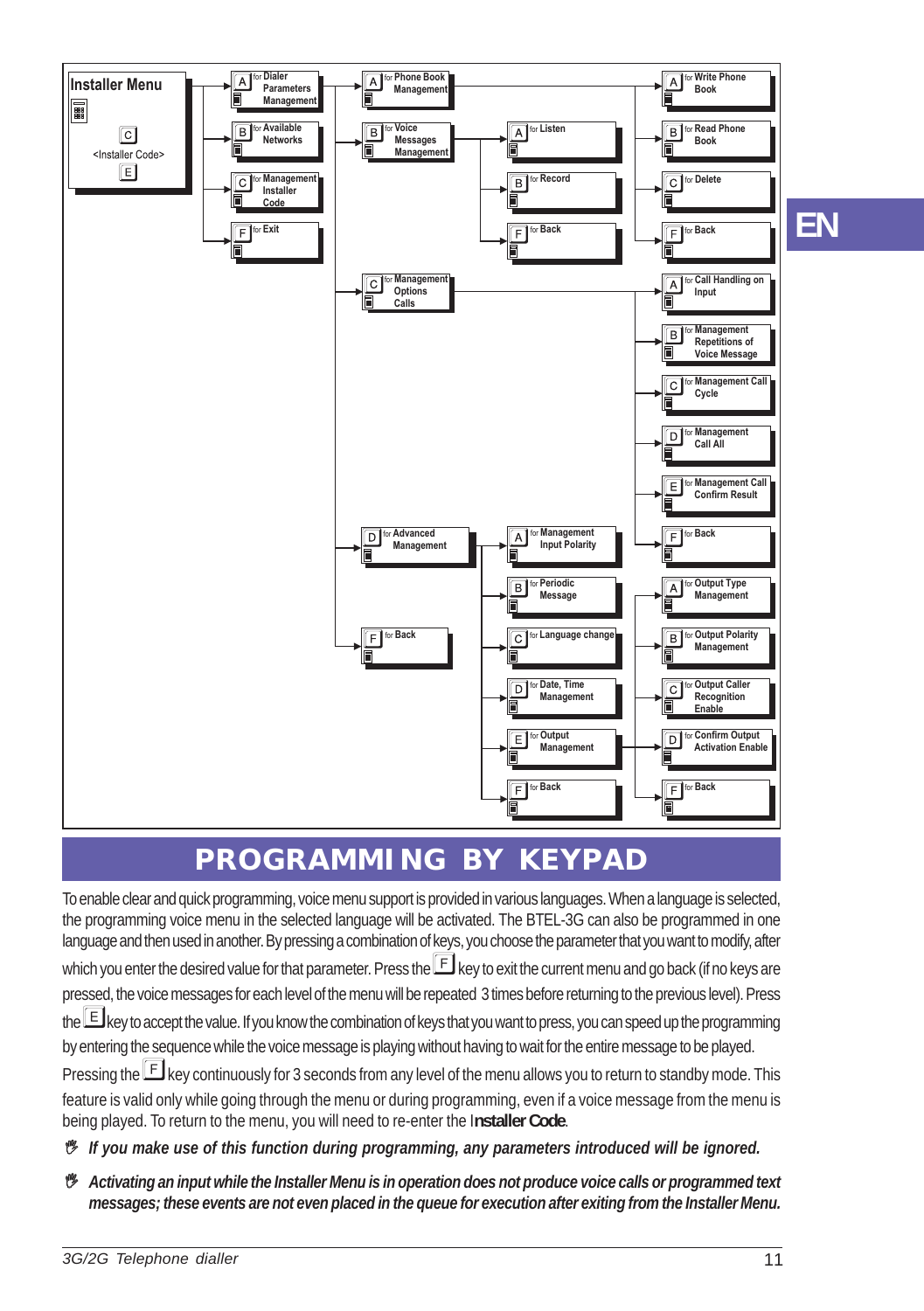# **Restore Factory Settings**

To reset all the factory settings, remove all power supplies from the device, then reconnect the power supply and press the  $\Box$   $\Box$  and  $\Box$  keys simultaneously whyle the LED  $\Box$  is blinking. Release the keys when the LED  $\Box$  is steady on.

# **Access to Programming Mode**

When turned on for the first time, or when restarting because factory settings were reset, the BTEL-3G asks which language is to be used, as described below:  $\boxed{A}$  = Italian,  $\boxed{B}$  = *English*,  $\boxed{C}$  = *French*,  $\boxed{D}$  = *Spanish* 

Press the key for the language to use and to confirm your choice, press the  $\Box$  key. In order to program parameters by keypad, an **Installer Code** must be entered via the BTEL-3G keypad as follows:

*<Installer Code>*

where **<Installer Code**> is a 5-digit number (the factory Installer Code is 11111). If the code entered is correct, the **Installer Menu** will open.

- *IMPORTANT Keeping the key pressed for 3 seconds does not cancel the insertion of the Installer PIN; if you become aware that you are typing the wrong PIN, you need to wait a few seconds for the operation to be canceled automatically, or type the key to finish your entry and then try again.*
- *Access to programming mode is indicated by the RED LED (see the section "Status LEDs").*

### **Parameters Management**

In this section you can program the main settings for the BTEL-3G.

### **Phone Book Management**

*The dialler is provided from the factory without any programmed telephone numbers.*

### *Write Phone Book*

To program a phone number, type the following keypad sequence:

*<Position no.> <Telephone number>*

where <*Position no.*> is a number from **T** to **D** while < *Telephone number*> is a number of up to 16 digits. For example: **A** A  $\boxed{A}$   $\boxed{1}$   $\boxed{3}$   $\boxed{1}$   $\boxed{2}$   $\boxed{1}$   $\boxed{6}$  (the telephone number saved in the phone book under position no. 1 is 3470).

*The dialler can memorize up to 9 telephone numbers: each number can consist of 16 digits at most.*

### *Read Phone Book*

To read the programmed phone number, type the following keypad sequence:

```
[A][A][B]<sub><Position no.></sup></sub>
```
where  $\leq$  *Position no.* > is a number from  $\boxed{1}$  to  $\boxed{9}$ .

If, for example, you want the third programmed telephone number displayed (position no. 3) type  $\boxed{A}$   $\boxed{B}$   $\boxed{3}$ 

### *Delete*

To delete the programmed telephone number, type the following keypad sequence:

 $[A][A][C]$ <sub><Position no.></sup></sub>

where *<Position no.*> is a number from  $1$  to  $9$ .

If, for example, you want to delete the third programmed telephone number (position no. 3), type  $\boxed{A}\boxed{C}$  3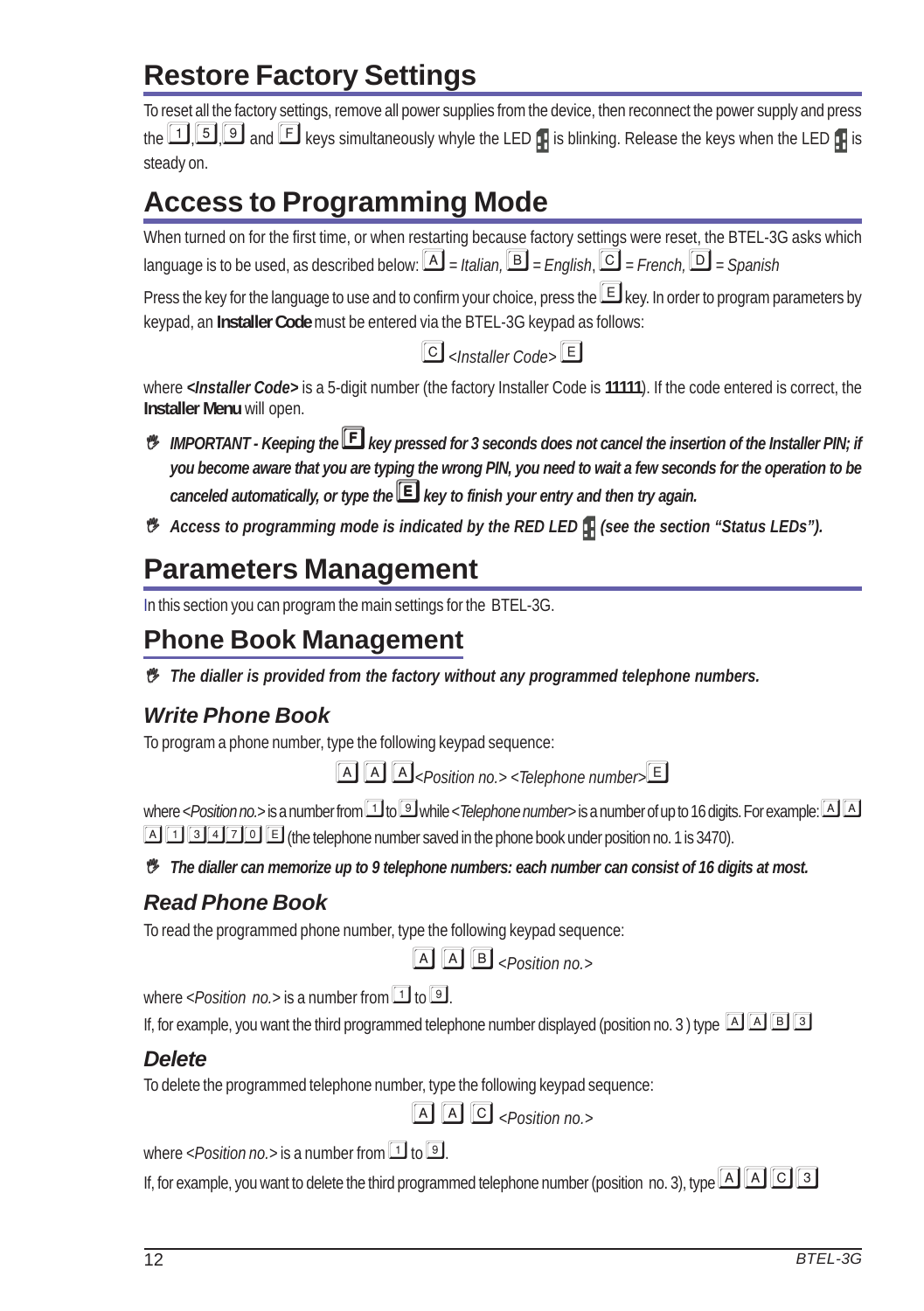# **Voice Messages Management**

The BTEL-3G can record up to 8 voice messages lasting up to 8 seconds each; up to 3 messages can also be linked consecutively so as to create more complex messages.

### *Listen to Voice Messagge*

To listen to a voice message, type the following keypad sequence:

*<Voice Message no.>*

where *<Voice Message no.*> is a number from  $\boxed{1}$  to  $\boxed{8}$ .

*B* If you want to stop the message before it ends, press the *E* key.

### *Record Voice Message*

To record a voice message, type the following keypad sequence:

*<Voice Message no.>*

where *<Voice Message no.*> is a number from  $\boxed{1}$  to  $\boxed{8}$ .

**1.** Keep the  $\Box$  key pressed and record the message. Release the  $\Box$  key to end recording (the message can last up to 8 seconds).

#### *From this moment on, any previous recording made for this message number is ERASED.*

**2.** If you wish, you can record other messages by repeating the procedure from step **1**.

 $\bullet$  *To stop recording messages press the E key.* 

### **Management Options Calls**

Settings for voice calls can be inputted in this section. The dialler is provided from the factory without any programmed telephone numbers.

### *Call Handling on Input*

When the input is activated, the BTEL-3G can send voice messages to up to 9 telephone numbers. In this section, you can link the inputs to the phone numbers to call and the voice messages to send. Input no. 4 (L4) can be programmed to perform the "*Block Calls*" function (which blocks call cycles and the sending of text messages) instead of making calls triggered by input. To program, type the following keypad sequence:

*<Input no.><Telephone Number><Voice Message no.>*

#### where:

 $\langle$  /*nput no.*> is the number of the input being programmed (from  $\boxed{1}$  to  $\boxed{4}$ );

< *Telephone Number*> is the position of the phone number to call (from **1** to **9**). Type one or more digits to specify the position(s) of the phone number(s). For example, if you want the dialer to call the 3rd, 4th, and 7th phone numbers, type  $\boxed{3}$   $\boxed{4}$  followed by the  $\boxed{5}$  key to confirm. To disable this feature, press the  $\boxed{0}$  key.

#### *On input no. 4 (L4), by pressing the key instead of typing the position of a phone number, you can enable call blocking. By pressing the key you return to the previous menu directly without any confirmation messages.*

< *Voice Message no.*> corresponds to the number of the voice messages to be assigned (from **1** to **8**). Up to 3 voice messages can be chosen (for example, messages  $\Box$  5  $\Box$ ); any surplus or repeated numbers (for example  $\Box$   $\Box$ **8**) will be ignored.

#### *The messages chosen will be played in increasing numerical order: for example if messages 2, 3, and 1 are selected, they will play in the order 1 - 2 - 3.*

- *A <Voice message> will be sent only if all the messages in it are valid (i.e. not empty).*
- *If the key is pressed (see the paragraph "Programming by Keypad") during programming, the data entered will be disregarded and the previous data will be kept.*

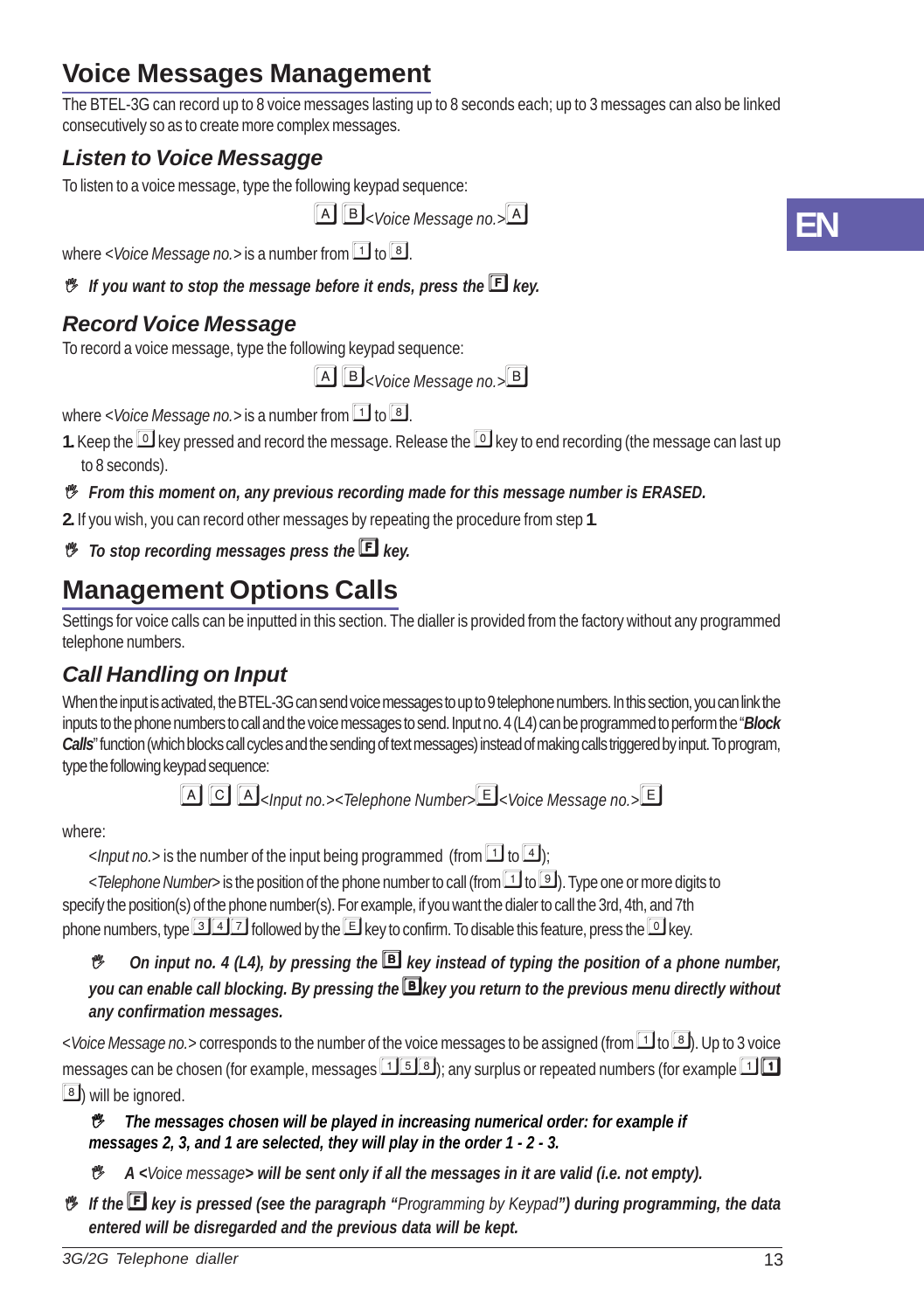### *Management Repetitions of Voice Messages*

To program the number of times that voice messages will be repeated, type the following keypad sequence:

*<Number of repetitions>*

where < *Number of repetitions*> corresponds to the number of repetitions requested (from **1** to **1**). The factory default setting for the number of repetitions is **1** (to send the voice message only once).

#### *Management Call Cycles*

When an alarm event takes place, the phone numbers in the phone book associated with the triggered input are called (in the order that the phone numbers are saved in the phone book) and the programmed voice messages are played. By programming call cycles, you can keep trying to call numbers that for some reason have not answered their call (no answer, busy, or unreachable). If the call is successful, the dialer will not call the subsequent numbers, unless the "*Call* All " option has been enabled. Program the number of times a call is attempted for each programmed telephone number by entering the following formula:



where  $\lt Call Cycles$  corresponds to the number of times the call cycle must be repeated (from  $\Box$  to  $\Box$ ). The factory default setting for call cycles is **1** (perform only one call cycle). The call cycles are enabled at increasing intervals: after 1, 2, 5, 10, 15, 20, 25, and 30 minutes.



 *Input no. 1 (L1) takes priority over the other channels; if input no. 1 (L1) is activated, its call cycle is performed, even if at that moment the call cycle of a different input was under way.*

#### *Management Call All*

When an input is activated, a message is sent to all the telephone numbers linked with that input, continues calls even if one of the numbers answered.To program this feature, type the following keypad sequence:

**EX E E E E E Enable** 

(to **Disable** - factory default setting)

#### *Management Call Confirm Result*

If this option is enabled, the BTEL-3G considers only voice calls that were confirmed by the user to be successful. If "*Call Confirm Result*": is enabled, the person answering will need to confirm receipt of the call after receiving the voice message and before the dialer ends the call by pressing the  $\Box$  or the  $\Box$  key on their own telephone (DTMF). If neither the  $\leq$  or the  $\equiv$  key is pressed, the call will not be considered successful and the programmed call cycle will be executed (see the section "*Management Call Cycles*"). To program this feature, type the following keypad sequence:



(to **Disable** - factory default setting)

- *If the "Call Confirm Result" feature is enabled, pressing ends the call immediately, while pressing allows access to the voice menu.*
- *In some cases the BTEL-3G may misinterpret the answer from answering machines, ringback tones, GSM operator courtesy messages, etc. Users are advised to enable the "Call Confirm Result" function.*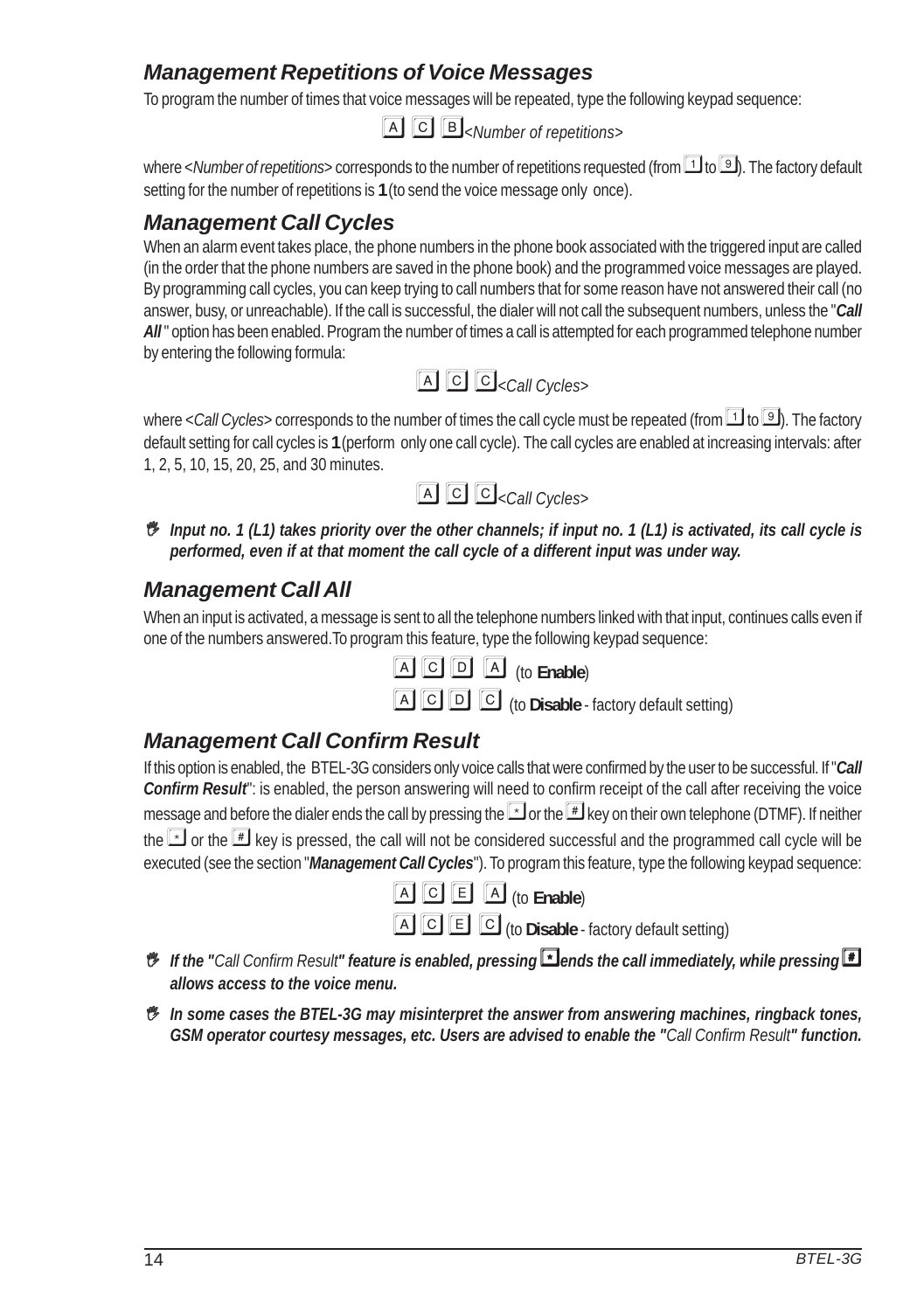# **Advanced Management**

This section mainly describes the procedures for programming the way the inputs and outputs work, as well as the dialler's advanced features.

### *Management Input Polarity*

To program activation of the 4 inputs (for more information, see the section on "*Connecting the device->Activation Polarity*"), type the following keypad sequence:

*<Input no.><Polarity>*



where <*Input no.*> is the number of the input being programmed (from  $1$  to  $4$ ), while <Mode> can be positive  $1$ (factory default setting) or negative  $\boxed{0}$ . For example  $\boxed{1}$   $\boxed{2}$   $\boxed{3}$  programs input no. 2 for negative polarity.

### *Periodic Message*

In this menu one can program the periodic sending of voice message no. 8 to the number stored in the phone book as no. 1. For further information, consult the sections "*Parameters Management->Phone Book Management*" and "*Parameters Management->Voice Message Management*". To program this option, type the following keypad sequence:

*<No. of days>*

where  $\langle$ *No. of days*> corresponds to the number of days until a message is sent (from  $\boxed{1}$  to  $\boxed{3}$   $\boxed{5}$ ); to disable transmission, press  $\boxed{\circ}$ . The factory default setting is 0 (disabled).

### *Language change*

In this menu you can change the language for the voice commands. To program this feature, type the following keyboard sequence:

*<Language>*

where *<Language>* corresponds to : **A** = Italian **B** = English **C** = French **D** = Spanish.

### *Set Date and Time*

To program this feature, type the following keyboard sequence:

<*Hour*><*Minutes*><*Day*><*Month*><*Year*<sup>&</sup>gt;

for each parameter, such as <*Hour*><*Minutes*><*Day*><*Month*><*Year*>, type two digits, for example, to set the date to the third day of the month, press  $\boxed{0}$  3 and for the year 2012 press  $\boxed{1}$  2.

*After scheduling a new date, any regularly sent text messages in the system must be re-entered.*

### *Output Management*

The 4 Open Collector Outputs can be activated automatically (when pre-programmed events take place). This menu is used to program the Outputs, their polarity (N.C. or N.O.), their status as 'Monostable' or 'Bistable', activation via caller recognition, and confirmation of the outputs activation.

### *Output Type Management*

Open Collector Outputs OC1, OC2, and OC3 can be set as **Bistable** (activation and deactivation take place through two different commands) or as **Monostable** (the output remains active for its **ON Time**, after which it returns to standby status; Output OC4 is preset as **Bistable** only. To program this feature, type the following keypad sequence:

 $\boxed{A}$   $\boxed{D}$   $\boxed{E}$   $\boxed{A}$ *<Output no.*  $\boxed{B}$  (to set to **Bistable**)

*<Output no.><ON Time>* (to set to **Monostable** - factory default setting)

where  $<$  *Output no.*> is the number of the output being programmed (from  $\Box$  to  $\Box$ ) while the  $<$  *ON Time*> is in seconds, from  $\boxed{1}$  to  $\boxed{9}$  (factory setting: 10 seconds).

*Monostable OC Outputs return to standby after the set ON Time.*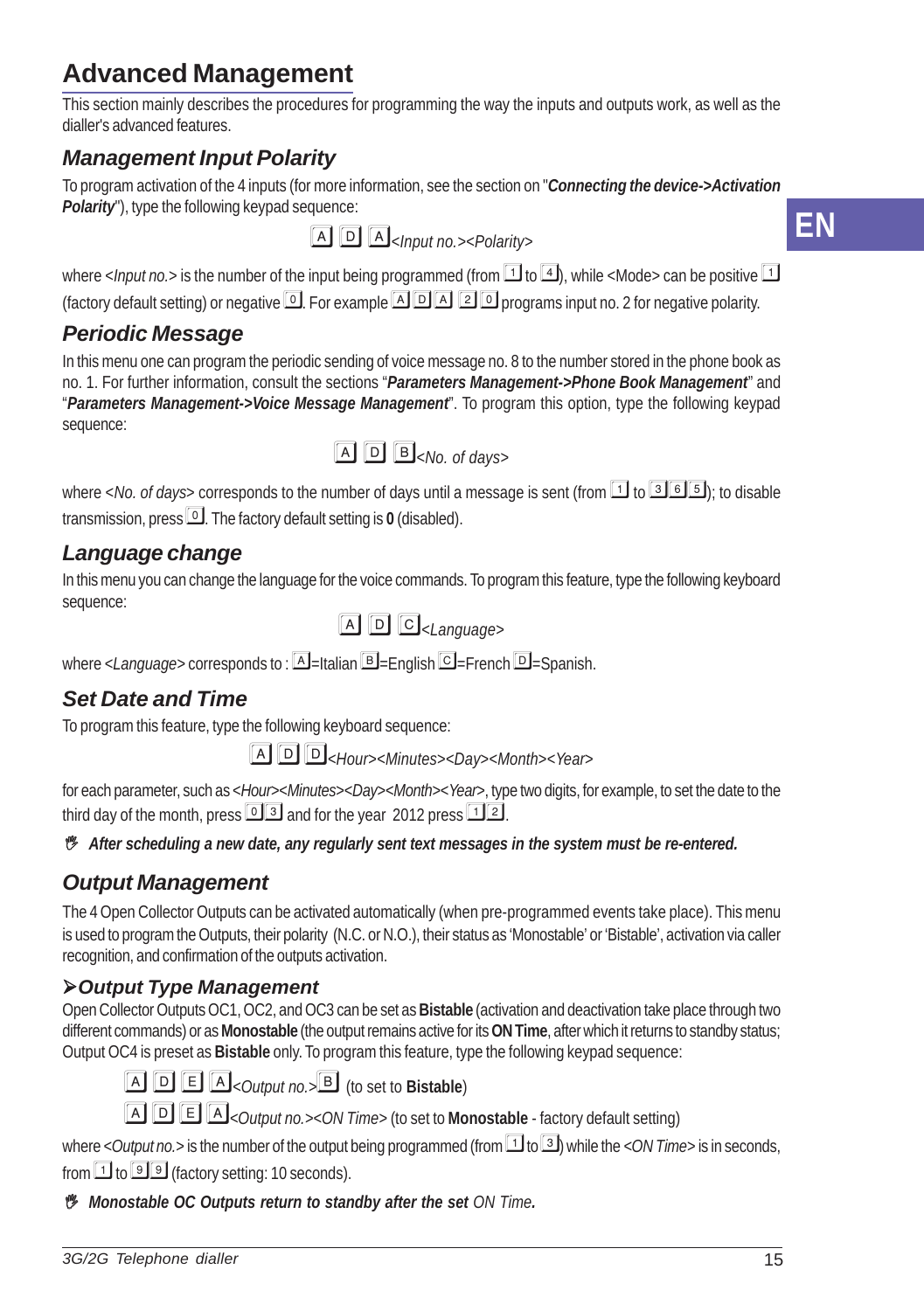#### *Output Polarity Management*

This section is used to program the standby polarity for Open Collector outputs OC1, OC2, and OC3 (Open Collector output OC4 is reserved and **Normally Closed**) as follows:

- **A D E B** < *Output no.* > 1 (set as **Normally Open** Factory default setting)
- $\boxed{A}$   $\boxed{D}$   $\boxed{E}$   $\boxed{B}$ *<Output no.*  $\boxed{2}$  (set as **Normally Closed**)

where  $< Output no.$ > is the number of the output being programmed (from  $1$  to  $3$ ).

#### *Output Caller Recognition Enable*

In this section you can link the activation of outputs with calls from certain telephone numbers in the phone book. To activate outputs with Caller ID, program the telephone number in the section "*Phone Book Management*" (see the *Parameters Management* section). The output is activated at "cost-free" as the Telephone Dialler, after identifying the caller, activates the output and the caller can end the call before the Dialler answers. To program this feature, type the following keypad sequence:

*<Output no.><Telephone Numbers>*

where < *Output no.*> is the number of the output being programmed (from  $1$  to  $3$ ) while < *Telephone Numbers*> are the positions of the telephone numbers saved in the phone book (1 to 9 positions can be specified).

- *To cancel the setting for an output, do not input a telephone number.*
- *Only outputs OC1, OC2, and OC3 can be activated by caller recognition.*

#### *Confirm Output Activation Enable*

This section is used to program the sending of a confirmation message when the output is activated. If this option is programmed, when an output is successfully activated, the user will receive confirmation. Confirmation takes the following form:

- a tone if output activation takes place through caller ID.
- a text message containing the same command received by the BTEL-3G if the output is activated by a text message. To enable or disable, type the following keypad sequence:



**A D E D**<sub><*Output no.*<sup>2</sup> (to **Disable** - Factory default setting)</sub>

# **Available Networks**

*For this test the a gereric valid SIM card must be inserted in the SIM card slot.*

This section covers testing reception at the chosen location for installation, in order to identify the operator with the best coverage. To verify, press **B**, After waiting for approximately 15 seconds, a voice message will begin listing the codes of the operators with reception (see the table on page 4 or consult the table at the website http://en.wikipedia.org/wiki/Mobile Network Code) and after that the strength of the signal tested (**low**, **medium**, **good**, **excellent**).

 *During this test, the 3 GREEN LED's shown the signal strenght with operator of the SIM used to do the test.*

# **Management Installer Code**

The factory default Installer PIN is **11111**. To change it, type the following keypad sequence:

*<New PIN><Repeat New PIN>*

where <*New PIN*> is a number of 5 digits.

 *The PIN's typed must be identical, and must be different from the user PIN, or you will be asked to retype the PIN.*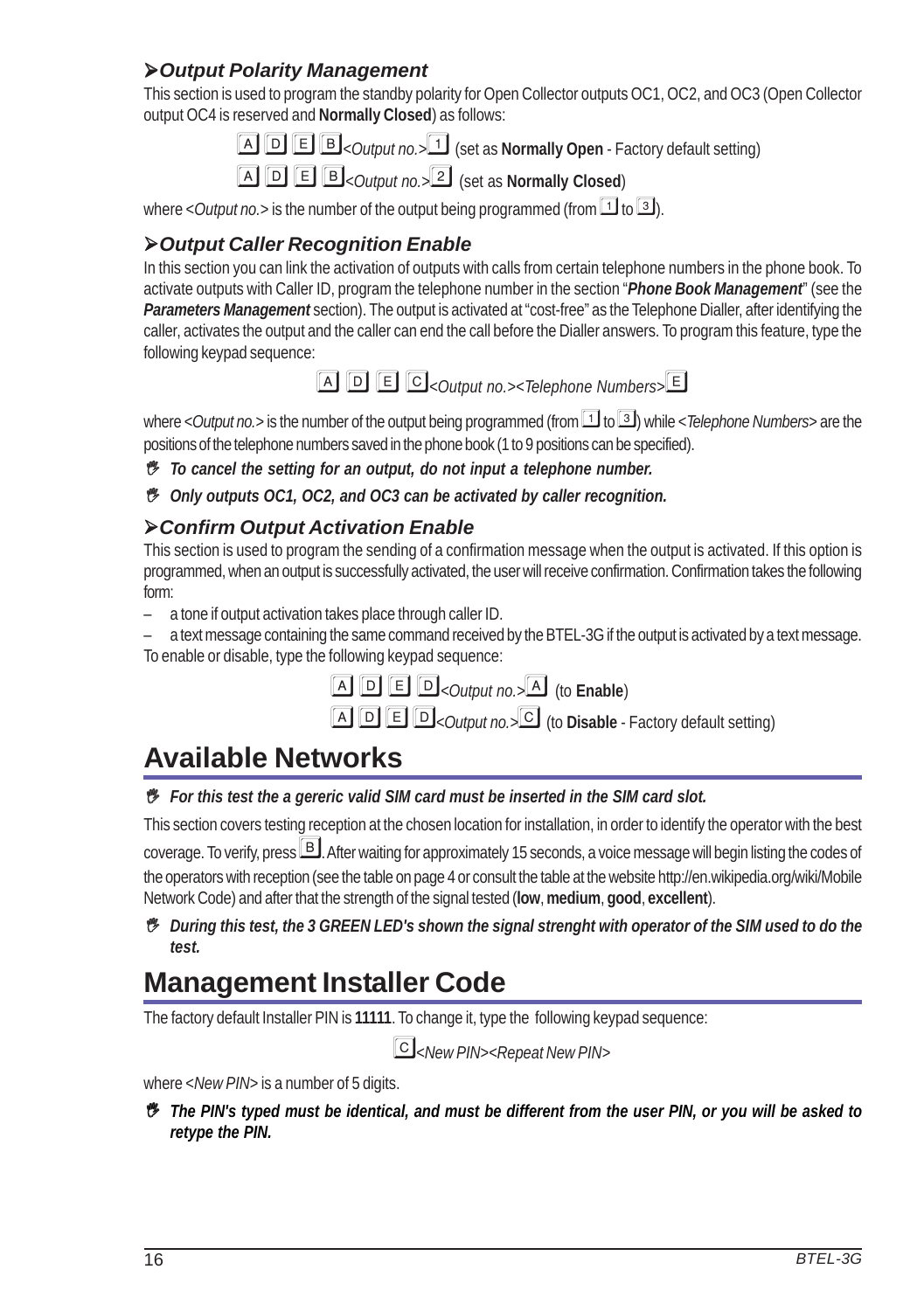# **REMOTE PROGRAMMING BY TEXT MESSAGE**

The dialler's features allow you to program one or more preset telephone numbers to which text messages will be sent when specific events take place:

- $\bigcirc$  Any alarm signals on one or more of the 4 inputs.
- Low Battery Test. 2 text messages can be programmed, one for malfunctions and one for resetting.
- $\bigcirc$  Periodic sending of a text message at programmed intervals.
- $\bigcirc$  Sending a text message to check the remaining credit.

Programing is performed by means the following text messages.

LED **H** blinks three times when the BTEL-3G receives a valid programming SMS.

### **Input Activation**

The BTEL-3G can send a text message to the numbers in the phone book when an event activating the inputs takes place. To do this, send a programming text message in the following format:

#### *#Installer PIN#INA#Input#Receiving Numbers#Message Text#*

where the following are enclosed by **#** signs:

- *Installer PIN;* a numeric code of 5 digits (from 00000 to 99999).The factory default installer PIN is **11111**.
- *INA;* the command text that programs the activation of inputs.
- *Input;* identifies the input (**IN1**, **IN2**, **IN3**, **IN4** which correspond to inputs L1, L2, L3, and L4).
- *Recipient Number;* position of the telephone number in the phone book (see "*Paramaters Management->Phone Book Management* "). To send the text message to multiple numbers in the phone book, separate the numbers with a comma (for example "2,3,5" sends the text message to the telephone numbers stored under numbers 2, 3, and 5).
- *Message Text ;* type the text message to send (maximum 100 characters).To disable sending of the message not type the text.

### **Input Deactivation**

The BTEL-3G can send a text message to the numbers in the phone book when an event deactivating the inputs takes place. To do this, send a programming text message in the following format:

#### *#Installer PIN#IND#Input#Receiving Numbers#Message Text#*

where the following are enclosed by **#** signs:

- *Installer PIN;* a numeric code of 5 digits (from 00000 to 99999).The factory default installer PIN is **11111**.
- *IND;* the command text that programs the deactivation of inputs.
- *Input;* identifies the input (**IN1**, **IN2**, **IN3**, **IN4** which correspond to inputs L1, L2, L3, and L4).
- *Recipient Number;* position of the telephone number in the phone book (see "*Paramaters Management->Phone Book Management* "). To send the text message to multiple numbers in the phone book, separate the numbers with a comma (for example "2,3,5" sends the text message to the telephone numbers stored under numbers 2, 3, and 5).
- *Message Text ;* type the text message to send (maximum 100 characters).To disable sending of the message not type the text.

### **Low Battery Power Message**

When battery power is low, a text message can be sent to a preset telephone number. To do this, send a programming text message in the following format:

#### *#Installer PIN#BAT#Receiving Number#Low Battery Power Text#Battery Reset Text#Enable#*

where the following are enclosed by **#** signs:

- *Installer PIN;* a numeric code of 5 digits (from 00000 to 99999).The factory default installer PIN is **11111**.
- *BAT;* the program command to send a message informing that the battery power is low.
- *Recipient Number:* type the phone number of the recipient (not its position in the phone book). The telephone number may also be a number not found in the phone book.
- *Low Battery Power Text ;* type the text message informing the recipient that the *Battery Power* is *Low* (maximum 50 characters).
- *Reset Text ;* type the text message to be sent to notify that the *Battery Has Been Reset* (maximum 50 characters).
- *Enable;* type **1** to enable the sending of text messages or **0** to disable(in this case the fields *Receiving Number*, *Low Battery Power Text*, and *Reset Text* will be disregarded).

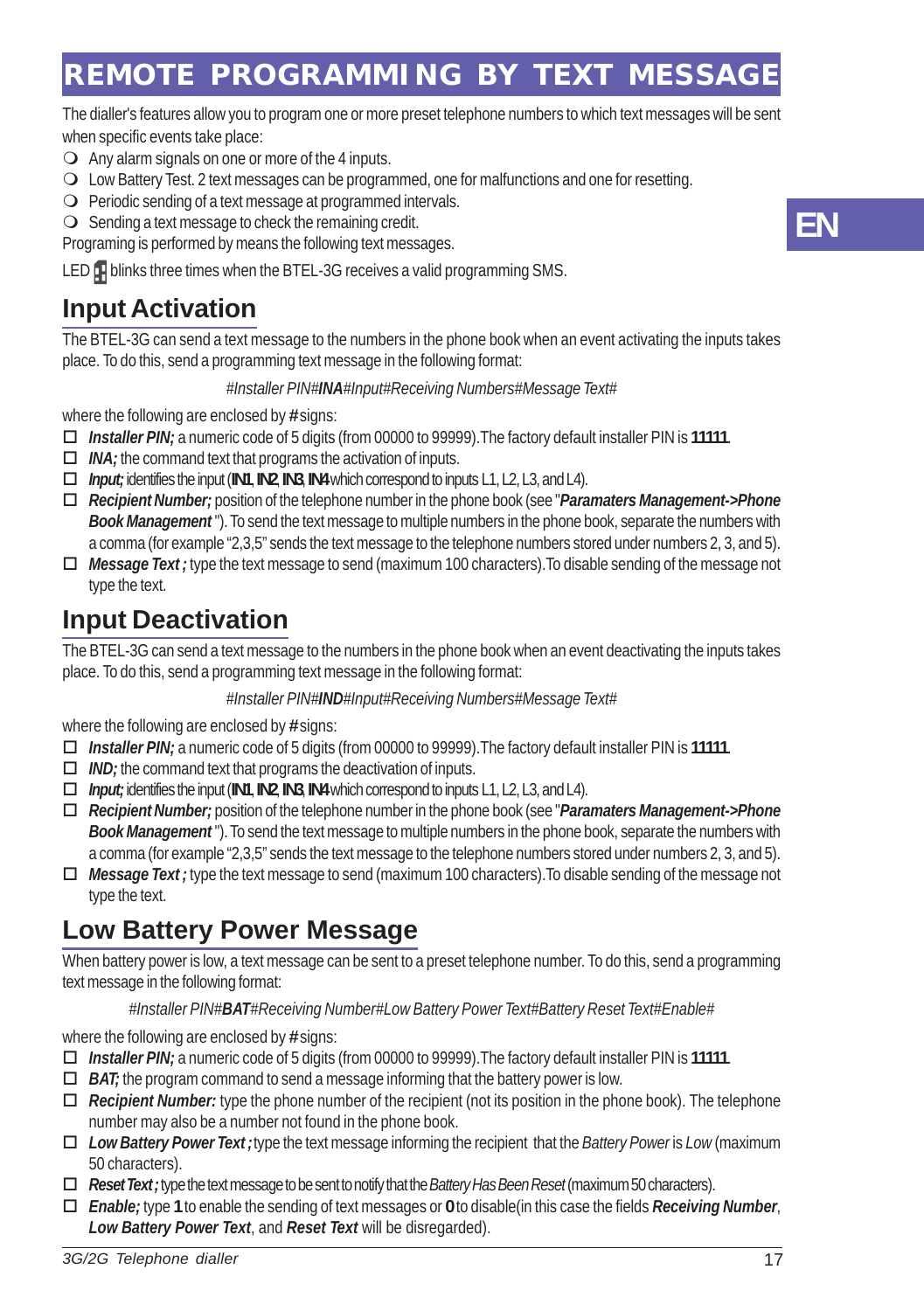# **Periodic Message**

Send a programming text message by using the following formula:

#### *#Installer PIN#PER#Receiving Number#Message Text#Interval#*

where the following are enclosed by **#** signs:

- *Installer PIN;* a numeric code of 5 digits (from 00000 to 99999). The factory default installer PIN is **11111**.
- *PER*; the program command to send periodic text messages.
- *Recipient Number:* type the phone number of the recipient (not its position in the phone book). The telephone number may also be a number not found in the phone book.
- *Message Text ;* type the text message to send (maximum 100 characters).
- *Periodo;* interval at which the message is sent, expressed in days, from 1 to 365 (type **0** to disable and disregard the **Message Text** field).
- *The periodic message will be sent after the set number of days and always at the time of day at which it was programmed.*

# **Pay As You Go Balance**

- *The pre-paid SIM CARD credit management service may be suspended at any time, at the discretion of each individual GSM network operator.*
- *Check the operation cost with the SIM CARD operator.*

You can check the credit remaining on the pre-paid SIM CARD. If this option is programmed, a text message containing the credit balance information provided by the operator is sent to a number in the phone book (the number must be in the phone book; see "*Paramaters Management->Phone Book Management* "). For this purpose, depending on the type of operator, you need to send a programming text message in the following format:

#### *#Installer PIN#Request Type#Request Number#Message Text#Interval#*

where the following are enclosed by **#** signs:

- *Installer PIN;* a numeric code of 5 digits (from 00000 to 99999). The factory default Installer PIN is **11111**.
- *Request Type;* choose the type of request (0=Call, 1=Text message, 2=Network command, 3=Reset).
- *Request Number ;* the telephone number to call or send a text message to for credit information (for example 414=Vodafone, 40916=TIM).
- *Message Text ;* (for example PRE CRE SIN).
- *Interval;* type the Interval (from 1 to 3600 minutes) within which the credit balance information should be received from the operator in order to be forwarded to the number from which the request was received.

| Operator        | <b>Example for Italian Operators</b> |
|-----------------|--------------------------------------|
| ITIM            | #11111#1#40916#PRE CRE SIN#1#        |
| <b>Vodafone</b> | #11111#1#414#CREDITO#1#              |
| l Wind          | #11111#2#*123###1#                   |

# **UPDATE THE FIRMWARE**

To update the firmware, you will need to connect a PC-Link cable(see Figure 1) from the connector [17] on the BTEL-3G to one of the COM ports on the PC; the **BTEL-3G FW Update** application and the update files can be downloaded from the Bentel website. Make sure you insert the PC-Link cable connector in the right way. Once the connection is made, choose the COM port that is being used and the update file and click on the **Next** button: the application will show some information about the device that is connected. Click on **Next** to proceed with updating the firmware. Check the serial link and the serial port settings in case of communication problem, or use a different USB-RS232 adapter.

 *To install and run the "BTEL-3G FW Update" application, you will need to log on to the PC as the Administrator; we also recommend that any anti-virus programs and/or firewalls are disabled if problems arise while the application is being installed.*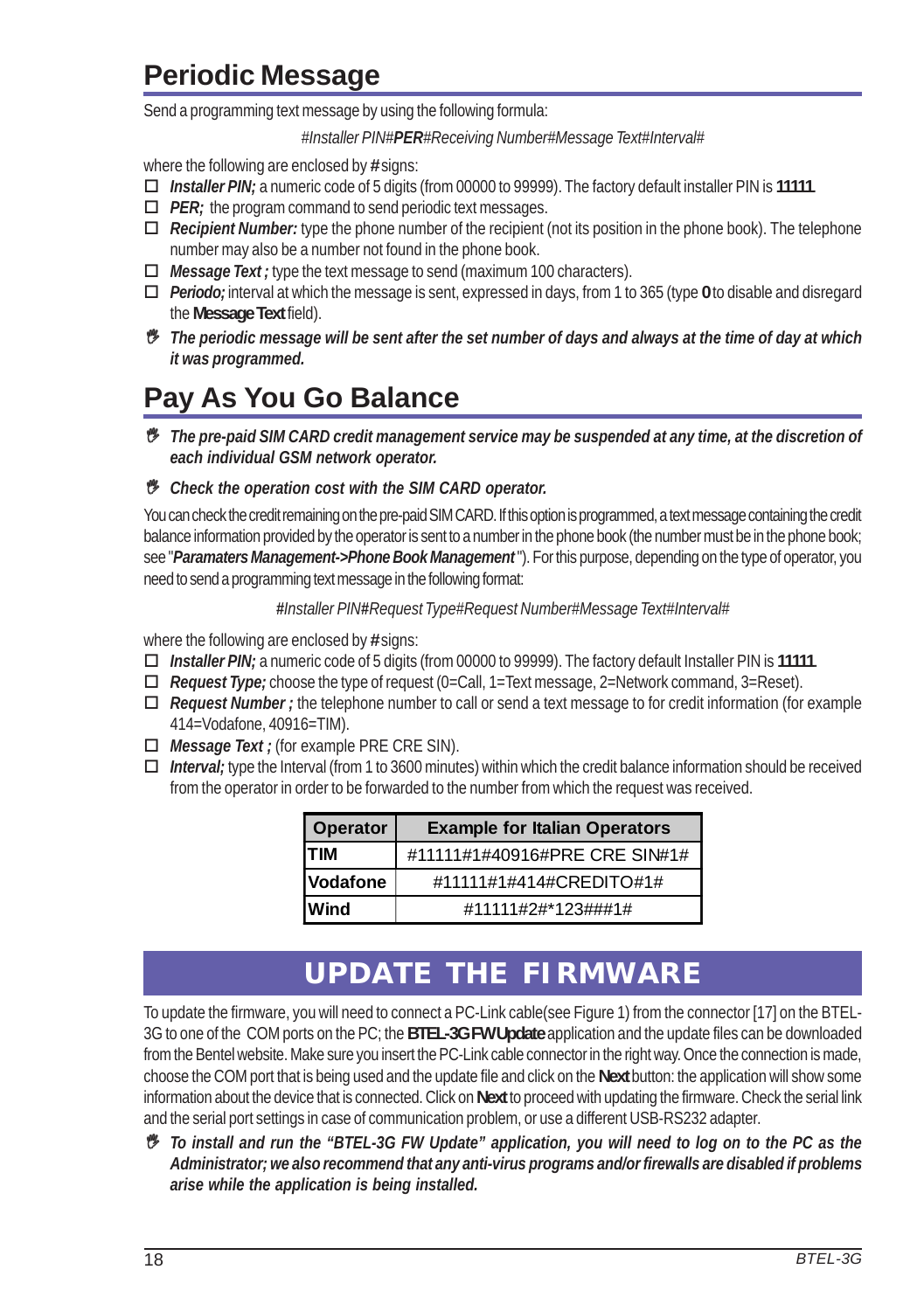# **INDICE**

| INTRODUCCIÓN                  | 20 |
|-------------------------------|----|
| Características Generales     | 20 |
| INSTAI ACIÓN                  | 21 |
| <b>FLIACIÓN MECÁNICA</b>      | 21 |
| <b>CONFXIONES</b>             | 22 |
| Polaridad de activación       | 22 |
| <b>LED DE CONTROL</b>         | 23 |
| PRINCIPIOS DE FUNCIONAMIENTO  | 24 |
| Gestión de prioridades        | 24 |
| PROGRAMACIÓN                  | 24 |
| PROGRAMACIÓN DESDE TECLADO    | 25 |
|                               |    |
| Entrada a la Programación     | 26 |
| Gestión parámetros combinador | 26 |
|                               | 26 |
|                               |    |
|                               | 27 |
|                               |    |
| Redes disponibles             | 30 |
| Gestión código instalador     | 30 |
|                               |    |

| PROGRAMACIÓN REMOTA CON SMS             | 31 |
|-----------------------------------------|----|
|                                         |    |
|                                         |    |
|                                         |    |
| SMS Periódico                           | 32 |
| Control crédito residual                | 32 |
| ACTUALIZACIÓN FIRMWARE DE LA TARJETA 32 |    |

# **ES**

 *La 'instalacion de los dispositivos debe efectuarse de modo adecuado, de acuerdo con las normas vigentes. Estos aparatos se han desarrollado según los criterios de calidad, fiabilidad y prestaciones adoptadas por Bentel Security srl. El contenido de este Manual puede estar sujeto a modificaciones sin aviso previo y no representa compromiso alguno por parte de Bentel Security srl.*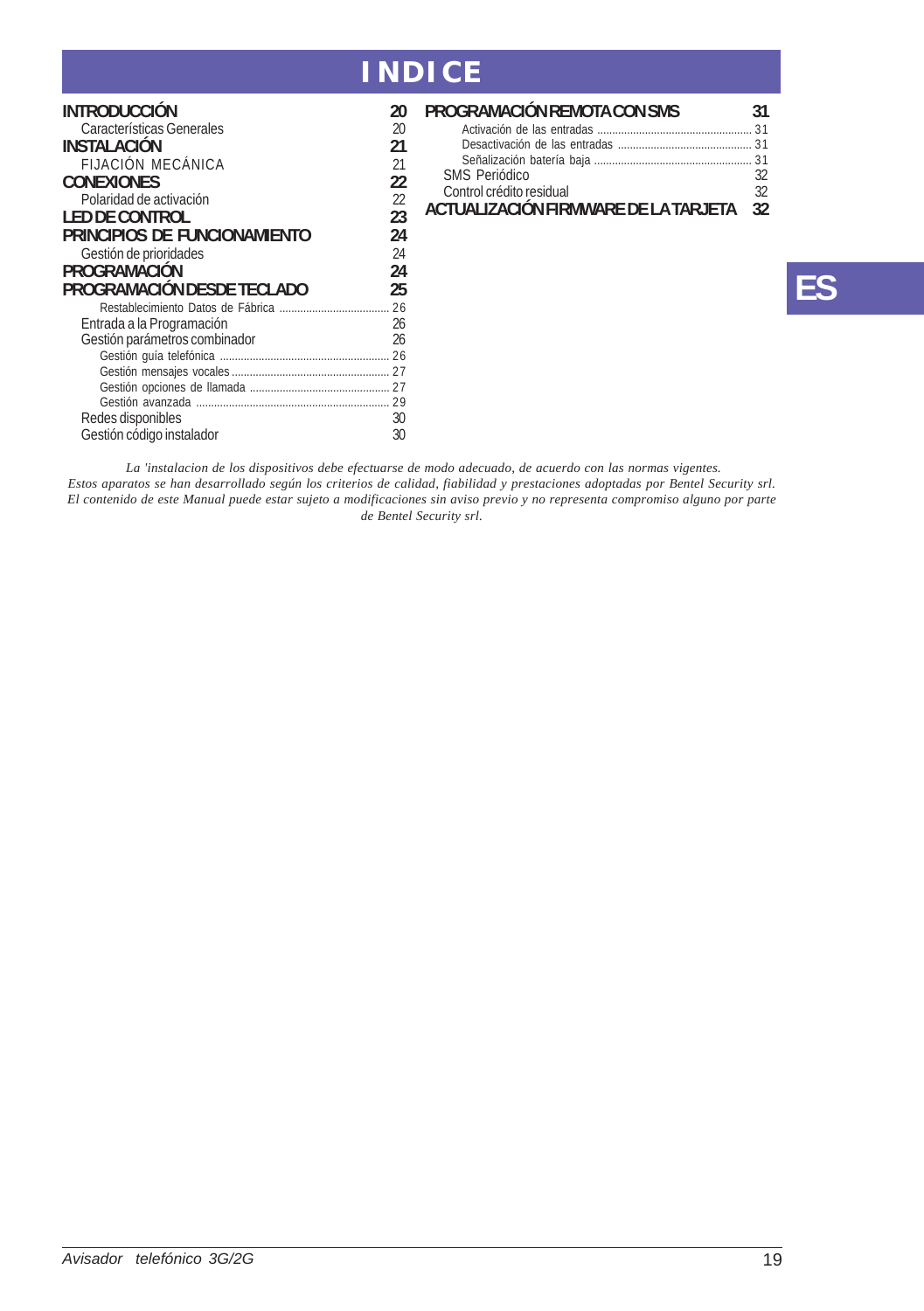# **INTRODUCCIÓN**

BTEL-3G es un avisador telefónico capaz de llamar una serie programada de números telefónicos a los cuales enviar tanto mensajes de alarma vocales como SMS. BTEL-3G se encuentra disponible en un contenedor de plástico (ABS) que se fija en la parte externa de la central a la cual se conecta. El contenedor de plástico está dotado de la protección contra los intentos de sabotaje (abertura no autorizada) y protección para evitar ser arrancado (opcional). BTEL-3G no necesita ningún software para la programación de las diferentes opciones y datos, es completamente programable mediante el teclado alfanumérico y menú vocal que se puede escuchar por medio del altavoz situado en el fondo. BTEL-3G es compatible con todas las centrales y las centrales Bentel de la serie NORMA8/ NORMA4, KYO, ABSOLUTA. Las prestaciones de BTEL-3G dependen en gran medida de la cobertura de la red GSM, por lo tanto no debería ser instalado antes de haber realizado una prueba de posicionamiento para establecer el mejor lugar para la recepción (por lo menos 1 LED verde debe estar encendido). Para una instalación óptima de BTEL-3G se puede recurrir a la función de búsqueda del operador que dispone de la mejor cobertura de campo. BTEL-3G posee:

– 4 entradas de alarma programables. Durante la activación de la entrada al Avisador es capaz de enviar mensajes vocales y SMS hasta un máximo de 9 números.

– 4 salidas de tipo OC (Open Collector), de las cuales 3 programables y gestionables en local por medio de teclado o en remoto mediante DTMF y SMS, mientras 1 está reservada para las señalizaciones de avería GSM y problemas SIM). BTEL-3G puede memorizar 9 números telefónicos con un máximo de 16 cifras cada uno. Lo mensajes vocales podrán grabarse directamente en el avisador gracias a la presencia de un micrófono a bordo y volverse a escuchar por medio de un altavoz presente en el fondo del box (el micrófono y el altavoz se utilizan también para la función manos libres). Este manual suministra las instrucciones para la instalación y la programación del Avisador. Leer el Manual de Usuario que viene con el dispositivo para el uso del Avisador.

 *Este Avisador debe instalarse únicamente por las personas cualificadas (una Persona Cualificada tiene la preparación técnica adecuada y la experiencia necesaria para ser consciente de los peligros a los que podría exponerse durante el desarrollo de un trabajo, y de las medidas para minimizar los riesgos para sí misma y para las demás personas). Este Avisador debe instalarse y utilizarse únicamente en un entorno que tenga un grado 2 de contaminación máxima, categoría de sobretensión II, en los lugares cerrados y no peligrosos. Estas instrucciones se deben utilizar con el manual de la central y se deben respetar todas las instrucciones.*

# **Características Generales**

- Menú vocal en 4 idiomas para la programación y el uso.
- $\Box$  4 Líneas de entrada programables.
- **Posibilidad de asociar hasta 3 mensajes vocales** por cada evento: 8 mensajes con una duración máxima de 8 segundos cada uno.
- Control crédito residual de las SIM-CARD de prepago.
- Función escucha ambiental.
- **Función teléfono manos libres.**
- Envíos de mensajes vocales y SMS para la activación de las entradas.
- **Posibilidad de programar la activación de la llamada** de alarma con mando y polaridad programables (positivo o negativo).
- 9 números telefónicos (máximo de 16 cifras cada uno) programables.
- **Protección contra la inversión accidental de la polaridad** de la batería.
- Control de la tensión de alimentación.
- **Programación vocal y de teclado.**
- 1 Salida OC (Open Collector) reservada para señalización avería.
- **3 Salidas OC (Open Collector) programables.**
- $\Box$  6 LED de señalización.
- GSM Quad-Band.
- Antena integrada.
- Activación de las salidas de remoto mediante reconocimiento de llamadas y/o de SMS.
- $\Box$  Memoria de entrada de alarma para gestión de envíos múltiples.
- □ Entrada n°1 prioritaria.
- **Programación entrada 4 para bloqueo ciclos de llamada.**
- Bloqueo ciclos de llamada desde remoto.
- □ Número de intentos de llamada programable.
- $\Box$  Número de repetición mensaje de alarma programable.
- Función de búsqueda del operador que dispone de la mejor cobertura de campo GSM.
- **Programación reloj y fechador.**
- Mensaje vocal periódico.
- SMS periódico.
- Señalización batería baja mediante SMS.
- Micrófono para la grabación de mensajes y función manos libres.
- $\Box$  Altavoz para escuchar mensajes grabados y función manos libres.
- Gestión de las súper teclas.
- Grabación/reproducción digital de los mensajes.
- $\Box$  Protección contra los intentos de sabotaje (antiabertura y anti-tirones).
- Compartimiento para un acumulador de 12 V 1,2 Ah (no en dotación).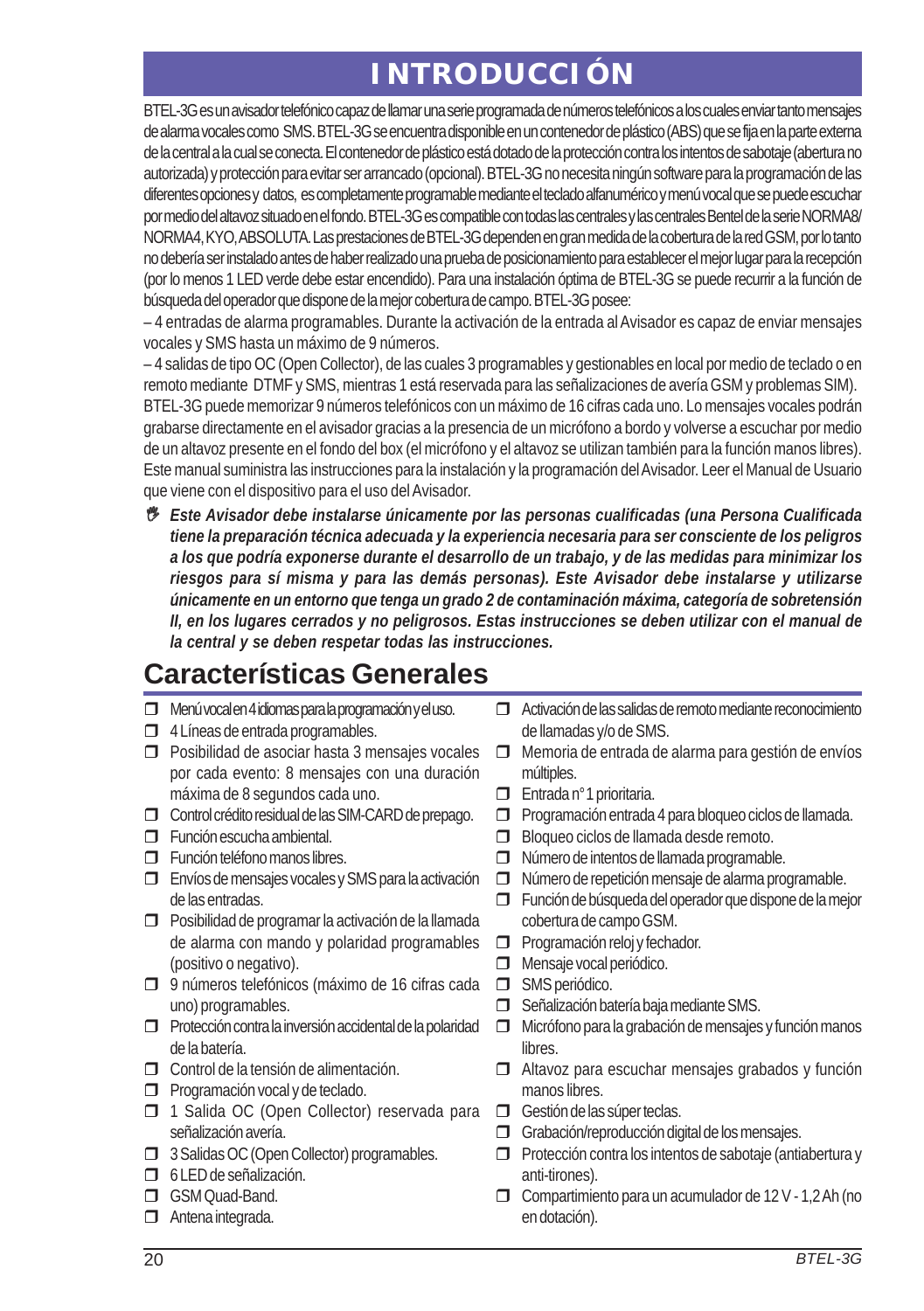# **INSTALACIÓN**

- *NO pasar ningún hilo por encima del circuito electrónico.*
- *Este Comunicador se debe instalar únicamente por PERSONAS CUALIFICADAS, en un lugar cerrado, seguro y seco, lejos de los aparatos radiotransmisores.*
- *Comprobar la recepción de la Red GSM antes de instalar este Comunicador en el lugar elegido.*

# **FIJACIÓN MECÁNICA**

En este párrafo se describe la instalación de BTEL-3G.

- *Los números en negrita indicados entre corchetes [ ] se refieren a las partes Fig. 1, salvo indicación en contrario.*
- **1.** Quitar la tapa aflojando los cuatro tornillos [**1**].
- **2.** Marcar la posición de los orificios [**6**] para la fijación a la pared de la base [**5**].
- **3.** Realizar los orificios marcados en la pared.
- **4.** Pasar los cables para las conexiones a través de la abertura en la base [**10**].
- **5.** Fijar la base metálica a la pared utilizando los tacos (no en dotación).

#### ! *Tener cuidado de no dañar los cables o tuberías empotradas en la pared.*

- **6.** Es necesario montar el Desviador Antiarrancamiento (opcional) [**8**] como se muestra en la Figura 1.
- *La palanca del desviador debe orientarse como se muestra en la Figura 1, de lo contrario el dispositivo no funciona de forma correcta.*
- **7.** Realizar las conexiones en la bornera [**21**] como se describe en el párrafo "*Conexiones*".
- **8.** Conectar el conector [**20**] a la batería tampón usando el cable [**11**].

! *Utilice únicamente las baterías selladas.*

- *Conectar los bornes del Desviador Antisabotaje [16] (ver el párrafo "Conexiones") a la línea antisabotaje o a una zona apropiada de la central. Leer las instrucciones de la central para mayor información.*
- *ATENCIÓN Podría ser necesario quitar el panel frontal incluso después de la instalación del avisador para el mantenimiento o reparación. En este caso tener presente que, si el desviador antisabotaje [16] ha sido conectado a la línea correspondiente de una central antirrobo, ésta última podría generar una alarma no deseada. Por lo tanto, antes de quitar el panel frontal del avisador, asegurarse que el grupo alarmas de la central esté inhibido (consultar la documentación de la misma sobre cómo se inhibe el grupo alarmas).*
- **9.** Insertar la SIM-CARD en el porta-SIM [**22**] tal como indica la flecha, con los contactos hacia abajo (Ver Figura 1).
- *El PIN de la SIM CARD debe deshabilitarse antes de insertarse en el porta-SIM.*
- **10.** Controlar durante el encendido que todos los LED verdes parpadeen, en este estado BTEL-3G se encuentra en la fase de inicialización.
- **11.** Controlar la intensidad de la señal:

– asegurarse que por lo menos un LED verde se encienda; todos los LED verdes encendidos indican una cobertura óptima.

– si los LED verdes están apagados, la intensidad de la señal NO es suficiente; para una intensidad adecuada, por lo menos un LED verde debe estar encendido.

- **12.** Cerrar el BTEL-3G: Posicionar la tapa [**2**] en el Fondo [**5**]; fijar la tapa usando los tornillos [**1**].
- ! *Antes de insertar o quitar la SIM-CARD, asegurarse que BTEL-3G NO esté alimentado.*

**ES**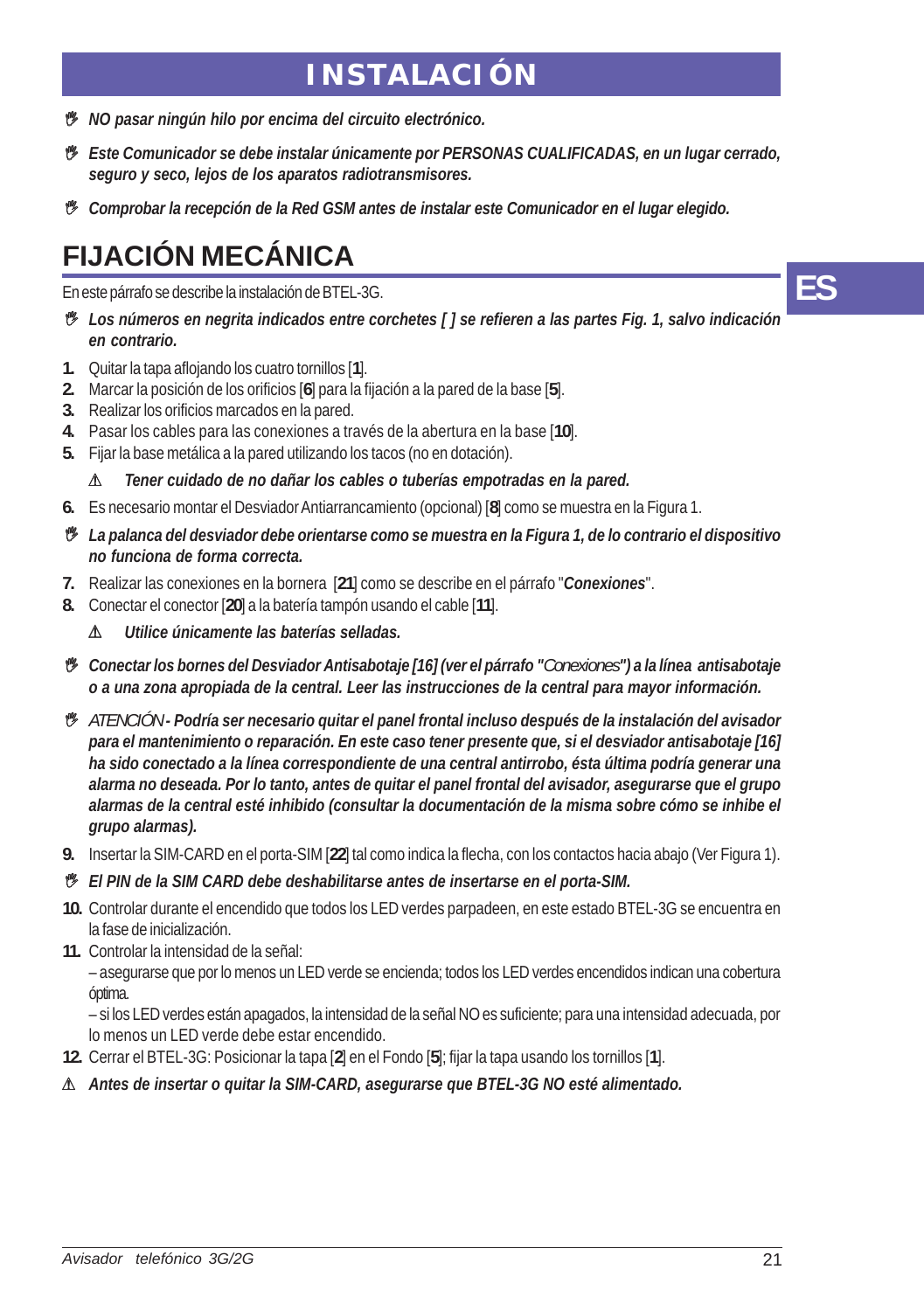# **CONEXIONES**

|                     | En este capítulo se describen los bornes del BTEL-3G. En la Figura 3 se muestra un ejemplo de conexión. |                                                                                                                                                                                                                                                  |  |  |  |
|---------------------|---------------------------------------------------------------------------------------------------------|--------------------------------------------------------------------------------------------------------------------------------------------------------------------------------------------------------------------------------------------------|--|--|--|
| N.                  | <b>Bornes</b>                                                                                           | <b>Descripción</b>                                                                                                                                                                                                                               |  |  |  |
|                     | $+12$                                                                                                   | Alimentación suministrada por la central o por el alimentador externo ADP1512 (opcional), de 13,8<br>Vcc± 2% asequrarse de que esté protegido y limitado en corriente: fuente con potencia limitada<br>(LPS) según la normativa EN 60950-1:2006. |  |  |  |
|                     |                                                                                                         | $\mathbb{\Lambda}$ Para conectar la alimentación utilizar cables con una longitud máxima de 2 metros y de 0,75<br>mm <sup>2</sup> de sección. Para cables de longitud inferior utilizar secciones adecuada.                                      |  |  |  |
| $\overline{2}$      | $\overline{H}$                                                                                          | Masa: Menos alimentación.                                                                                                                                                                                                                        |  |  |  |
| $\overline{3}$<br>4 | <b>AS</b>                                                                                               | Antisabotaje: Estos bornes se conectan en serie al desviador antisabotaje [16 ] están cerrados cuando la<br>tapa [2] del Avisador está perfectamente cerrada; se abren cuando la tapa [2] se quita.                                              |  |  |  |
| $\overline{5}$      | $+OC$                                                                                                   | Conexión común para las salidas Open-Collector: Conexión común de alimentación (12 Vcc / 100 mA) para<br>todas las salidas (01, 02, 03, 04).                                                                                                     |  |  |  |
| $\overline{6}$      | O <sub>1</sub>                                                                                          | Salidas Open-Collector Programables: Estas salidas pueden activarse desde el menú vocal (local o remoto),                                                                                                                                        |  |  |  |
| 7                   | 02                                                                                                      | o bien mediante el mando en mensaje SMS o reconocimiento de llamada (Activación de Remoto). La corriente<br>máxima que puede tomarse de cada Salida OC es 100 mA.                                                                                |  |  |  |
| 8                   | O <sub>3</sub>                                                                                          |                                                                                                                                                                                                                                                  |  |  |  |
| 9                   | <b>O4</b>                                                                                               | Salida Open-Collector: Esta salida se activa mediante eventos avería en la red GSM y problemas SIM.                                                                                                                                              |  |  |  |
| 10                  | $\overline{r}$                                                                                          | Masa: Menos alimentación.                                                                                                                                                                                                                        |  |  |  |
| 11                  | L1                                                                                                      |                                                                                                                                                                                                                                                  |  |  |  |
| 12                  | L2                                                                                                      | Líneas de entrada: Estas entradas cuando reciben Señales de Alarma pueden activar las funcion de Avisador                                                                                                                                        |  |  |  |
| 13                  | L3                                                                                                      | SMS y de Avisador Telefónico.                                                                                                                                                                                                                    |  |  |  |
| 14                  | L4                                                                                                      |                                                                                                                                                                                                                                                  |  |  |  |
| 15                  | $\overline{H}$                                                                                          | Masa: Menos alimentación.                                                                                                                                                                                                                        |  |  |  |

! *La corriente de los Open Collector no puede superar los 100 mA. Si es necesario conmutar cargas mayores, utilizar relé o nuestras tarjetas relé BRM04/12 (12 Vcc) y BRM04/24 (24 Vcc).*

# **Polaridad de activación**

El Avisador dispone de 4 entradas de alarma, cada entrada puede activarse con señales de polaridad positiva o negativa; de fábrica el Avisador se programa para activarse con las señales de polaridad positiva. Para programar la **polaridad de activación**, consultar la tabla 4.

| Tab.4 - POLARIDAD y MODO DE ACTIVACIÓN        |                       |                                           |  |  |
|-----------------------------------------------|-----------------------|-------------------------------------------|--|--|
|                                               | <b>Programaciones</b> |                                           |  |  |
| Mando de Activación para Líneas de Entrada    | <b>Puente</b><br>[19] | Programación Polaridad<br>de las Entradas |  |  |
| Señal Negativa ausente (seguridad intrínseca) | IJР                   | (positiva)                                |  |  |
| Señal Negativa presente                       | <b>ODOWN</b>          | (negativa)                                |  |  |
| Señal Positiva ausente (seguridad intrínseca) | $\blacksquare$        | (negativa)                                |  |  |
| Señal Positiva presente                       | DOWN                  | (positiva)                                |  |  |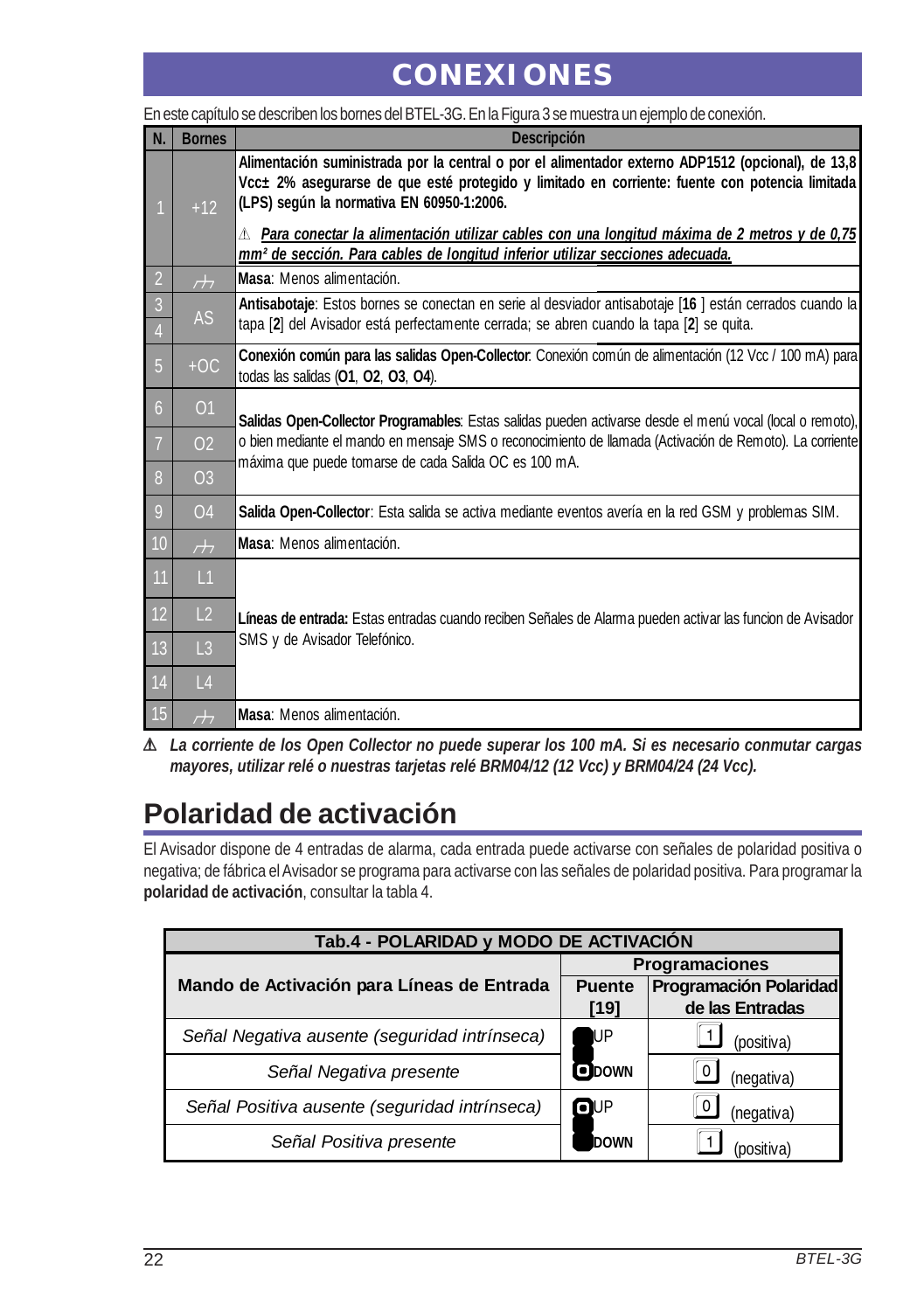

*Fig. 3 - Ejemplo de conexión del Avisador BTEL-3G.*

# **LED DE CONTROL**

En la tarjeta hay 6 LED; tres LED verdes, un LED rojo, un LED amarillo y un LED rojo, que indican la conexión, las condiciones de malfuncionamiento, la transmisión, el estado de BTEL-3G y la programación.

#### *Durante la inicialización, los LED parpadean.*

| Y |  | VERDE - Los tres LED verdes indican la intensidad de campo GSM y el estado (tabla 5). |  |  |  |
|---|--|---------------------------------------------------------------------------------------|--|--|--|
|   |  |                                                                                       |  |  |  |

- Si está encendido indica una intensidad de campo GSM óptima: se enciende sólo cuando los LED <sup>y</sup> y algebra пH encendidos.
- Si está *encendido* indica una intensidad de campo GSM buena: este LED se enciende sólo cuando el LED n I está encendido.
- Si está **apagado** indica que la red GSM NO está disponible. Si está encendido, el nivel de la señal GSM es bajo pero suficiente para realizar llamadas vocales.

*ROJO —* LED normalmente apagado. Si está encendido señala una condición de malfuncionamiento.

 BTEL-3G controla la presencia de algunas averías (ausencia de red GSM y problemas SIM), el LED rojo continuará encendido hasta que la avería sea eliminada.

- *AMARILLO —* Si está **encendido** indica llamada en curso en la red GSM (tanto en entrada como en salida). 目
- Æ *ROJO —* Si está **encendido fijo** indica que está cargando datos de fábrica o bien programación en curso. **Parpadea tres veces** cuando el BTEL-3G recibe un SMS de programación válida.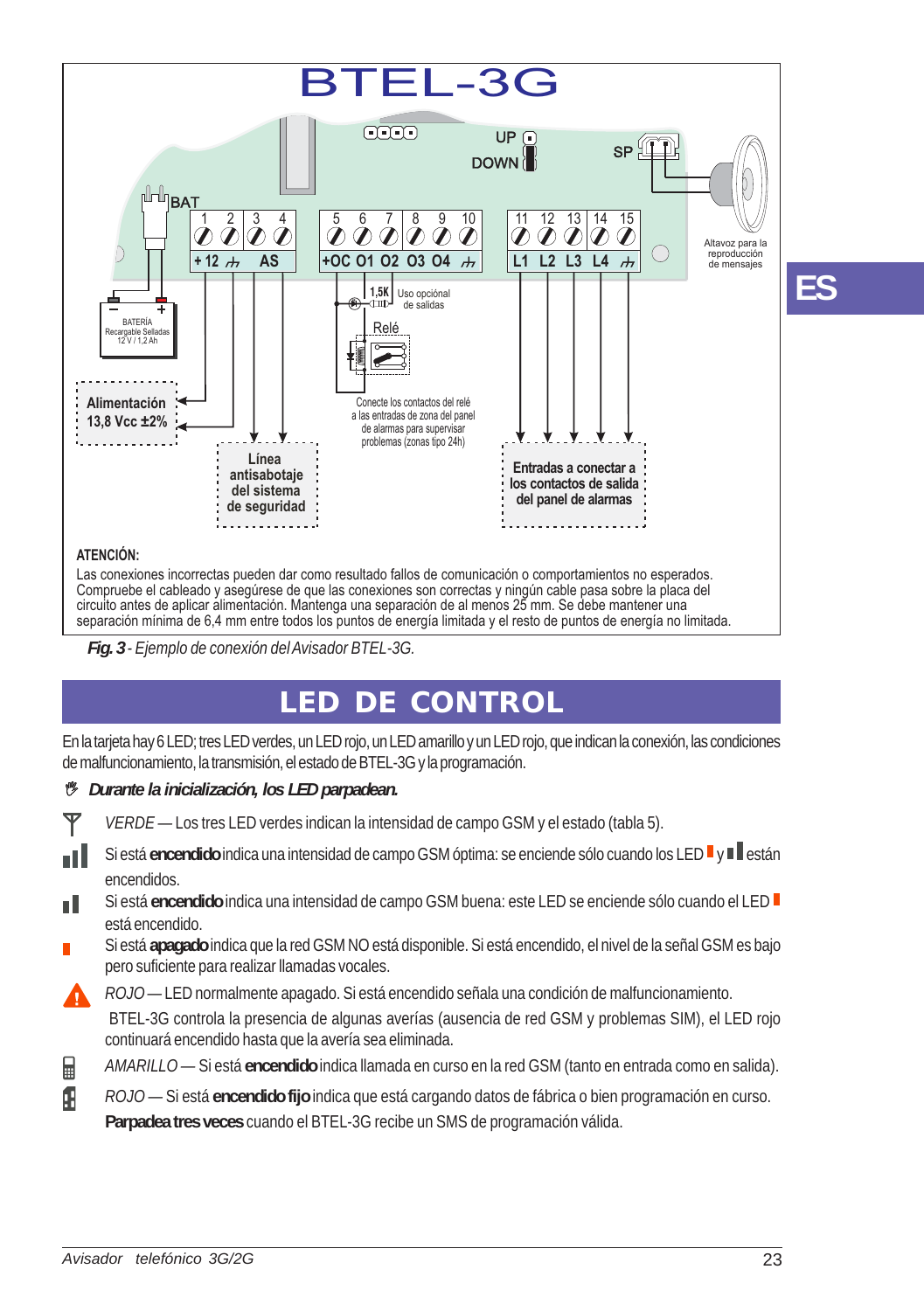| Señalizaciones en el Estado del Avisador BTEL-3G                                               |              |                                                                                              |  |  |  |
|------------------------------------------------------------------------------------------------|--------------|----------------------------------------------------------------------------------------------|--|--|--|
|                                                                                                | Parpadeo LED |                                                                                              |  |  |  |
| Continuo<br>Intermitente<br>(500ms ON/OFF) (dos veces 500ms ON/OFF,<br>por lo tanto 2 seg OFF) |              | Significado de la señalización                                                               |  |  |  |
|                                                                                                |              | Problema SIM                                                                                 |  |  |  |
|                                                                                                |              | El Avisador está en fase de inicialización; parpadean<br>hasta la recepción de una señal GSM |  |  |  |

*Tab.5 - Señalización del estado del avisador con el parpadeo de los LED Verdes.*

# **PRINCIPIOS DE FUNCIONAMIENTO**

Una vez seleccionado el idioma, se activará el menú vocal de programación en el idioma elegido. La posibilidad de cambiar el idioma es posible tanto desde el menú debajo de la sección específica como mediante la secuencia de teclas (ver párrafo "*Gestión avanzada->Cambiar idioma*"). Esto permite también la programación del dispositivo en un idioma y luego el uso del mismo en otro.

Cuando se enciende no son enviados mensajes vocales o SMS hasta la completa inicialización del módulo radio, eventuales activaciones de las entradas serán ignoradas. Si el Avisador No es capaz de servir el pedido asociado a la activación de una entrada, ésta será memorizada y servida cuando el dispositivo vuelva a estar disponible, permitiendo la gestión de envíos múltiples debidos a la activación de varias entradas al mismo tiempo. Para una óptima instalación del dispositivo se puede recurrir a la función de búsqueda del operador que dispone de la mejor cobertura de campo.

# **Gestión de prioridades**

BTEL-3G puede enviar mensajes vocales y SMS. Los mensajes SMS tienen una prioridad más alta que los mensajes vocales. Si al terminar un mensaje vocal hay SMS para enviar para la activación de otra entrada éstos son enviados antes que los mensajes vocales.

 *IMPORTANTE - La entrada n°1 (L1) tiene prioridad con respecto a las otras entradas: Si se activa la entrada 1, son ejecutados los ciclos de llamadas relativos, incluso si en ese momento el avisador estaba realizando los ciclos relativos a otra entrada.*

Por ejemplo, si se produce un evento de alarma en la entrada 2 y posteriormente pasados algunos segundos, un evento de alarma en la entrada 1, BTEL-3G finaliza el envío del mensaje vocal en curso en la entrada 2 y luego envía los mensajes vocales relativos a la entrada 1. Finalizado el envío de los mensajes vocales relativos a la entrada 1, BTEL-3G recomienza el envío de los mensajes vocales en cola de la entrada 2.

 *Con la activación de varias entradas los eventos de alarma son colocados en cola y su borrado se produce solamente al finalizar todas las acciones programadas para cada entrada.*

| Tabla de gestión de prioridades |                              |                                                                                                                                    |  |  |
|---------------------------------|------------------------------|------------------------------------------------------------------------------------------------------------------------------------|--|--|
| Prioridad                       | Evento en curso              | Acción para activación entrada nº1 (L1)                                                                                            |  |  |
| $1$ (ALTA)                      | Transmisión SMS              | Al final de la transmisión del mensaje serán realizadas las acciones relativas a la entrada 1.                                     |  |  |
| 2                               | Transmisión<br>mensaie vocal | La llamada es completada, los eventos son colocados en cola y serán transmitidos<br>al final del ciclo de alarmas de la entrada 1. |  |  |

Para programar los ciclos de llamada ver el párrafo "*Gestión Parámetros Combinador->Gestión opciones llamada*".

# **PROGRAMACIÓN**

Por medio de la programación del teclado se pueden programar una serie de parámetros necesarios para el funcionamiento de BTEL-3G que permiten en éste último adaptarse al tipo particular de instalación y uso que se desea hacer. El acceso al

menú Instalador puede efectuarse desde el teclado local ■ . A continuación se representa un esquema en bloques del menú Instalador.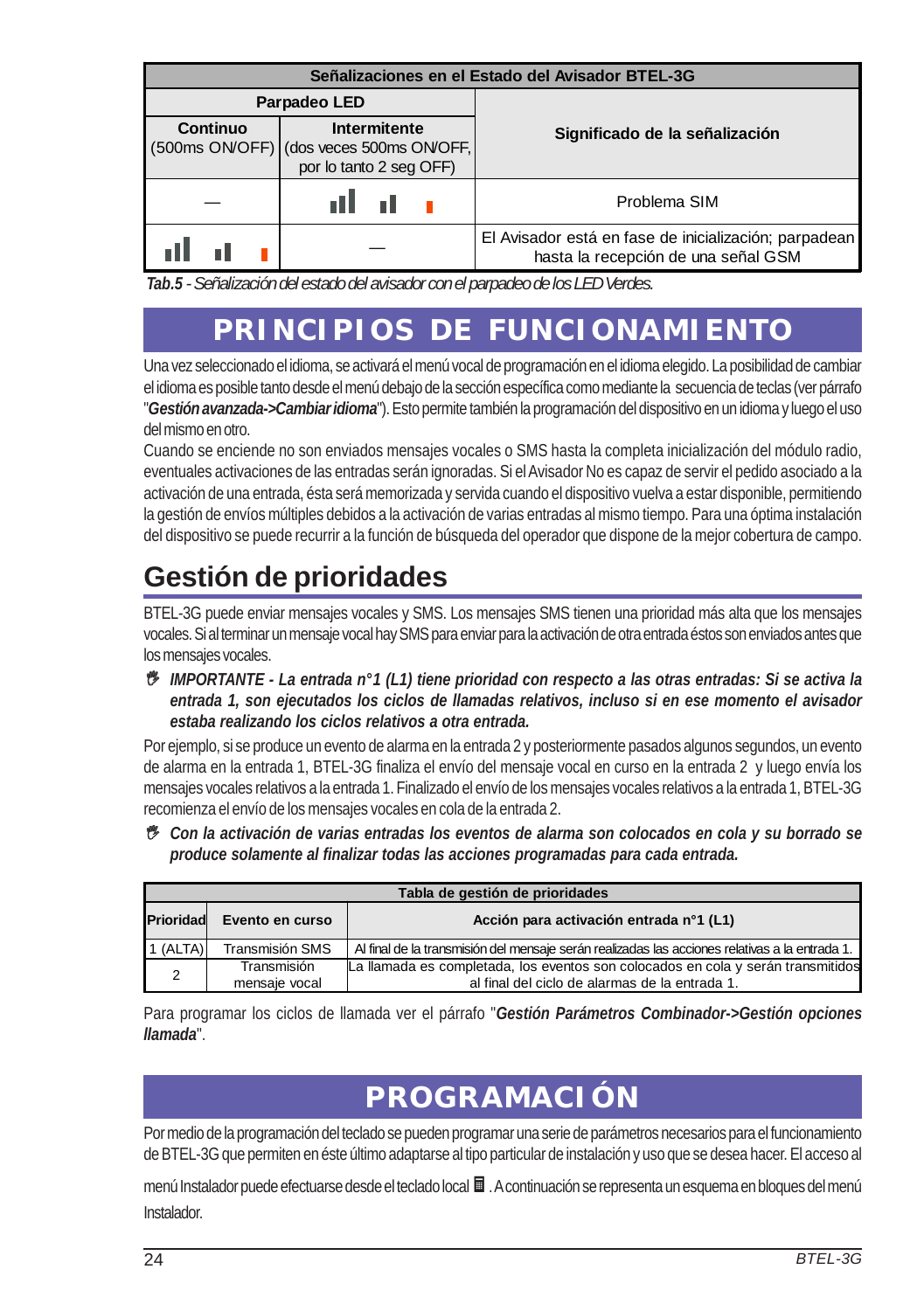

# **PROGRAMACIÓN DESDE TECLADO**

Para permitir una programación clara y rápida existe un menú vocal de soporte en varios idiomas. Una vez seleccionado el idioma, se activará el menú vocal de programación en el idioma elegido. Se puede programar BTEL-3G en un idioma y luego usarlo en otro. Presionando una combinación con las teclas se elige el parámetro que se desea modificar, después que se introduce el valor deseado para ese parámetro. Presionar la tecla **F** para salir del menú corriente y volver atrás (si no se presiona ninguna tecla los mensajes vocales de cada nivel del menú serán repetidos 3 veces antes de volver al nivel superior). Presionar la tecla  $\Box$  para aceptar el dato. Si se conoce la combinación de teclas a digitar, es posible, para acelerar la programación, introducir la secuencia durante la reproducción del mensaje del menú vocal sin tener que esperar la reproducción de todo el mensaje. La presión continua de la tecla  $E$ , durante 3 segundos y desde cualquier nivel del menú, permite volver a la posición stand-by. Esta función es válida solamente cuando se pasan los menús o durante la programación, incluso si está en curso la reproducción de un mensaje vocal del menú. Para volver al menú será necesario volver a introducir el **Código Instalador**.

- *Si durante la programación se utiliza esta función, los parámetros fijados serán ignorados.*
- *La activación de una entrada mientras funciona el Menú instalador, no genera ni llamadas vocales ni SMS programados, estos eventos no son ni siquiera puestos en cola para su ejecución a la salida del Menú instalador.*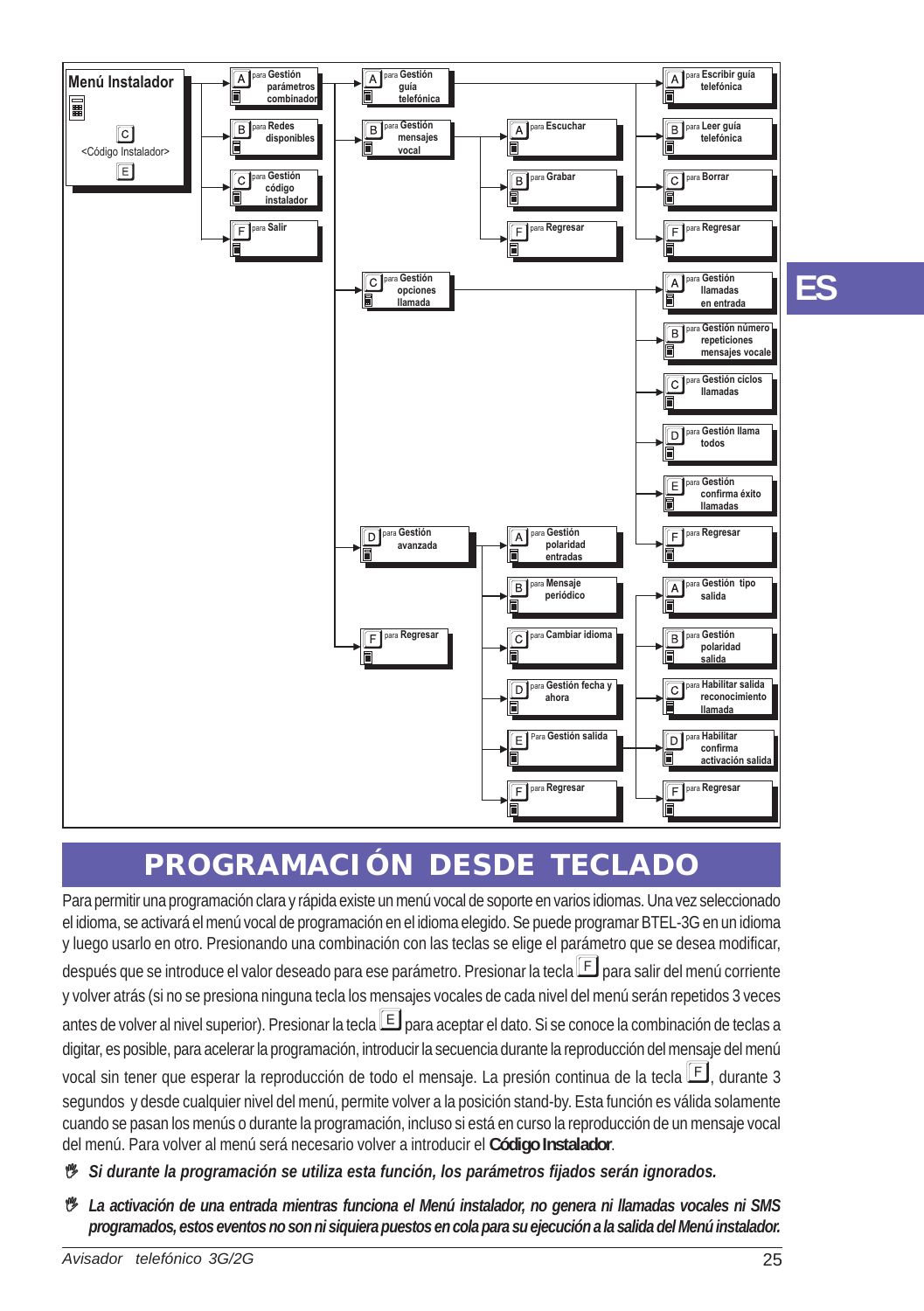### **Restablecimiento Datos de Fábrica**

Para restablecer todos los datos de fábrica, desconectar todas las alimentaciones del dispositivo, luego conectar nuevamente y presionar al mismo tiempo las teclas  $\Box$   $\Box$   $\Box$  y  $\Box$  mientras que el LED  $\Box$  parpadea. Suelte las teclas cuando el LED **e** esté encendido.

# **Entrada a la Programación**

Cuando se enciende por primera vez o cuando se reenciende después del restablecimiento de los datos de fábrica, BTEL-3G interroga sobre el idioma a utilizar, como se describe a continuación:

 $\boxed{A}$  = *Italiano*,  $\boxed{B}$  = *Inglés*,  $\boxed{C}$  = *Francés*,  $\boxed{D}$  = *Español* 

Presionar la tecla relativa al idioma a utilizar, para confirmar la elección presionar la tecla  $E$ . Para poder realizar la programación desde el teclado, es necesario entrar digitando en el teclado del BTEL-3G un **Código instalador** válido según el siguiente esquema:

$$
\boxed{\text{C}} < \text{Código instalador} \boxed{\text{E}}
$$

donde *<Código instalador>* es un número compuesto por 5 cifras (el código instalador de fábrica es **11111**).Si el código introducido es correcto se entra en el **Menú instalador**.

- *IMPORTANTE La presión durante 3 segundos de la tecla no anula la operación de introducción del Código instalador: Si se advierte que el Código que se está digitando es erróneo es necesario esperar algunos segundos para que la operación sea anulada automáticamente o bien digitar la tecla para completar la introducción y luego volver a intentar.*
- *El acceso a la programación es indicado por el encendido del Led ROJO (ver el párrafo "LED de control").*

# **Gestión parámetros combinador**

En esta sección se pueden programar los parámetros principales de BTEL-3G.

# **Gestión guía telefónica**

*El avisador se entrega de fábrica sin ningún número de teléfono programado.*

#### *Escribir*

Para programar un número telefónico, digitar la siguiente serie de datos:

*<Posición n°> <Número telefónico>*

donde *< Posición n*°> es un número de **11** a **II** mientras <*Número telefónico*> es un número con un máximo de 16 cifras. Por ejemplo **A A E G E G E G E G C** el número telefónico programado en agenda en la posición n°1 es 3470).

 *El avisador puede memorizar hasta 9 números de teléfono: cada número puede estar compuesto de un máximo de 16 cifras.*

#### *Leer*

Para leer el número telefónico programado, digitar la siguiente serie de datos:

*<Posición n°>*

donde <*Posición n*<sup>2</sup> es un número de **1** a 9.

Si por ejemplo, se desea visualizar el tercer número telefónico programado (posición n° 3), digitar  $\boxed{3}$   $\boxed{3}$   $\boxed{3}$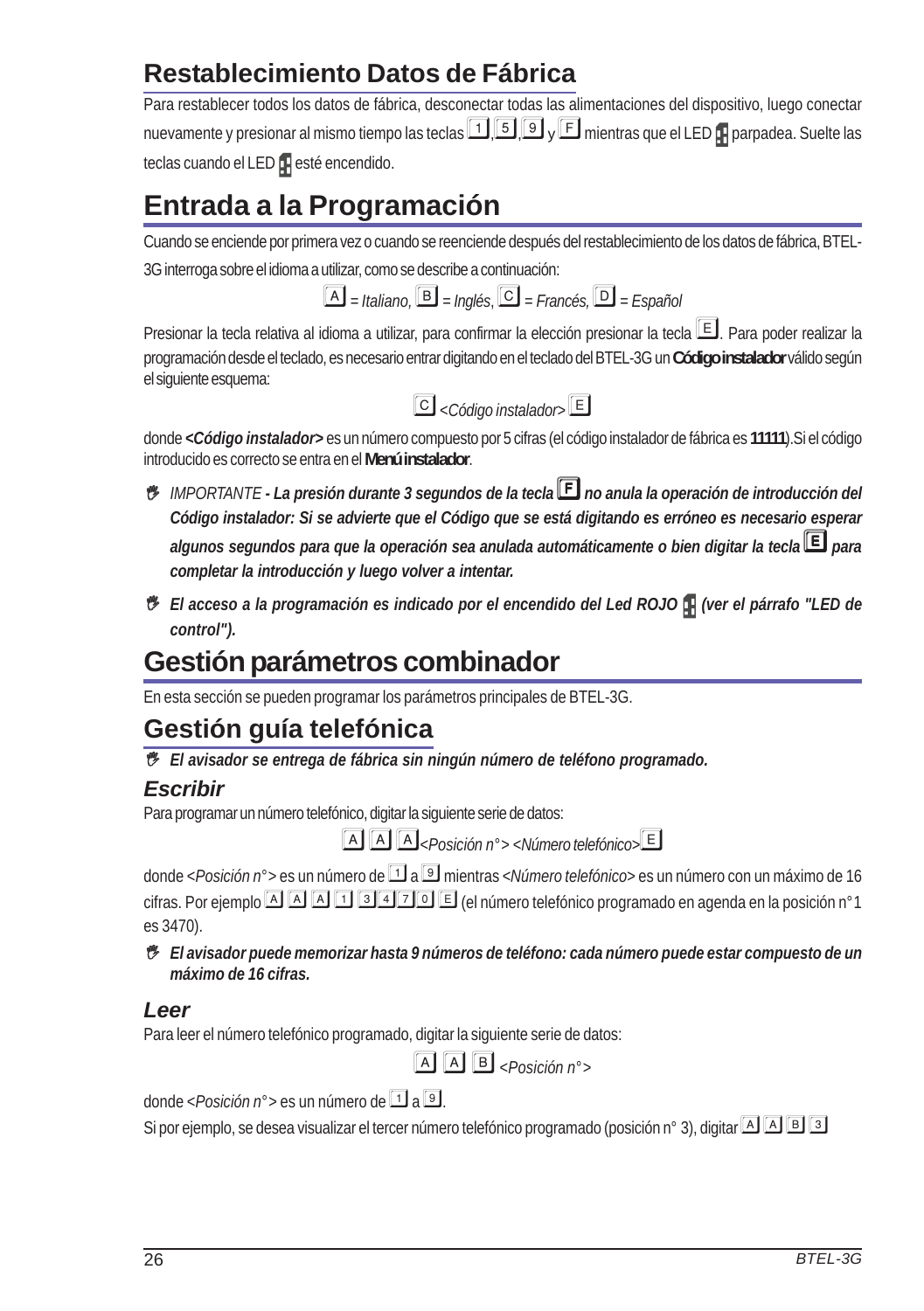### *Borrar*

Para borrar el número telefónico programado, digitar la siguiente serie de datos:

 $[A][A][C]$ <sub><Posición n°></sub>

donde <*Posición n*<sup>2</sup> es un número de **1** a 9

Si por ejemplo, se desea borrar el tercer número telefónico programado (posición n° 3), digitar **A A G 3** 

### **Gestión mensajes vocales**

BTEL-3G ofrece la posibilidad de grabar hasta 8 mensajes vocales con una duración máxima de 8 segundos cada uno, además estos mensajes pueden concatenarse (al máximo 3) para poder formar mensajes más complejos.

### *Escuchar mensajes vocales*

Para escuchar un mensaje vocal, digitar la siguiente serie de datos:

*<Mensaje Vocal n°>*

donde <*Mensaje vocal n*<sup>°</sup>> es un número de 1 a 8.

*B* Si se desea interrumpir anticipadamente la grabación del mensaje, presionar la tecla *E.* 

### *Grabar mensajes vocales*

Para grabar un mensaje vocal, digitar la siguiente serie de datos:

*<Mensaje Vocal n°>*

donde <*Mensaje Vocal n*<sup>°</sup>> es un número de **1** a **8** 

**1.** Mantener presionada la tecla  $\Box$  y grabar el mensaje. Soltar la tecla  $\Box$  para terminar de grabar (la duración máxima del mensaje es de 8 segundos).

#### *A partir de este momento, cualquier grabación efectuada anteriormente para ese mensaje ES BORRADA.*

**2.** Si es necesario, grabar otros mensajes repitiendo el procedimiento desde el punto **1**.

### **Gestión opciones de llamada**

Las programaciones de las llamadas vocales pueden fijarse en esta sección. El avisador se entrega de fábrica sin ninguna opción programada.

### *Gestión llamadas en entrada*

En la activación de una entrada BTEL-3G es capaz de enviar mensajes vocales hasta un máximo de 9 números telefónicos En esta sección se pueden asociar a las entradas los números telefónicos a llamar y los mensajes vocales a enviar. Es posible programar la entrada n°4 (L4), en lugar que para la llamada en entrada, para realizar la función '*Bloqueo Llamada'* (bloquear los ciclos de llamada y el envío de SMS) cuando se activa la entrada n°4 (L4). Para la programación, digitar la siguiente serie de teclas:

*<Entrada n°><Número telefónico><Mensaje vocal>*

donde:

<*Entrada n*<sup>°</sup>> es el número de la entrada a programar (de <sup>1</sup> a <sup>4</sup>);

<*Número telefónico*> es la posición del número telefónico a llamar (de **1 a 9)**. Introducir una o varias cifras que especifican la posición del número telefónico. Por ejemplo, si se desea que el avisador llame al 3°, 4° y 7° número telefónico, digitar **347** y después la tecla **E** para confirmar. Para desactivar presionar la tecla <sup>1</sup>;

#### *B* En la entrada n°4 (L4) digitando la tecla **B** en lugar de la posición del número telefónico, se *puede habilitar el bloqueo de la llamada. Presionando la tecla se vuelve al menú anterior sin ningún mensaje de confirmación.*

<*Mensaje vocal>* corresponde al número de mensajes vocales a asignar (de **[1]** a **[8]**). Pueden seleccionarse hasta 3 mensajes vocales (por ejemplo los mensajes  $\Box$  5  $\Box$ ), los números en exceso o los números repetidos (por ejemplo  $\boxed{1}$   $\boxed{3}$  serán ignorados;

**ES**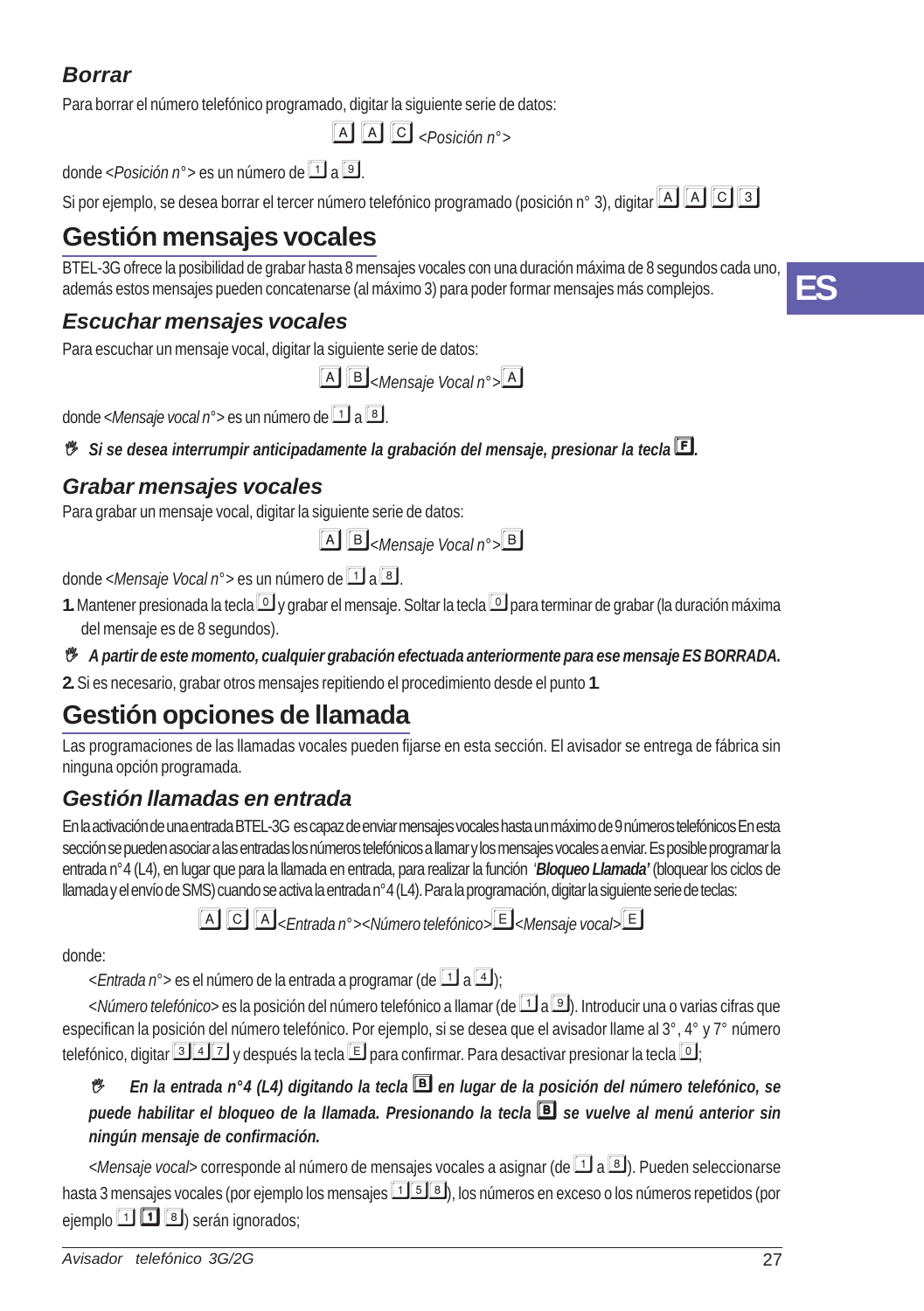*Los mensajes seleccionados serán reproducidos en orden progresivo: por ejemplo si se seleccionan los mensajes n° 2, 3 y 1 serán reproducidos en el orden n° 1, 2 y 3.*

 *Un <Mensaje vocal> será enviado sólo si todos los mensajes que lo componen son válidos (es decir no están vacíos)*

 *Si se presiona la tecla (ver el párrafo "Programación desde teclado") durante la programación, los datos introducidos serán ignorados y mantenidos los anteriores.*

### *Gestión número de repeticiones mensajes vocales*

Para programar el número de repeticiones de todos los mensajes vocales, digitar la siguiente serie de teclas:

*<Número repeticiones>*

donde *<Número repeticiones*> corresponde al número de repeticiones solicitadas (de **1** a **9**). El número de repeticiones programado de fábrica es **1** (para enviar una sola vez el mensaje vocal).

### *Gestión ciclos de llamada*

Cuando se produce un evento de alarma son llamados los números telefónicos presentes en la agenda asociados a la entrada activada (siguiendo el orden progresivo que los números telefónicos tienen en la agenda) y son reproducidos los mensajes vocales programados. Mediante la programación de los ciclos de llamada es posible realizar otros intentos a los números a llamar que por algún motivo no tiene respuesta a la llamada (condición de ocupado, no disponible o llamada sin respuesta). Si la llamada se realiza con éxito, el avisador no realizará llamadas a los números siguientes a menos que no se haya seleccionado la opción "*Llamar todos*". Para programar los ciclos de llamada a realizar a cada uno de los números telefónicos programados, digitar la siguiente serie de teclas:

|  |  | $\boxed{A}$ $\boxed{C}$ $\boxed{C}$ < Ciclo de llamadas> |
|--|--|----------------------------------------------------------|
|  |  |                                                          |

donde < *Ciclo de llamadas*> corresponde a cuantas veces debe repetirse el ciclo de llamadas (de **1** a **9**). El número de ciclos de llamada programado de fábrica es **1** (para realizar sólo un ciclo de llamada). Los ciclos de llamada se activan con un retraso creciente: 1, 2, 5, 10, 15, 20, 25, 30 minutos.

 *La entrada n°1 (L1) tiene mayor prioridad con respecto a las otras entradas, si se activa la entrada n°1 (L1) se ejecuta el ciclo de llamadas relativas a ésta, si bien en ese momento estaban en curso los ciclos relativos a otra entrada.*

### *Gestión llama todos*

Cuando se activa una entrada, el mensaje es enviado a todos los números de teléfono asociados a esa entrada, incluso si uno de los números ha respondido. Para la programación de esta función, digitar la siguiente serie de teclas:

- (para **Activar**);
- (para **Desactivar**  Programación de fábrica)

### *Gestión confirma éxito llamadas*

Si esta opción es activada, BTEL-3G considera ejecutadas con éxito sólo las llamadas vocales que son confirmadas por el usuario. Si se activa la "*confirma éxito llamadas*" será necesario, después de recibir el mensaje vocal y antes que el dispositivo haya cerrado la llamada en curso, dar confirmación que se ha producido la recepción usando la tecla  $\Box$ y **F** en el teclado del teléfono (DTMF). Si no se presiona la tecla **I** o **F** la llamada resulta no realizada y se ejecutará el ciclo de llamadas programado (ver párrafo *Gestión ciclos llamadas*). Para la programación de esta función, digitar la siguiente serie de teclas:



(para **Desactivar** - Programación de fábrica)

- *Si se activa la "Confirma éxito llamadas" la presión de la tecla elimina inmediatamente la llamada mientras la presión de la tecla permite entrar en el menú vocal.*
- *En algunos casos BTEL-3G puede interpretar de forma errónea la repuesta de los contestadores, los tonos de llamada, los mensajes de cortesía del operador GSM, etc., por lo tanto se aconseja habilitar la "Confirma éxito llamadas".*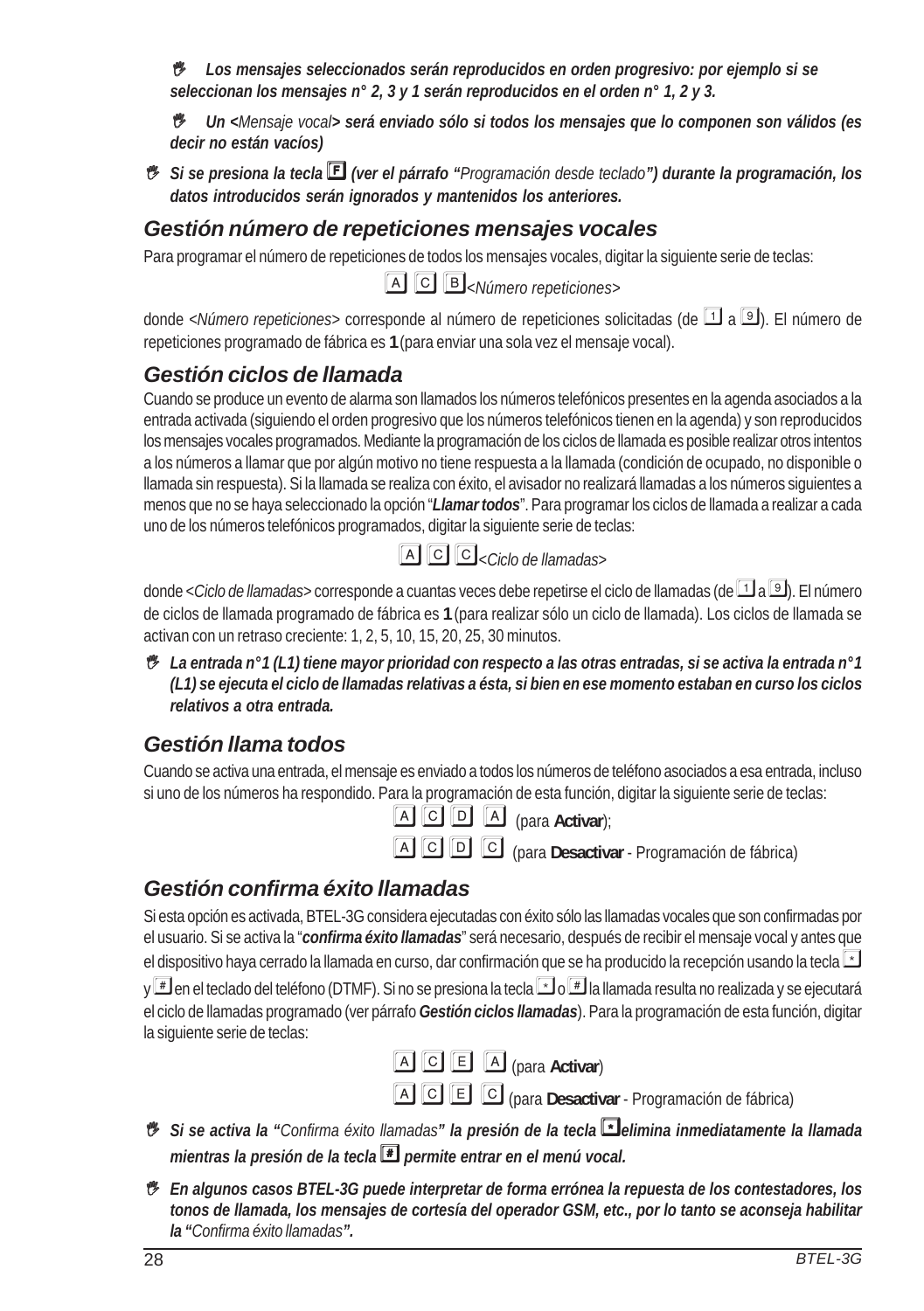### **Gestión avanzada**

En este párrafo se describen con preferencia los procedimientos para la programación del modo de funcionamiento de las entradas y de las salidas además de las características de gestión avanzadas del combinador.

### *Gestión polaridad entradas*

Para programar el modo de activación de las 4 entradas (para mayor información, consultar el conexiones "*Conexiones- >Polaridad de activación*"), digitar la siguiente serie de teclas:

*<Entrada n°><Polaridad>*

donde <*Entrada n*<sup>°</sup>> es el número de entrada a programar (de **1** a 4) mientras <*Polaridad*> puede ser positivo **1** (programación de fábrica) o negativa [0]. Por ejemplo [A] [2] [0] programado la entrada n° 2 con polaridad negativa.

### *Mensaje periódico*

En este menú se puede programar la transmisión periódica del mensaje vocal n° 8 al número telefónico en agenda programado en la posición n° 1. Para mayor información consultar el párrafo "*Gestión parámetros combinador->Gestión guía telefónica*" y "*Gestión parámetros combinador->Gestión mensajes vocales*". Para la programación, digitar la siguiente serie de teclas:



donde <*Días n*<sup>2</sup>> corresponde al número de días (de **1** a **16 b**, para desactivar la transmisión presionar **1**. De fábrica el valor programado es **0** (desactivado).

### *Cambio de idioma*

En este menú es posible cambiar el idioma de la guía vocal. Para la programación, digitar la siguiente serie de teclas:

```
\overline{A}\overline{D}\overline{C}\overline{C}\overline{A}dioma
```
donde <*Idioma*> corresponde a : **A** = Italiano **B** = Inglés **C** = Francés **D** = Español.

### *Gestión fecha y ahora*

Para la programación, digitar la siguiente serie de teclas:

<*Hora*><*Minutos*><*Día*><*Mes*><*Año*<sup>&</sup>gt;

para cada parámetro <*Hora*><*Minutos*><*Día*><*Mes*><*Año*> digitar dos cifras por ejemplo programa el día 3 presionar las teclas  $\boxed{0}$  3, para el año 2012 presionar las teclas  $\boxed{1}$  2.

 *Después de la programación de una fecha nueva, los SMS periódicos y los mensajes periódicos deberán reprogramarse.*

### *Gestión salidas*

Las 4 salidas Open Collector pueden activarse de modo automático (al producirse los eventos programados). En este menú es posible programar para las salidas, su polaridad de reposo (N.C. o N.A.), 'Monoestable' o bien 'Biestable', la activación por medio del reconocimiento de quien llama y la confirmación de la activación de la salida.

### *Gestión tipo salida*

Las Salidas Open Collector OC1, OC2 e OC3 pueden programarse como **Bisestables** (la activación y la desactivación de produce mediante 2 mandos diferentes) o bien como **Monoestables** (la Salida permanece activa todo el **Tiempo de activación**, transcurrido el cual vuelve a reposo). La salida OC4 es reservada y es de tipo **Biestable**. Para la programación, digitar la siguiente serie de teclas:

*<Salida n°>* (para **Biestable**)

*<Salida n°><Tiempo de activación>* (para **Monoestable** - Programación de fábrica)

donde <*Salida n*<sup>°</sup>> es el número de la salida a programar (de **1** a **3**) mientras el <*Tiempo de activación*> en segundos de  $\Box$  a  $\Box$  (de fábrica es de 10 segundos).

**ES**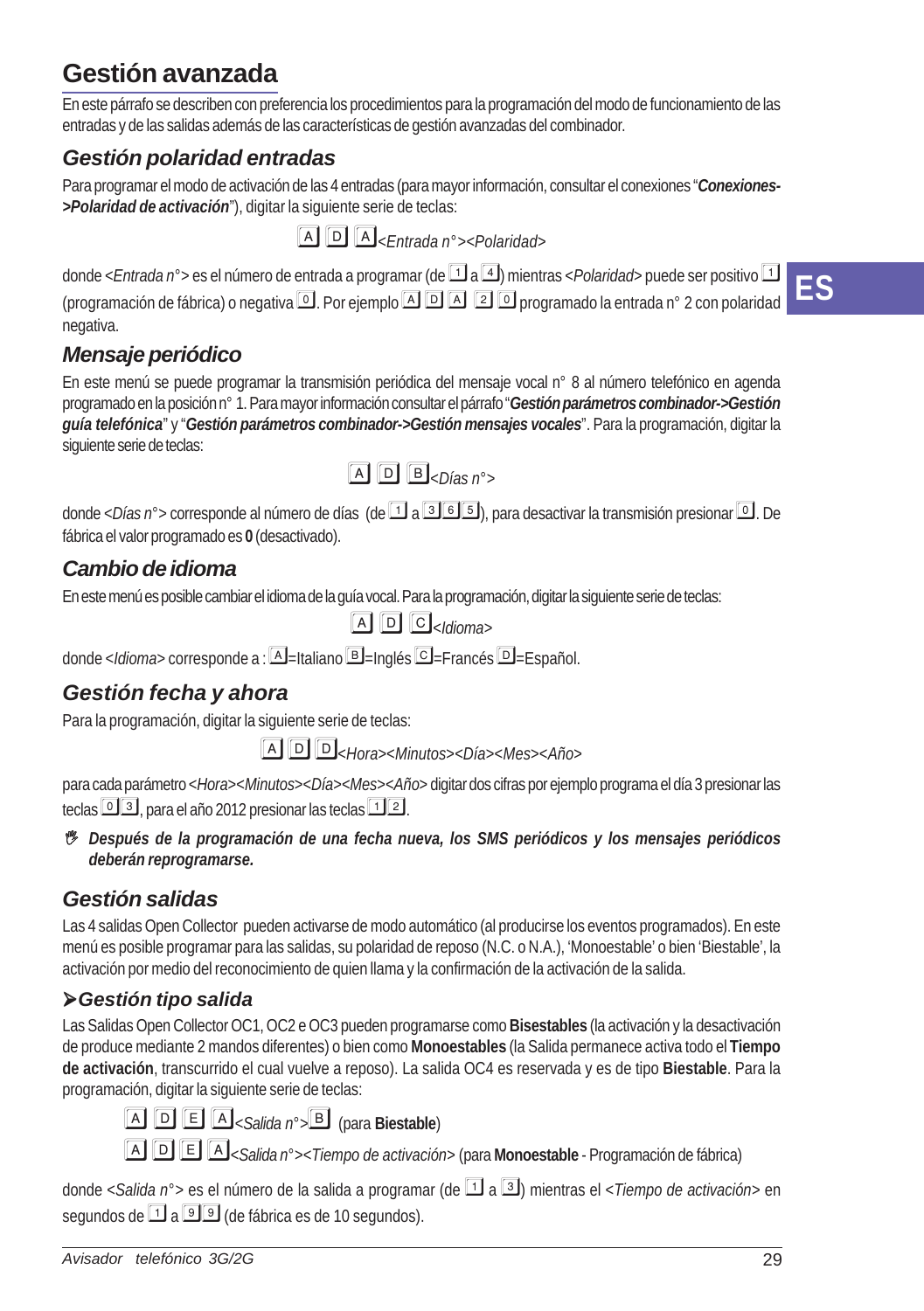#### *Las salidas OC de tipo Monoestable vuelven a reposo después del Tiempo de activación programado.*

#### *Gestión polaridad salida*

En esta sección es posible programar la polaridad en reposo de las salidas Open Collector OC1, OC2 y OC3 (la salida Open Collector OC4 es reservada y **Normalmente Cerrada**) como:

*<Salida n°>* (para **Normalmente abierta** - Programación de fábrica)

*<Salida n°>* (para **Normalmente cerrada**)

donde <*Salida n*°>es el número de la entrada a programar (de **1** a **3**).

#### *Habilitar salida reconocimiento llamada*

En esta sección se puede asociar la activación de las salidas en correspondencia con la llamada de determinados números de teléfono presentes en la agenda. Para activar la salida en reconocimiento de quien llama programar el número de teléfono en la sección "*Gestión guía telefónica*" (ver párrafo *Gestión parámetros combinador*). La salida se activa a "costo cero" ya que el avisador, después de reconocer a quien llama, activa la salida y el usuario puede cerrar la llamada antes que el avisador responda. Para la programación, digitar la siguiente serie de teclas:

*<Salida n°><Números telefónicos>*

donde < Salida n<sup>o</sup> es el número de salida a programar (de **1** a **3**) mientras <Números telefónicos> son las posiciones de los números telefónicos programados en agenda (pueden especificarse de 1 a 9 posiciones).

- *Para borrar la programación de una salida no introducir ningún número como posición número telefónico a llamar.*
- *Sólo las salidas OC1, OC2 y OC3 pueden ser activadas por medio del Reconocimiento de quien llama.*

#### *Habilitar confirma activación salida*

En esta sección es posible programar el envío de una confirmación para la activación de la salida. Si esta opción se programa, la correspondencia de la activación de una salida ejecutada con éxito, al usuario se le envía una confirmación. La confirmación consiste en:

– un timbre si la activación de la salida se produce por medio del reconocimiento de quien llama.

– un SMS con el mismo mando recibido de BTEL-3G en caso de activación de la salida por medio de SMS. Para activar o desactivar, digitar la siguiente serie de teclas:

*<Salida n°>* (para **Activar**)

*<Salida n°>* (para **Desactivar** - Programación de fábrica)

# **Redes disponibles**

#### *Para realizar la comprobación, se debe dejar una tarjeta SIM válida cualquiera en la puerta SIM.*

En esta sección es posible comprobar la intensidad de campo en el sitio elegido para la instalación, para identificar al

operador que garantiza la mejor cobertura. Para el control digitar la tecla  $\mathbb B$ . La guía vocal, después de 15 segundos

de espera, comenzará a enumerar los códigos de gestores recibidos (ver la tabla en la página 4 de lo contrario consultar la tabla en la dirección http:// en.wikipedia.org/wiki/Mobile Network Code) y a continuación la intensidad de la señal comprobada (**baja**, **media**, **buena**, **óptima**).

 *Durante esta comprobación los 3 LED VERDES le muestran la intensidad del señal del gestor de la SIM actualmente utilizada para hacer la prueba.*

### **Gestión código instalador**

El código instalador programado de fábrica es **11111**, para cambiarlo digitar la siguiente serie de teclas:

*<Nuevo código><Repetir Nuevo código>*

donde <*Número código*> es un número de 5 cifras.

 *Sólo si los códigos introducidos son idénticos y diferentes del Código Usuario se vuelve al menú principal, de lo contrario se pedirá digitar nuevamente el código.*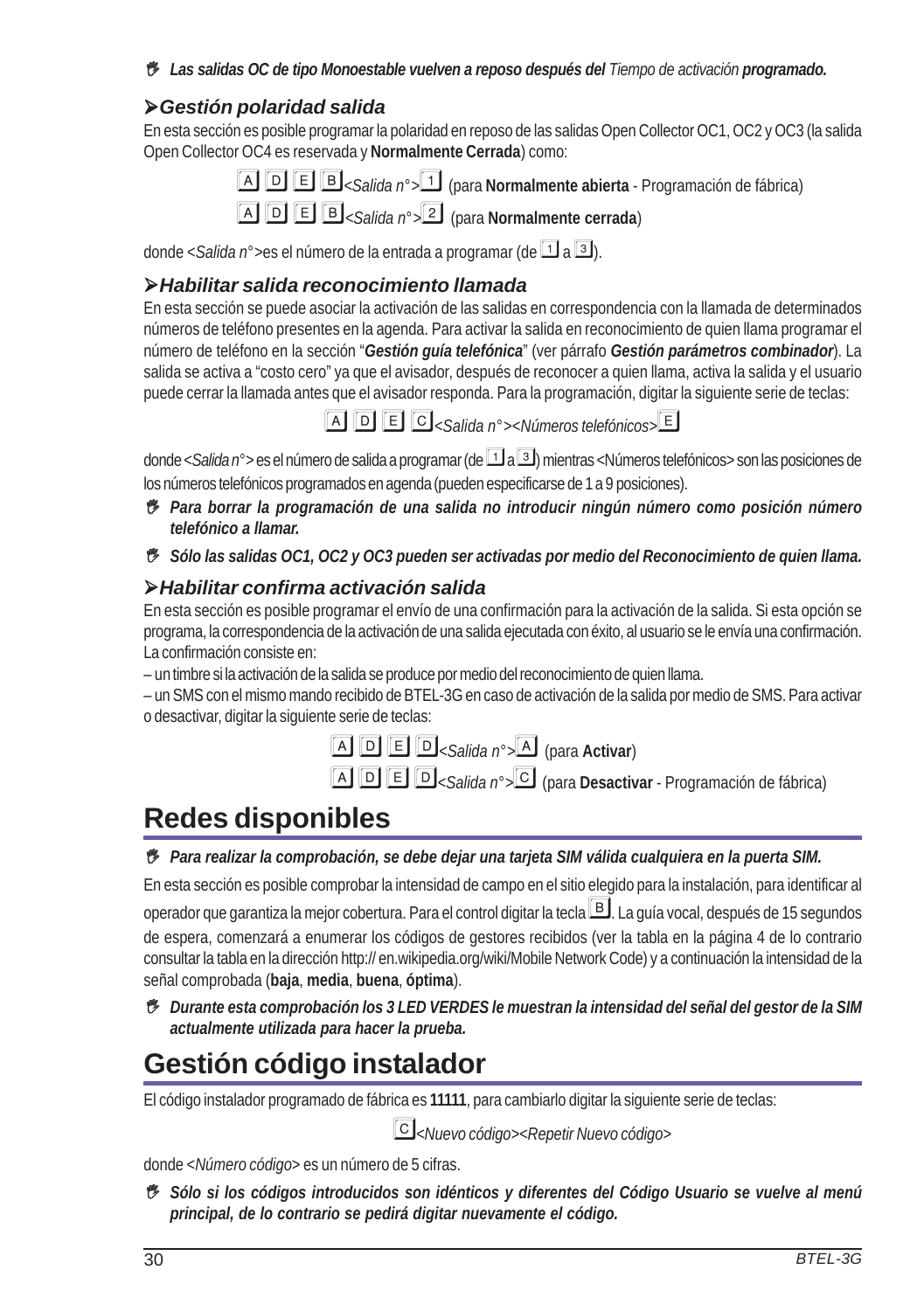# **PROGRAMACIÓN REMOTA CON SMS**

En el modo de funcionamiento como avisador SMS pueden programarse uno o más números telefónicos a los cuales enviar mensajes SMS antes programados al producirse determinados eventos:

- Señales de Alarma que pudiesen presentarse en una o más de las 4 líneas de entrada.
- Test batería baja. Es posible programar 2 SMS: Una de avería y una de restablecimiento.
- Envío de SMS con un período programable
- Envío de SMS para el control del crédito residual.
- La programación se realiza a través de SMS, como descrito a continuación.

Los LED **p** parpadea tres veces cuando el BTEL-3G recibe un SMS de programación válida.

### **Activación de las entradas**

BTEL-3G pueden enviar un mensaje SMS a los números de la agenda al producirse un evento de activación de las entradas. Para hacer esto es necesario enviar un SMS de programación según la siguiente sintaxis:

#### *#Código Instalador#INA#Entrada#Números destinatarios#Texto SMS#*

Donde, entre los caracteres *#* **:**

- *Código instalador;* código numérico de 5 cifras (de 00000 a 99999).El código instalador de fábrica es **11111**.
- *INA;* mando de programación SMS para la activación entrada.
- *Entrada;* identificativo de la entrada (**IN1**, **IN2**, **IN3**, **IN4** correspondientes a las entradas L1, L2, L3 y L4).
- *Número Destinatarios;* posición del número telefónico en agenda (ver "*Gestión parámetros combinador- >Gestión guía telefónica*"). Para enviar el SMS a varios números telefónicos presentes en agenda separa el número con coma (por ejemplo 2,3,5 envía el SMS a los números telefónicos en posición n°2, 3 y 5).
- *Texto SMS;* digitar el mensaje SMS a enviar (máximo 100 caracteres). Para deshabilitar el envío del mensaje no digitar el texto.

### **Desactivación de las entradas**

BTEL-3G pueden enviar un mensaje SMS a los números de la agenda al producirse un evento de desactivación de las entradas. Para hacer esto es necesario enviar un SMS de programación según la siguiente sintaxis:

*#Código Instalador#IND#Entrada#Números destinatarios#Texto SMS#*

Donde, entre los caracteres *#* **:**

- *Código instalador;* código numérico de 5 cifras (de 00000 a 99999).El código instalador de fábrica es **11111**.
- *IND;* mando de programación SMS para la desactivación entrada.
- *Entrada;* identificativo de la entrada (**IN1**, **IN2**, **IN3**, **IN4** correspondientes a las entradas L1, L2, L3 y L4).
- *Número Destinatarios;* posición del número telefónico en agenda (ver "*Gestión parámetros combinador- >Gestión guía telefónica*"). Para enviar el SMS a varios números telefónicos presentes en agenda separa el número con coma (por ejemplo 2,3,5 envía el SMS a los números telefónicos en posición n°2, 3 y 5).
- *Texto SMS;* digitar el mensaje SMS a enviar (máximo 100 caracteres). Para deshabilitar el envío del mensaje no digitar el texto.

### **Señalización batería baja**

Si se produce una avería batería baja es posible enviar a un número telefónico programado un mensaje SMS de advertencia. Para hacer esto es necesario enviar un SMS de programación según la siguiente sintaxis:

*#Código Instalador#BAT#Número destinatario#Texto batería baja#Texto restablecimiento#Habilitación#*

Donde, entre los caracteres *#* **:**

- *Código instalador;* código numérico de 5 cifras (de 00000 a 99999). El código instalador de fábrica es **11111**.
- *BAT;* mando de programación para el envío de la señalización de batería baja.
- *Número destinatario;* digitar el número telefónico del destinatario (no su posición en la agenda telefónica). El número telefónico puede no estar en la agenda.
- *Texto batería baja;* digitar el mensaje SMS a enviar para la señalización *Batería baja* (máximo 50 caracteres).
- *Texto restablecimiento;* digitar el mensaje SMS a enviar para la señalización *Restablecimiento batería* (máximo 50 caracteres).
- *Habilitación;* digitar **1** para habilitar el envío de los SMS o **0** para deshabilitar (en este caso los campos *Número Destinatario*, *Texto batería baja* y *Texto restablecimiento* serán ignorados).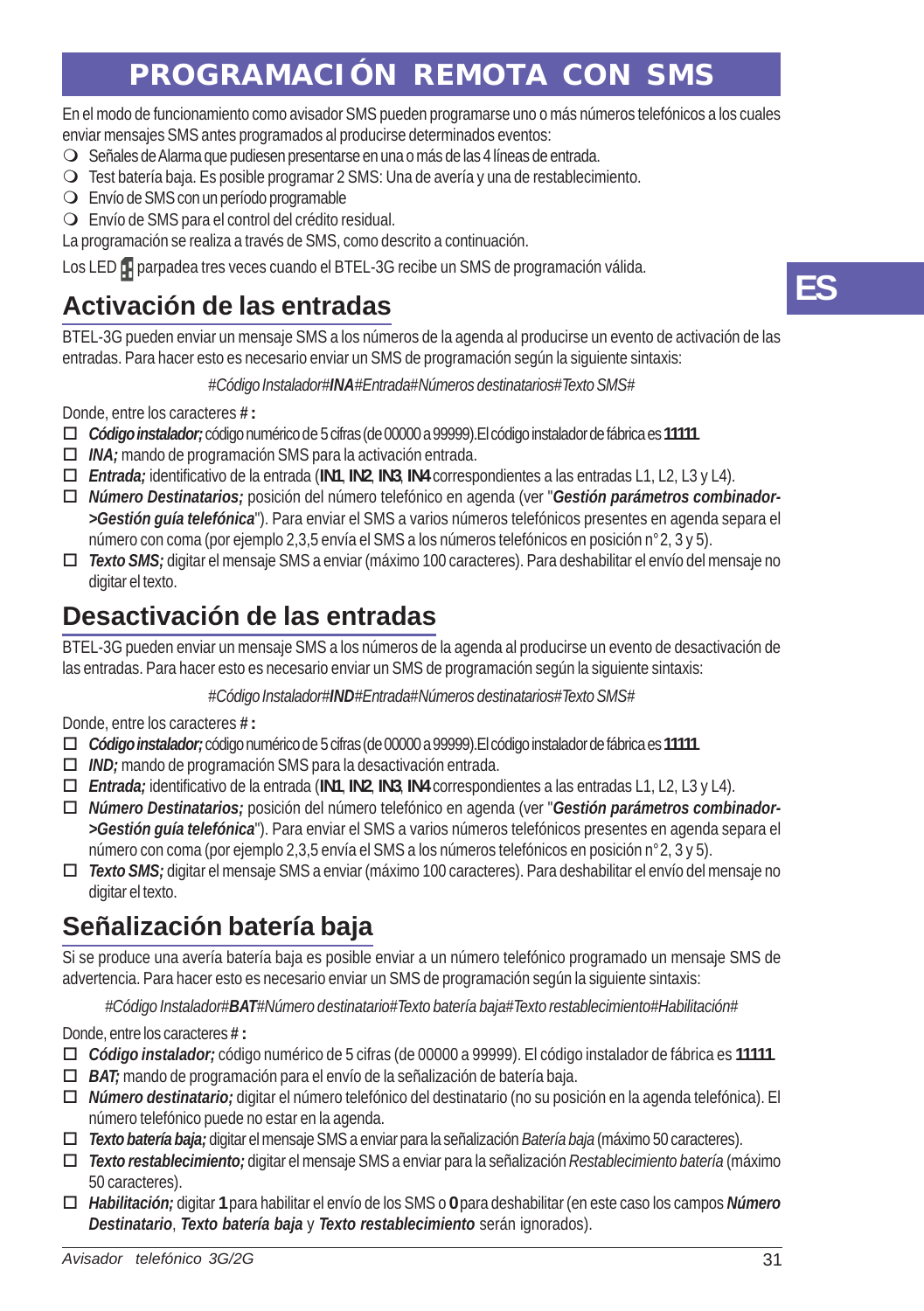# **SMS Periódico**

Enviar un SMS de programación según la siguiente sintaxis:

*#Código Instalador#PER#Número destinatario#Texto SMS#Período#*

Donde, entre los caracteres *#* **:**

- *Código Instalador;* código numérico de 5 cifras (de 00000 a 99999). El código instalador de fábrica es **11111**.
- *PER;* mando de programación para el envío de SMS periódico.
- *Número destinatario;* digitar el número telefónico del destinatario (no su posición en la agenda telefónica). El número telefónico puede no estar en la agenda.
- *Texto SMS;* digitar el mensaje SMS a enviar (máximo 100 caracteres).
- *Período;* periodicidad expresada en días de 1 a 365 (digitar **0** para desactivar e ignorar el campo *Texto SMS*).
- *El mensaje periódico será enviado con frecuencia diaria programada y siempre a la hora en la cual ha sido programado.*

### **Control crédito residual**

 *A discreción de cada operador Red GSM, el servicio de gestión del crédito de las SIM CARD de prepago puede suspenderse.*

#### *Compruebe con el operador de su SIM CARD los costos de operación.*

Es posible controlar el crédito residual en la SIM CARD pre-pagada. Si se programa, se envía a un número de la agenda (el número debe estar en la agenda telefónica, ver "*Gestión parámetros combinador->Gestión guía telefónica*"), un SMS con la información del operador sobre el crédito residual. Para hacer esto es necesario, en función del tipo de operador en uso, enviar un SMS de programación según la siguiente sintaxis:

#### *#Código Instalador#Tipo Pedido#Número Pedido#Texto SMS#Intervalo#*

Donde, entre los caracteres # :

- *Código Instalador;* código numérico de 5 cifras (de 00000 a 99999). El código instalador de fábrica es **11111**.
- *Tipo Pedido;* elegir el tipo de pedido (0=llamada, 1=SMS, 2=Mando de red, 3=Reset de las programaciones crédito residual).
- *Número pedido;* número de teléfono a llamar o al cual enviar un SMS para solicitar información del crédito residual (por ejemplo: 414=Vodafone, 40916=TIM).
- *Texto SMS;* cadena empleada tanto para el uso de un SMS como para solicitudes mediante mando de red (por ejemplo: PRE CRE SIN)*.*
- *Intervalo;* Digitar el intervalo (de 1 a 3600 minutos) dentro del cual deberá llegar del operador la información sobre el crédito residual a enviar al número que ha hecho el pedido.

| <b>Operador</b> | Ejemplo para operadores Italianos |
|-----------------|-----------------------------------|
| <b>TIM</b>      | #11111#1#40916#PRE CRE SIN#1#     |
| Vodafone        | #11111#1#414#CREDITO#1#           |
| lWind           | #11111#2#*123###1#                |

# **ACTUALIZACIÓN FIRMWARE DE LA TARJETA**

Para realizar la actualización del firmware se necesita el cable PC-Link (ver la figura 1), conectado entre el conector [**17**] del BTEL-3G y una puerta COM del PC, la aplicación **BTEL-3G FW Update** y el archivo de actualización que se puede descargar del sitio Bentel. Tener cuidado con el sentido de inserción del conector del cable PC-Link usado. Una vez realizada la conexión, seleccionar la puerta COM utilizada y el archivo de actualización y hacer clic en la tecla **Adelante**: La aplicación mostrará la información relativa al dispositivo conectado. Con la tecla **Adelante** hacer clic para realizar la actualización del firmware. Si existe un problema de comunicación controlar la conexión y las programaciones de la puerta serial o bien utilizar un convertidor USB-serial diferente.

 *Para instalar y ejecutar la aplicación "BTEL-3G FW Update", es necesario disponer de los derechos de Administrador del PC; le recomendamos verificar las opciones del firewall si surgen problemas mientras se está instalando la aplicación.*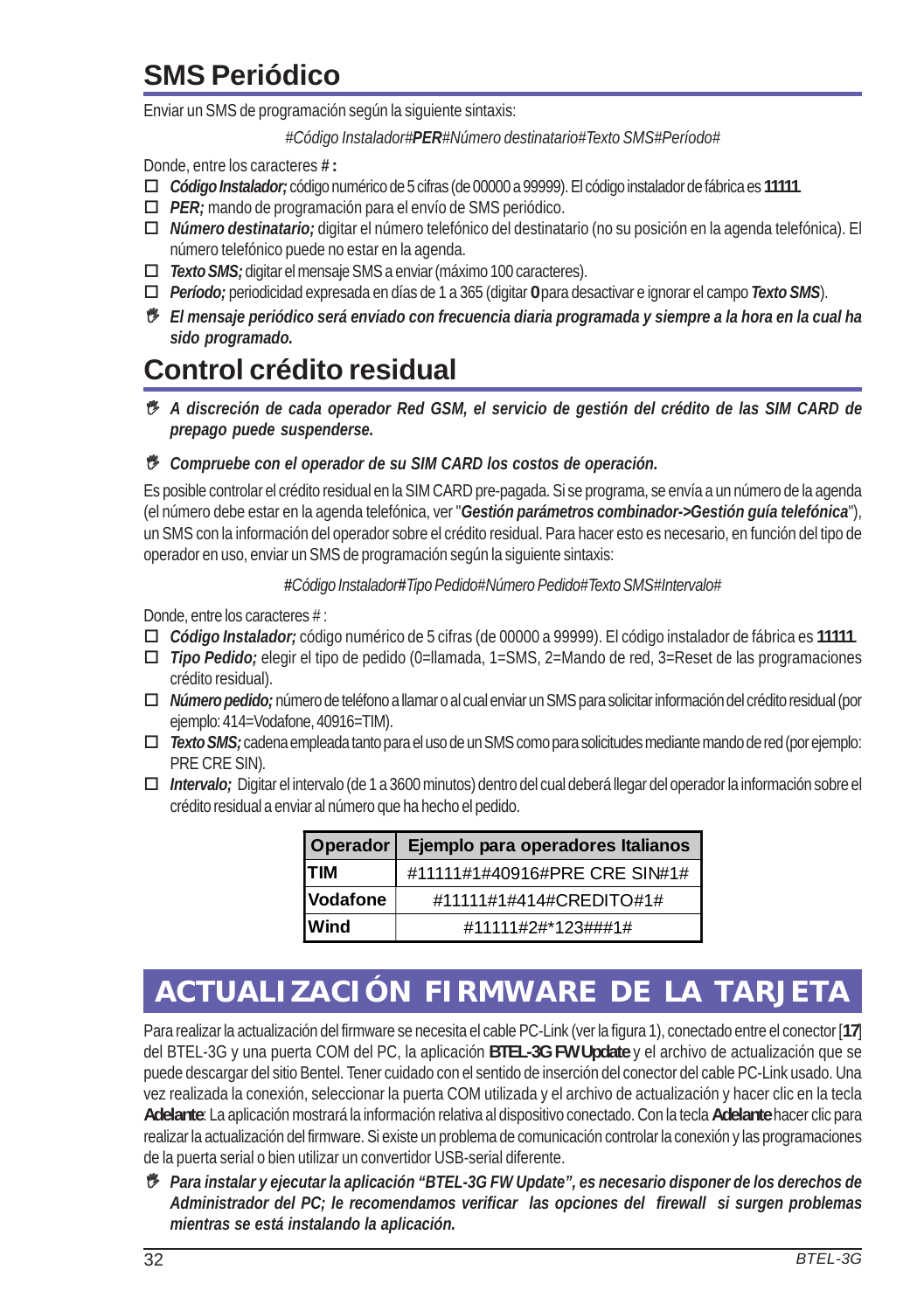### **SOMMAIRE**

| <b>INTRODUCTION</b>                       | 34 |
|-------------------------------------------|----|
| Caractéristiques Générales                | 34 |
| <b>INSTALLATION</b>                       | 35 |
| Fixation Mécanique                        | 35 |
| <b>BRANCHEMENTS</b>                       | 36 |
| Polarité d'activation                     | 36 |
| <b>LED DE SIGNALISATION</b>               | 37 |
| <b>MODALITÉS DE FONCTIONNEMENT</b>        | 38 |
| Gestion des priorités                     | 38 |
| <b>PROGRAMMATION</b>                      | 38 |
| PROGRAMMATION DEPUIS CLAVIER              | 39 |
| Rétablissement des données par défaut  40 |    |
| Accès à la programmation                  | 40 |
| Paramètres de l'appareil                  | 40 |
|                                           |    |
|                                           |    |
|                                           |    |
|                                           | 43 |
| Réseaux Disponibles                       | 44 |
| Sélectionner le Code Installateur         | 44 |
|                                           |    |

| PROGRAMMATION À DISTANCE PAR SMS | 45 |
|----------------------------------|----|
|                                  |    |
|                                  |    |
|                                  |    |
| SMS Périodique                   | 46 |
| Contrôle du crédit restant       | 46 |
| MISE À JOUR FIRMWARE DE LA CARTE | 46 |

# **FR**

L'installation des dispositifs doit être effectuée de façon adéquate, en accord avec les normes en vigueur.<br>Ces appareillages ont été développés selon les critères de qualité, fiabilité et de prestations adoptés par Bentel *Security srl.*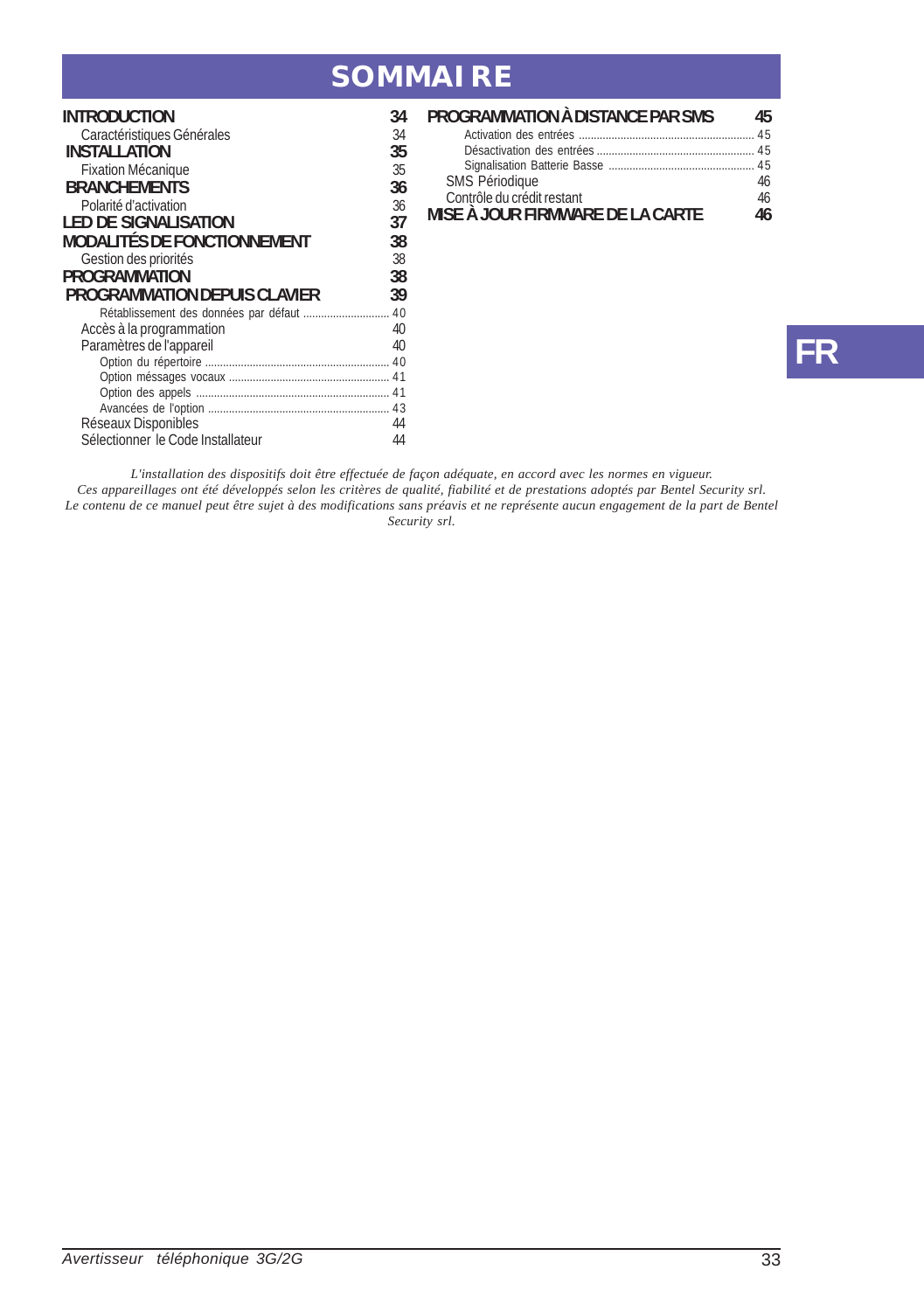# **INTRODUCTION**

Le BTEL-3G est un avertisseur téléphonique en mesure d'appeler une série programmée de numéros de téléphone auxquels envoyer à la fois des messages d'alarme vocaux et des SMS. Le BTEL-3G est disponible dans un boîtier en plastique (ABS) à fixer à l'extérieur de la centrale à laquelle il doit être relié. Le boîtier en plastique est doté d'une protection contre les tentatives de sabotage (ouverture non autorisée) et d'une protection contre l'arrachage (en option). Le BTEL-3G n'a pas besoin de logiciel pour la programmation des différentes options et informations, il est entièrement programmable par le biais d'un clavier alphanumérique et d'un menu vocal consultable grâce au haut-parleur situé à l'arrière. Le BTEL-3G est compatible avec toutes les centrales et les centrales Bentel de la série NORMA8/NORMA4, KYO, ABSOLUTA. Les prestations du BTEL-3G sont étroitement liées à la couverture du réseau GSM, il convient donc de l'installer seulement après avoir réalisé un essai de positionnement afin de déterminer le lieu idéal pour la réception (au moins 1 DEL verte allumée). Pour optimiser l'installation du BTEL-3G, il est possible d'utiliser la fonction de recherche de l'opérateur qui dispose de la meilleure couverture. Le BTEL-3G est doté de:

– 4 entrées d'alarme programmables. Lors de l'activation de l'entrée, l'Avertisseur est en mesure d'envoyer tant bien des messages vocaux que des SMS à 9 numéros maximum.

– 4 sorties de type OC (Collecteur Ouvert), dont 3 programmables sur place avec le clavier et à distance par DTMF et SMS, alors que 1 sortie est réservée aux signalisations des pannes (problème sur réseau GSM et les problèmes de SIM).

Le BTEL-3G permet d'enregistrer en mémoire 9 numéros de téléphone de 16 chiffres maximum chacun.

Les messages vocaux pourront être enregistrés directement sur l'Avertisseur grâce à la présence d'un microphone et réécoutés au moyen d'un haut-parleur situé sur le fond du boîtier (le microphone et le haut -parleur sont utilisés également pour la fonction mains libres). Ce manuel fournit les instructions pour la installation et la programmation de l'Avertisseur. Lire le Manuel d'Utilisation fourni avec l'appareil pour l'utilisation de l'Avertisseur.

 *Ce Avertisseur doit être installé uniquement par des Personnes Qualifiées (une Personne Qualifiée a la préparation technique appropriée et l'expérience nécessaire pour être consciente des dangers auxquels elle pourrait être exposée durant le déroulement d'un travail, et des mesures pour minimiser les risques pour elle-même et pour les autres personnes). Ce Avertisseur doit être installé et utilisé uniquement dans un environnement subissant un degré 2 de pollution maximum, catégorie de surtension II, dans des lieux clos et non dangereux. Ces instructions doivent être utilisées avec le manuel d'installation de la centrale. Toutes les instructions présentes dans ce manuel doivent être observées.*

# **Caractéristiques Générales**

- □ Menu vocal en 4 langues pour la programmation et l'utilisation.
- $\Box$  4 lignes d'entrée programmables.
- **Possibilité d'associer jusqu'à 3 messages vocaux pour** chaque évènement : 8 messages d'une durée de 8 secondes maximum chacun.
- Contrôle du crédit restant sur les cartes SIM prépayées.
- Fonction écoute environnementale.
- Fonction téléphone mains libres.
- Envoi de messages vocaux et de SMS pour l'activation des entrées.
- $\Box$  Possibilité de programmer l'activation d'alarmes avec commande et polarité programmables (positif ou négatif).
- 9 numéros de téléphone (16 chiffres maximum chacun) programmables.
- $\Box$  Protection contre l'inversion accidentelle des pôles de la batterie.
- Contrôle de la tension d'alimentation.
- **Programmation vocale et depuis clavier.**
- 1 Sortie OC (Collecteur Ouvert) réservée pour la signalisation des pannes.
- **3 Sorties OC (Collecteur Ouvert) programmables.**
- **5** 6 LED de signalisation.
- GSM Quad-Band.
- Antenne intégrée.
- Activation de sorties à distance par reconnaissance de l'appelant et/ou l'envoi de SMS.
- Mémoire des entrées d'alarme pour la gestion d'envois multiples.
- Entrée n. 1 prioritaire.
- **Programmation Entrée 4 pour le blocage des cycles** d'appel.
- Blocage à distance des cycles d'appel.
- Nombre de tentatives d'appel programmable.
- $\Box$  Nombre de répétitions du message d'alarme programmable.
- Fonction de recherche de l'opérateur qui dispose de la meilleure couverture GSM.
- **Programmation horloge et calendrier.**
- Message vocal périodique.
- SMS périodique.
- **Signalisation batterie faible par SMS.**
- $\Box$  Microphone pour enregistrement des messages et fonction mains libres.
- Haut-parleur pour l'écoute des messages enregistrés et fonction mains libres.
- Gestion des supertouches.
- Enregistrement/reproduction numérique des messages.
- $\Box$  Protection contre les tentatives de sabotage (ouverture anti-arrachage).
- □ Logement pour un accumulateur de 12 V 1,2 Ah (non fourni).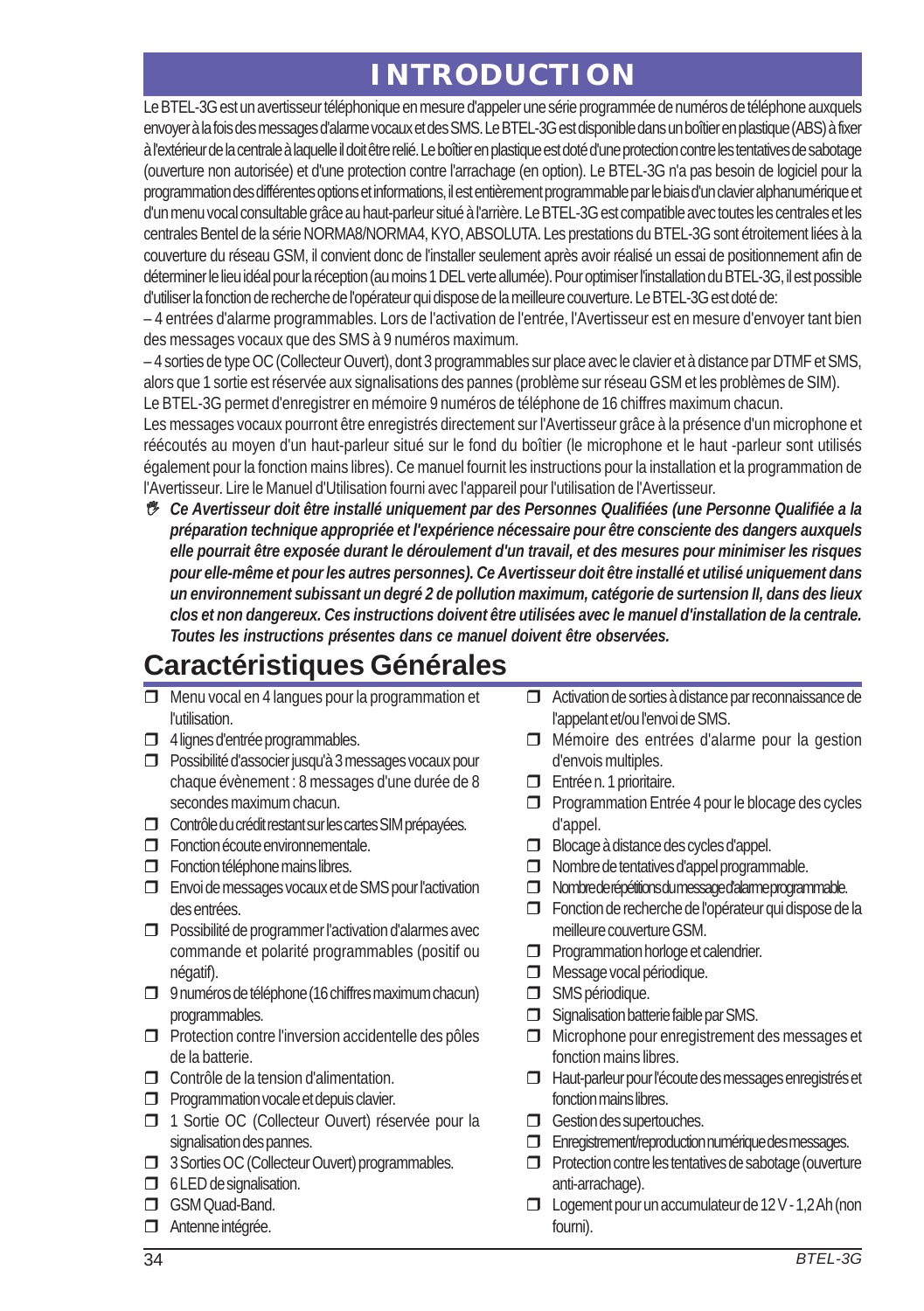### **INSTALLATION**

- *NE passer aucun fil au-dessus du circuit électronique.*
- *Ce Avertisseur doit être installé uniquement par des PERSONNES QUALIFIÉES, dans un lieu clos, sûr et sec, loin des appareils radio-transmetteurs.*
- *Tester la réception du Réseau GSM avant d'installer ce Avertisseur à l'endroit choisi.*

# **Fixation Mécanique**

Ce paragraphe décrit l'installation du BTEL-3G.

- *Les numéros en gras indiqués entre parenthèses carrées [ ] font référence aux composants de la Fig. 1, sauf indication contraire.*
- **1.** Retirer le couvercle en dévissant les quatre vis [**1**].
- **2.** Marquer la position des trous [**6**] pour fixer au mur le fond [**5**].
- **3.** Percer les trous dans le mur au niveau des points marqués précédemment.

#### ! *Attention à ne pas endommager les fils ou les gaines sous saignée.*

- **4.** Passer les câbles pour les branchements à travers l'ouverture sur le fond [**10**].
- **5.** Fixer le fond métallique sur le mur au moyen des chevilles (non fournies).
- **6.** Au besoin, monter le Déviateur Anti-arrachement (en option) [**8**] tel qu'indiqué sur la Figure 1.

#### *Le levier du Déviateur doit être orienté comme sur la Figure 1, sinon le dispositif ne fonctionnera pas correctement.*

- **7.** Réaliser les branchements sur le bornier [**21**] tel que décrit dans le paragraphe "*Branchements*".
- **8.** Brancher le connecteur [**20**] à la batterie de secours avec le câble [**11**].

#### ! *Utilisez uniquement des batteries scellées*

- *Relier les bornes du déviateur antisabotage [16] (voir le paragraphe "Branchements") à la ligne antisabotage ou à une zone appropriée de la centrale. Pour de plus amples informations, lire les instructions de la centrale.*
- *Vous pourriez avoir besoin de retirer le couvercle après l'installation du BTEL-3G afin d'effectuer l'entretien ou la réparation. Dans ce cas, n'oubliez pas que, si le déviateur antisabotage [16] a été relié à la ligne correspondante d'une centrale antivol, celle-ci pourrait provoquer une alarme non désirée. Par conséquent, avant de retirer le couvercle du BTEL-3G, assurez-vous que le groupe alarmes de la centrale est bien interdit (consulter la documentation de la centrale pour obtenir des informations sur comment interdire le groupe alarmes).*
- **9.** Insérer la carte SIM dans le port SIM [**22**] tel que la flèche l'indique, avec les contacts vers le bas (voir Figure 1).

#### *Le PIN de la carte SIM doit être désactivé avant d'introduire celle-ci dans le port SIM.*

- **10.** Contrôler lors de l'allumage que toutes les DEL vertes clignotent, dans cet état le BTEL-3G se trouve dans une phase d'initialisation.
- **11.** Contrôler l'intensité du signal:

– assurez-vous qu'au moins une LED verte soit allumée; toutes les LED vertes allumées indiquent une couverture parfaite;

– si les LED vertes sont éteintes, l'intensité du signal n'est PAS suffisant; pour une intensité acceptable, au moins une LED verte doit être allumée.

- **12.** Fermer le BTEL-3G; placer le Couvercle [**2**] sur le Fond [**5**]; bloquer le Couvercle avec les vis [**1**].
- ! *Avant d'introduire ou de retirer la carte SIM, vérifier que le BTEL-3G n'est PAS alimenté.*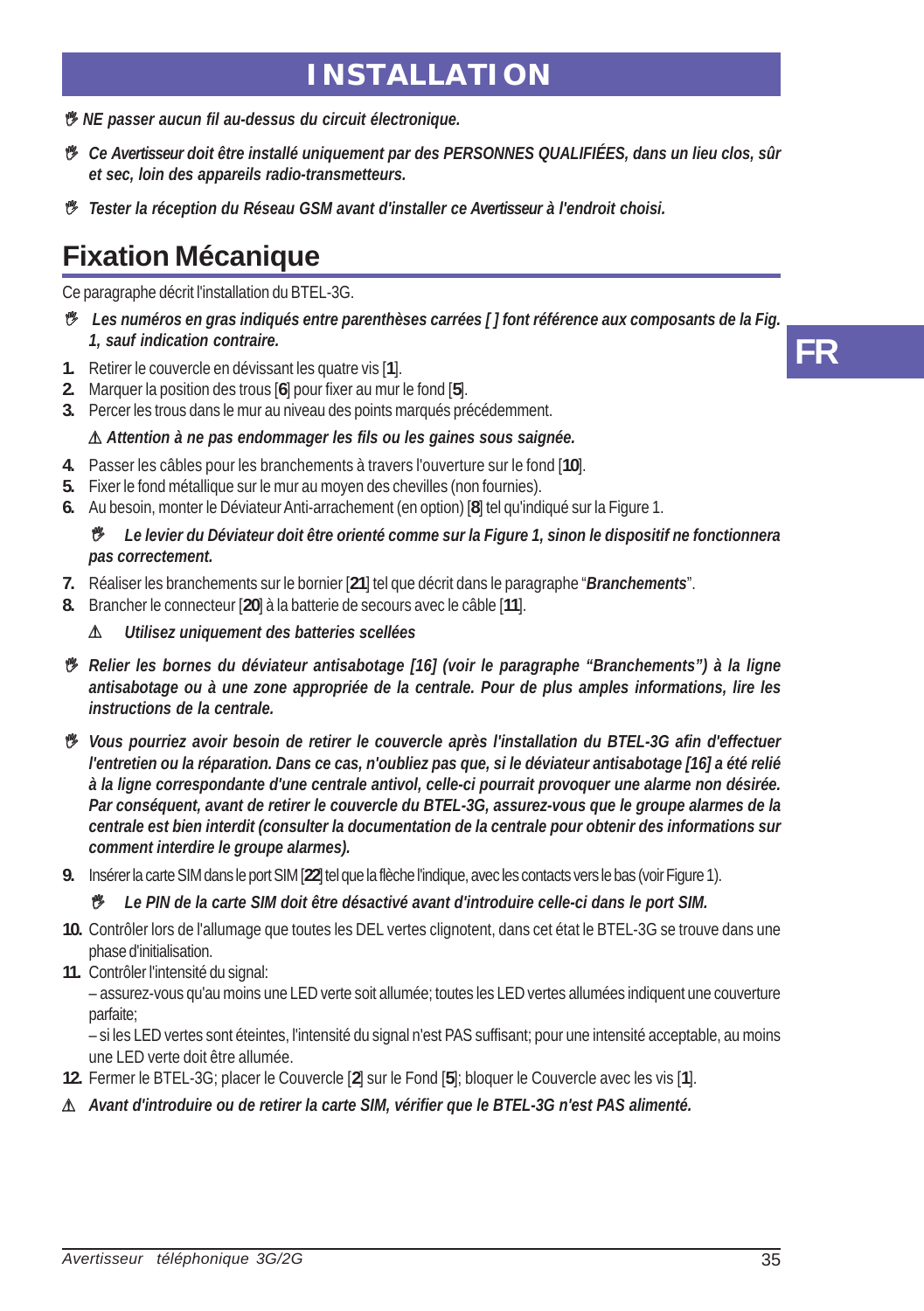# **BRANCHEMENTS**

| N.             | <b>Bornes</b>            | <b>Description</b>                                                                                                                                                                                                                                              |
|----------------|--------------------------|-----------------------------------------------------------------------------------------------------------------------------------------------------------------------------------------------------------------------------------------------------------------|
|                | $+12$                    | Alimentation fournie par la centrale ou par l'alimentateur externe, ADP1512 (optionnel), 13,8 Vcc ±<br>2%, assurez-vous qu'elle soit protégée et limitée en courant: source d'alimentation limitée (LPS) en<br>accord avec la réglementation EN 60950-1:2006.6. |
|                |                          | $\mathbb{\Lambda}$ Pour brancher l'alimentation, utiliser des câbles d'une longueur maximum de 2 mètres et 0,75<br>mm <sup>2</sup> de section. Pour des câbles d'une longueur inférieure, utiliser des sections adéquates.                                      |
| $\overline{2}$ | H                        | Masse: moins de l'alimentation.                                                                                                                                                                                                                                 |
| $\overline{3}$ | <b>AS</b>                | Antisabotage: ces bornes sont connectées en série au déviateur antisabotage [16], elles sont fermées<br>lorsque le couvercle [2] de l'Avertisseur est parfaitement fermé; elles s'ouvrent lorsque le couvercle [2] est                                          |
| 4              |                          | enlevé.                                                                                                                                                                                                                                                         |
| $\overline{5}$ | $+OC$                    | Commun pour les sorties OC: borne d'alimentation (12 Vcc /100mA) pour toutes les sorties OC (01, 02,<br>03, 04).                                                                                                                                                |
| $\overline{6}$ | O <sub>1</sub>           | Sorties à Collecteur Ouvert Programmables : ces sorties peuvent être activées depuis le menu vocal (local ou                                                                                                                                                    |
|                | O <sub>2</sub>           | à distance), ou bien par le biais d'une commande sur message SMS ou de la reconnaissance de l'appelant<br>(Activation à distance). Le courant maximum pouvant être prélevé à chaque Sortie OC est de 100 mA.                                                    |
| 8              | O <sub>3</sub>           |                                                                                                                                                                                                                                                                 |
| 9              | O <sub>4</sub>           | Sortie à Collecteur Ouvert: cette sortie est activée par les pannes relevées sur le réseau GSM et les<br>problèmes de SIM.                                                                                                                                      |
| 10             | $\overline{\mathcal{L}}$ | Masse: moins de l'alimentation.                                                                                                                                                                                                                                 |
| 11             | L1                       |                                                                                                                                                                                                                                                                 |
| 12             | L2                       | Lignes d'Entrée: lorsque ces entrées recoivent des Signaux d'Alarme, elles peuvent activer les fonctions                                                                                                                                                        |
| <b>13</b>      | $\overline{L}$ 3         | d'Avertisseur SMS et d'Avertisseur Téléphonique.                                                                                                                                                                                                                |
| 14             | $\lfloor 4 \rfloor$      |                                                                                                                                                                                                                                                                 |
| $\vert$ 15     | $\overline{\mathcal{L}}$ | Masse: moins de l'alimentation.                                                                                                                                                                                                                                 |

#### Ce chapitre décrit les bornes du BTEL-3G. La Figure 3 illustre un exemple de branchement.

 *Le courant des Collecteurs Ouverts ne peut pas dépasser 100 mA. En cas de besoin de commuter des charges supérieures, utiliser des relais ou nos cartes relais BRM04/12 (12 Vcc) et BRM04/24 (24 Vcc).*

# **Polarité d'activation**

L'Avertisseur dispose de 4 entrées d'alarme, chaque entrée peut être activée avec des signaux à polarité positive ou négative; par défaut, l'Avertisseur est programmé pour s'activer avec les signaux à polarité positive. Pour régler la polarité d'activation, voir le tableau 4.

| Tab.4 - POLARITÉ et MODE D'ACTIVATION          |                 |                               |  |  |
|------------------------------------------------|-----------------|-------------------------------|--|--|
|                                                | <b>Réglages</b> |                               |  |  |
| Commande d'Activation pour les Lignes d'Entrée | <b>Cavalier</b> | <b>Programmation Polarité</b> |  |  |
|                                                | [19]            | des Entrées                   |  |  |
| Négatif absent (sécurité intrinsèque)          | UP              | (positive)                    |  |  |
| Négatif présent                                | <b>ODOWN</b>    | (négative)                    |  |  |
| Positif absent (sécurité intrinsèque)          | $\blacksquare$  | (négative)                    |  |  |
| Positif présent                                | DOWN            | (positive)                    |  |  |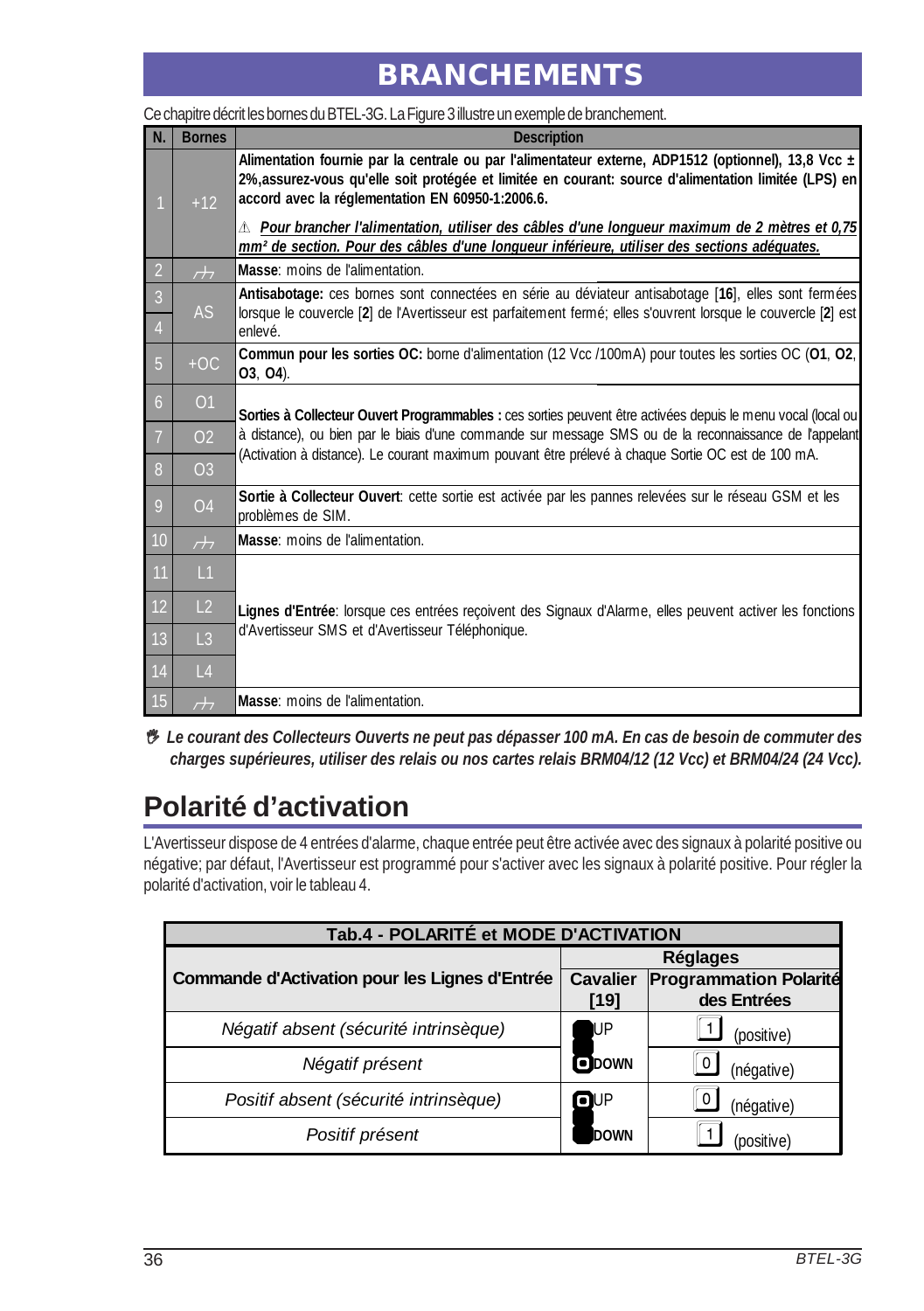

**ATTENTION:**

пĪ

Des branchements erronés peuvent provoquer le défaillance des appels et un mauvais fonctionnement. Inspecter le câblage et assurez-vous que les branchements soient corrects avant d'appliquer l'alimentation. NE passer ACUN fil au-dessus des circuits électroniques; maintenir une distance d'au moins 25 mm. Une distance d'au moins 6 mm doit être maintenue sur tous les points entre le câblage à Basse Tension et tous les autres types de câblage PSTN.

*Fig. 3 - Exemple de branchement de l'avertisseur BTEL-3G.*

# **LED DE SIGNALISATION**

Il y a 6 LED; trois LED vertes, une LED rouge, une LED jaune et une LED rouge, qui signalent la connexion, les mauvais fonctionnements, la transmission, l'état du BTEL-3G et la programmation.

#### *Durant l'initialisation, les LED clignotent.*

Y VERTE - Les trois LED vertes signalent l'intensité de la couverture GSM et l'état (tableau 5).

- Si est allumée, la couverture GSM est optimale: elle s'allume uniquement lorsque les LED <sup>le</sup> et la sont allumées.
- Si est **allumée**, indique une bonne intensité de champ GSM: cette LED s'allume uniquement lorsque la LED est n I allumée.
- Si est **éteinte**, le réseau GSM n'est pas disponible. Si est allumée, le niveau du signal GSM est bas mais suffisant pour passer les appels vocaux.
- ROUGE LED normalement éteinte. Si elle est allumée, elle indique un mauvais fonctionnement. Le BTEL-3G contrôle la présence de certaines pannes (l'absence de réseau GSM et les problèmes de SIM), la LED rouge restera allumée jusqu'à ce que la panne soit éliminée.
- 日 JAUNE - Si elle est **allumée**, elle indique un appel en cours sur le réseau GSM (en entrée ou en sortie).
- Æ ROUGE - **Allumée fixe**, elle indique le chargement des données par défaut ou bien la programmation en cours. Elle **clignote trois fois** lorsque le BTEL-3G reçoit une SMS de programmation valide.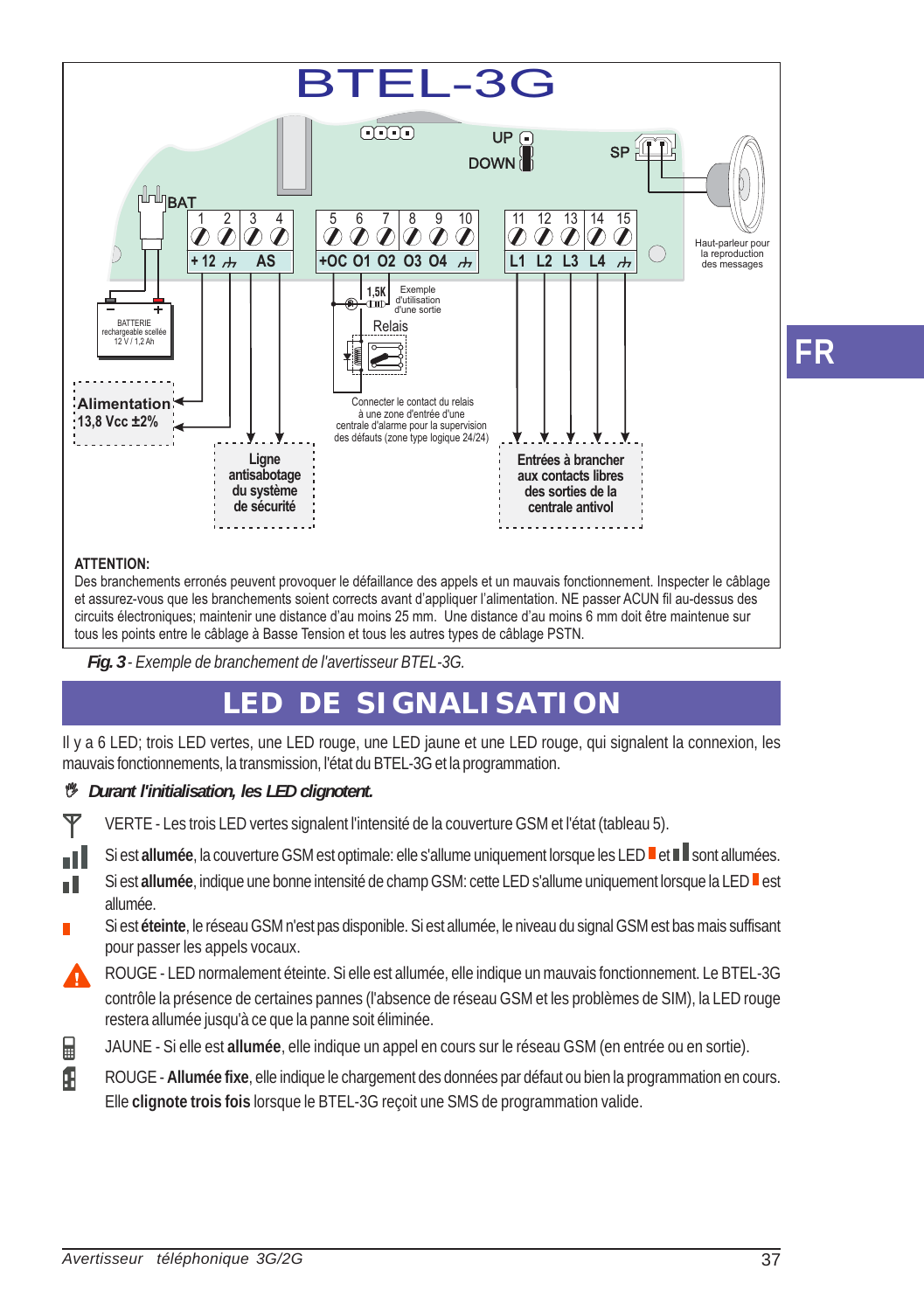| Signalisations sur l'état de l'avertisseur BTEL-3G |                                                              |                                                                                                   |  |  |
|----------------------------------------------------|--------------------------------------------------------------|---------------------------------------------------------------------------------------------------|--|--|
|                                                    | <b>Clignotement LED</b>                                      |                                                                                                   |  |  |
| Continu<br>(500ms ON/OFF)                          | Intermittent<br>(deux fois 500ms<br>ON/OFF, puis 2 sec. OFF) | Signification de la signalisation                                                                 |  |  |
|                                                    | n Hill                                                       | Problème SIM                                                                                      |  |  |
|                                                    |                                                              | L'avertisseur est en phase d'initialisation;<br>clignotement jusqu'à la réception d'un signal GSM |  |  |

*Tab. 5 - Signalisations sur l'état de l'avertisseur par le biais du clignotement des LED vertes.*

# **MODALITÉS DE FONCTIONNEMENT**

Une fois la langue sélectionnée, le menu vocal de programmation s'activera dans la langue choisie. La possibilité de changer la langue est également disponible à la fois depuis le menu sous la section prévue à cet effet que depuis une séquence de touches (voir paragraphe "*Avancées de l'option->Changer la langue*"). Ceci permet également de programmer le dispositif dans une langue puis de l'utiliser ensuite dans une autre.

A l'allumage, aucun message vocal ni de SMS ne sont envoyés tant que le module radio n'est pas complétement initialisé; les éventuelles activations des entrées seront ignorées. Si l'Avertisseur n'est pas en mesure de servir la requête associée à l'activation d'une entrée, elle sera mémorisée et servie lorsque le dispositif sera à nouveau disponible, permettant ainsi la gestion d'envois multiples dus à l'activation de plusieurs entrées en même temps. Pour optimiser l'installation du dispositif, il est possible de recourir à la recherche de l'opérateur qui offre la meilleure couverture.

# **Gestion des priorités**

Le BTEL-3G est en mesure d'envoyer des messages vocaux et SMS. Les messages SMS ont une priorité plus élevée par rapport aux messages vocaux. Si, après un message vocal, des SMS sont présents pour l'envoi en raison de l'activation d'une autre entrée, ils sont servis avant les autres messages vocaux.

 *IMPORTANT - L'entrée n.1 (L1) est prioritaire par rapport aux autres entrées: si l'entrée n.1 (L1) est activée, les cycles d'appel qui la concernent sont tout de même exécutés, même si à ce moment l'avertisseur exécute des cycles relatifs à une autre entrée.*

Par exemple, si un évènement d'alarme se vérifie sur l'entrée 2, puis après quelques secondes un évènement d'alarme se vérifie sur l'entrée 1, le BTEL-3G termine l'envoi du message vocal en cours sur l'entrée 2 puis envoie les messages vocaux relatifs à l'entrée 1. Une fois l'envoi des messages vocaux relatifs à l'entrée 1 terminé, le BTEL-3G recommence à envoyer les messages vocaux à la queue relatifs à l'entrée 2.

 *Lors de l'activation de plusieurs entrées, les évènements d'alarme sont mis à la queue et ils sont éliminés uniquement à la fin de toutes les actions programmées pour chaque entrée.*

| Priorité<br>Évènement Evènement en cours | Action pour activation entrée n. 1 (L1)                                                                                |
|------------------------------------------|------------------------------------------------------------------------------------------------------------------------|
| <b>Transmission SMS</b>                  | Les actions relatives à l'entrée 1 seront exécutées à la fin de la transmission du message.                            |
| Transmission                             | L'appel est conclu, les évènements sont mis à la queue et seront transmis à la<br>fin du cycle d'alarme de l'entrée 1. |
|                                          | message vocal                                                                                                          |

Pour programmer les cycles d'appel, voir le paragraphe "*Paramètres de l'appareil->Option des appels*".

# **PROGRAMMATION**

Grâce à la programmation, vous pouvez régler une série de paramètres nécessaires au fonctionnement du BTEL-3G qui lui permettent de s'adapter au type d'installation et d'utilisation particulier que vous souhaitez en faire. L'accès au

menu Installateur peut être effectué par le biais du clavier  $\blacksquare$ . Le schéma fonctionnel suivant représente le menu Installateur.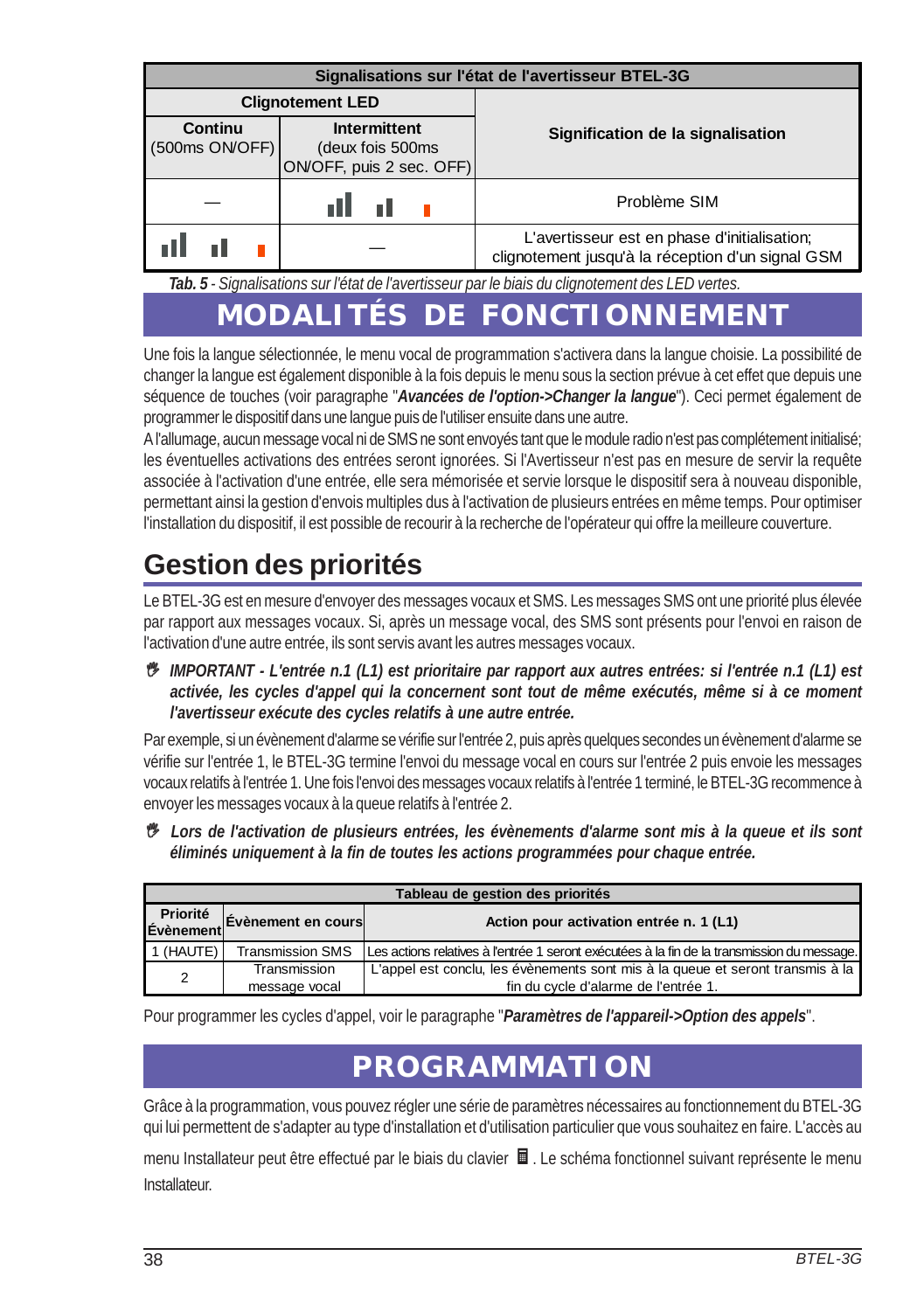

# **PROGRAMMATION DEPUIS CLAVIER**

Un menu vocal en plusieurs langues permet une programmation claire et rapide. En sélectionnant la langue, le menu vocal de programmation s'activera dans la langue choisie. Le BTEL-3G peut être programmé dans une langue puis utilisé dans une autre. En appuyant sur une série de touches, vous pouvez choisir le paramètre à modifier, puis saisir la valeur désirée pour ce paramètre. Appuyer sur la touche  $\mathbb E$  pour sortir du menu courant et revenir en arrière (si vous n'appuyez sur aucune touche, les messages vocaux de chaque niveau du menu seront répétés trois fois avant de revenir au niveau supérieur). Appuyer sur la touche  $\mathbb E$  pour accepter la valeur. Si vous connaissez la série de touches sur lesquelles appuyer, vous pouvez, pour accélérer la programmation, saisir la série durant la reproduction du message du menu vocal sans devoir attendre la reproduction de tout le message.

La pression continue durant 3 secondes de la touche  $E$  à quelque niveau que ce soit du menu permet de revenir à la position de veille. Cette fonction est valide uniquement durant le défilement du menu ou durant la programmation, même si une message vocal du menu est en cours de reproduction. Pour rentrer dans le menu, saisir le **Code Installateur**.

- *Si, au cours de la programmation cette fonction est utilisée, les paramètres réglés seront ignorés.*
- *L'activation d'une entrée alors que le Menu Installateur est en fonction ne générera ni les appels vocaux ni les SMS programmés; ces évènements sont mis à la queue pour leur exécution à la sortie du Menu Installateur.*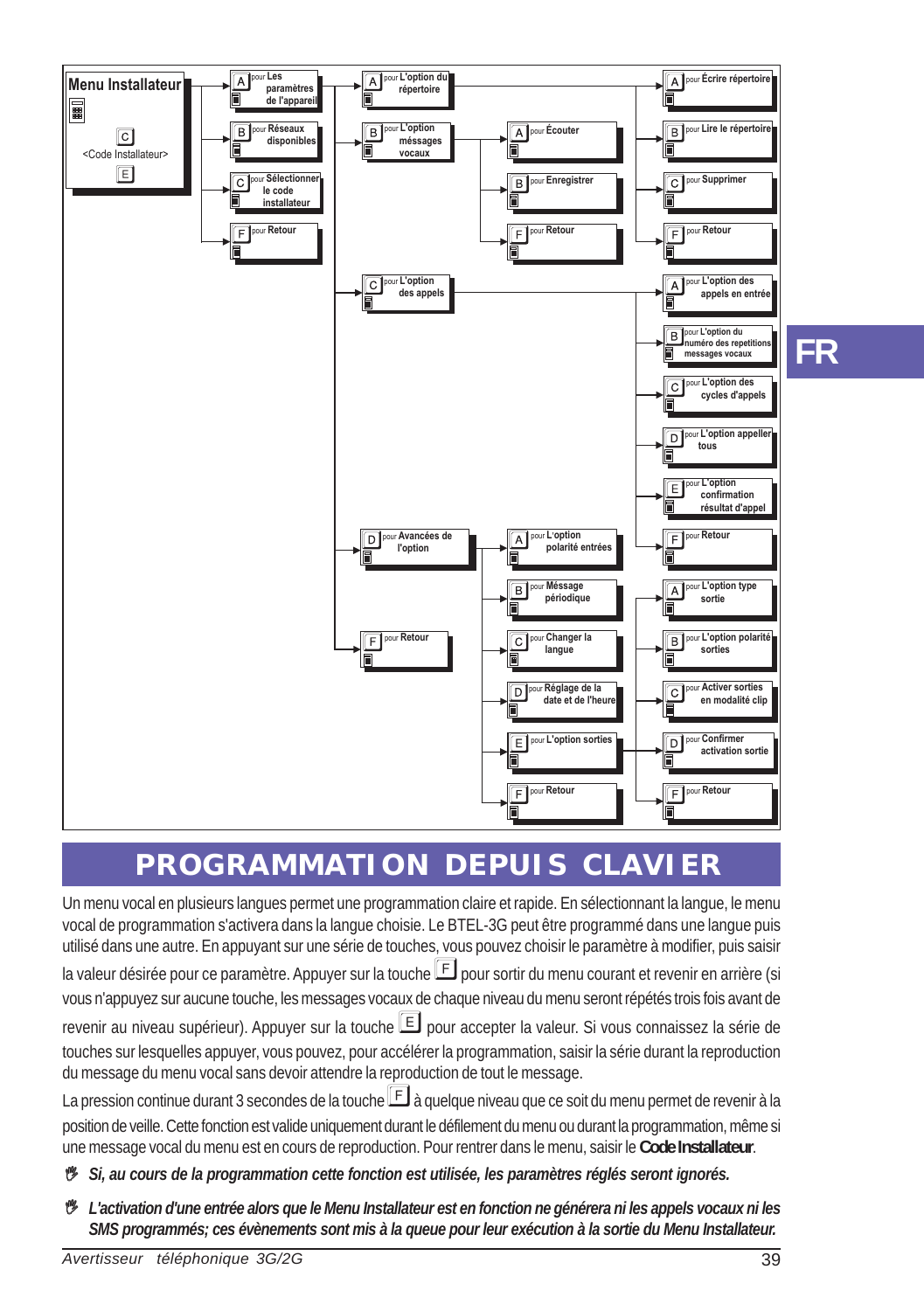### **Rétablissement des données par défaut**

Pour rétablir les données par défaut, couper toutes alimentations du dispositif, puis remettre à nouveau sous tension et appuyer en même temps sur les touches  $\Box$ ,  $\Box$  et  $\Box$ , lorsque la LED  $\Box$  clignote. Relâchez le bouton lorsque la LED devient allumé fixe.

# **Accès à la programmation**

Lors du premier allumage ou du redémarrage dû au rétablissement des données par défaut, le BTEL-3G demande quelle langue utiliser, tel que décrit ci-dessous: *= Italien,= Anglais*, *= Français,= Espagnol*

Appuyer sur la touche relative à la langue à utiliser, pour confirmer le choix appuyer sur la touche . Pour pouvoir effectuer la programmation depuis le clavier, effectuer l'accès en saisissant sur le clavier du BTEL-3G un **Code Installateur** valide selon le schéma suivant:

*<Code Installateur>*

où le *<Code Installateur>* est un numéro formé de 5 chiffres (le code installateur par défaut est **11111**). Si le code est saisi correctement, vous accédez au **Menu Installateur**.

- *IMPORTANT La pression durant 3 secondes de la touche n'annule pas l'opération de saisie du Code Installateur: si vous vous apercevez que le Code que vous êtes en train de saisir est erroné, vous devez attendre quelques secondes afin que l'opération soit annulée automatiquement ou bien appuyer sur la touche pour terminer malgré tout la saisie puis réessayer.*
- **<sup>®</sup>** L'accès à la programmation est signalé par l'allumage de la LED ROUGE (voir le paragraphe "LED de *signalisation").*

# **Paramètres de l'appareil**

Dans cette section, vous pouvez programmer les principaux paramètres du BTEL-3G.

# **Option du répertoire**

 *L'avertisseur est fourni, par défaut, sans aucun numéro de téléphone programmé.*

### *Écrire répertoire*

Pour programmer un numéro de téléphone, saisir la série de touches suivante:

*<Position n.> <Numéro téléphonique>*

où la <*Position n.*> est un chiffre de à et <*Numéro téléphonique*> est un numéro de 16 chiffres maximum. Par exemple, (le numéro de téléphone programmé dans le répertoire à la position n.1 est 3470).

 *L'avertisseur peut mémoriser 9 numéros de téléphone maximum: chaque numéro peut être composé de 16 chiffres maximum.*

### *Lire le répertoire*

Pour lire le numéro de téléphone programmé, saisir la série de touches suivante:

 $\boxed{A}$   $\boxed{A}$   $\boxed{B}$  < *Position n.>* 

où <*Position n.*> est un chiffre de  $\Box$  à  $\Box$ 

Si, par exemple, vous souhaitez afficher le troisième numéro de téléphone programmé (position n. 3), saisissez  $\Box$  $B$  3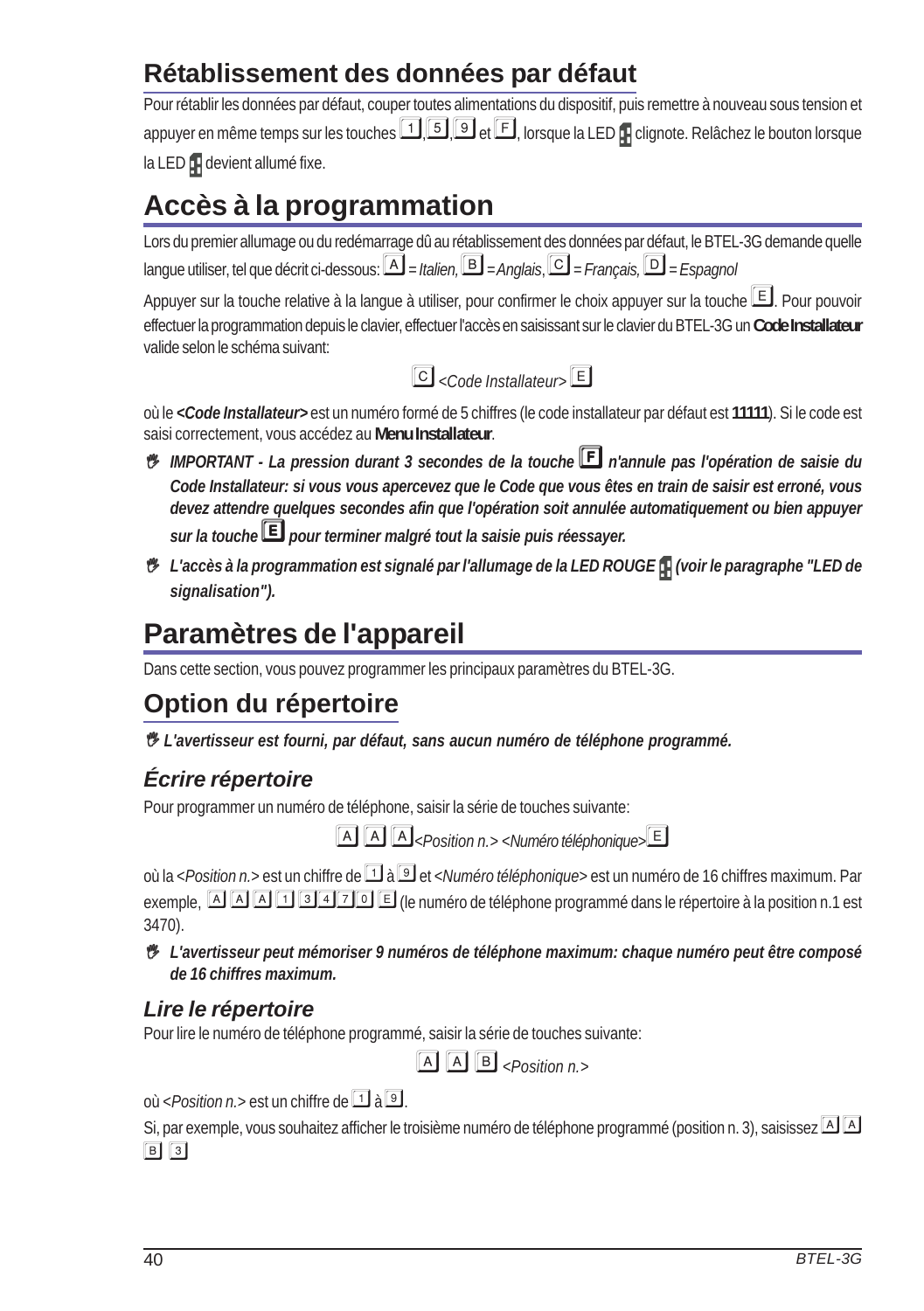### *Supprimer le numéro de téléphone*

Pour effacer un numéro de téléphone programmé, saisir la série de touches suivante:

 $\overline{A}$   $\overline{A}$   $\overline{C}$  *<Position n.>* 

 $où <$ *Position n.* > est un chiffre de  $\boxed{1}$  à  $\boxed{9}$ 

Si, par exemple, vous souhaitez effacer le troisième numéro de téléphone programmé (position n. 3), saisissez  $\boxed{A}\boxed{A}$  $Cl<sub>3</sub>$ 

### **Option méssages vocaux**

Le BTEL-3G offre la possibilité d'enregistrer jusqu'à 8 messages vocaux d'une durée maximum de 8 secondes chacun, ces messages peuvent en outre être enchaînés (maximum 3) de sorte à pouvoir former des messages plus complexes.

#### *Écouter votre message vocal*

Pour écouter un message vocal, saisir la série de touches suivante:

*<Message Vocal n.>*

 $o$ ù <*Message Vocal n.*> est un chiffre de  $\boxed{1}$  à  $\boxed{8}$ .

*Pour interrompre avant la fin la reproduction du message, appuyer sur la touche .*

### *Enregistrer un message vocal*

Pour enregistrer un message vocal, saisir la série de touches suivante:

*<Message Vocal n.>*

où <*Message Vocal n.*> est un chiffre de <sup>1</sup> à 8.

- 1. Maintenir appuyée la touche **D**et enregistrer le message. Relâcher la touche **D** pour terminer l'enregistrement (la durée maximum du message est de 8 secondes).
- *Dès ce moment, tout enregistrement effectué précédemment pour ce message EST EFFACÉ.*

**2.** Au besoin, enregistrer d'autres messages en répétant la procédure depuis le point **1**.

# **Option des appels**

Les réglages des appels vocaux peuvent être réglés dans cette section. L'avertisseur est fourni, par défaut, sans aucune option programmée.

### *Option des appels en entrée*

Lors de l'activation de l'entrée, le BTEL-3G est en mesure d'envoyer des messages vocaux à 9 numéros maximum. Dans cette section, vous pouvez associer aux entrées les numéros de téléphone à appeler et les messages vocaux à envoyer. Vous pouvez programmer l'entrée n.4 (L4), plutôt que l'appel sur entrée, pour réaliser la fonction de '*Bloquer l'appel*' (bloquer les cycles d'appel et l'envoi de SMS) lors de l'activation de l'entrée n.4 (L4). Pour la programmation, saisir la série de touches suivante:

*<Entrée n.><Numéro téléphonique><Message vocal>*

où:

 $\leq$ *Entrée n.*> est le numéro de l'entrée à programmer (de  $\boxed{1}$  à  $\boxed{4}$ );

<*Numéro téléphonique*> est la position du numéro téléphonique à appeler (de <sup>1</sup> à <sup>[9]</sup>). Saisir un ou plusieurs chiffres afin de spécifier la position du numéro téléphonique. Par exemple, si vous souhaitez que l'avertisseur appelle le 3ème, le 4ème et le 7ème numéro téléphonique, saisir **347** puis la touche **E** pour confirmer. Pour désactiver, appuyer sur la touche  $\Box$ 

 *Sur l'entrée n.4 (L4), en saisissant la touche au lieu de la position du numéro téléphonique, vous pouvez activer le blocage de l'appel. En appuyant sur la touche vous retournez immédiatement au menu précédent sans aucun message de confirmation.*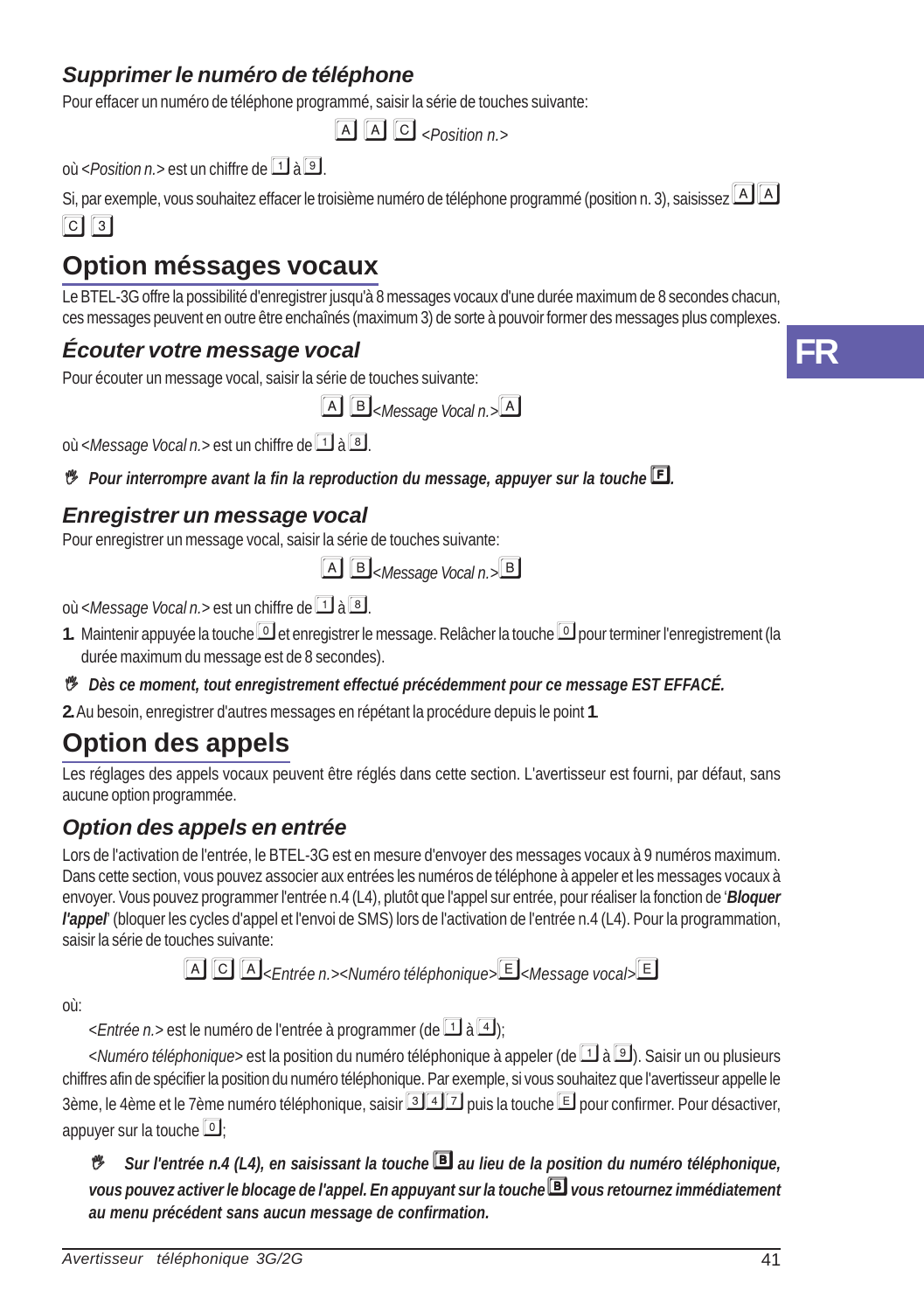<*Message vocal*> correspond au numéro des messages vocaux à attribuer (de **11** à **B**). Au maximum, 3 messages vocaux peuvent être sélectionnés (par exemple les messages  $\Box$  5  $\Box$ ), les chiffres en trop ou les chiffres répétés (par exemple  $\boxed{1}$   $\boxed{3}$  seront ignorés;

 *Les messages sélectionnés seront reproduits dans l'ordre: par exemple, si les messages n. 2, 3 et 1 sont sélectionnés, ils seront reproduits dans l'ordre n. 1, 2 e 3.*

 *Un <Message vocal> sera envoyé uniquement si tous les messages qui le composent sont valides (s'ils ne sont pas vides).*

 *Si la touche est enfoncée (voir le paragraphe "Programmation depuis clavier") durant la programmation, les informations saisies seront ignorées et celles précédentes conservées.*

### *Option du numéro des repetitions messages vocaux*

Pour programmer le nombre de répétitions des messages vocaux, saisir la série de touches suivante:

*<Numéro répétitions>*

où <*Numéro répétitions*> correspond au numéro de répétitions requises (de à ). Le numéro de répétitions programmé par défaut est **1** (pour envoyer une seule fois le message vocal).

### *Option des cycles d'appels*

Lorsqu'un évènement d'alarme se vérifie, les numéros de téléphone présents dans le répertoire et associés à l'entrée activée sont appelés (en suivant l'ordre des numéros dans le répertoire) et les messages vocaux programmés sont reproduits. La programmation des cycles d'appel permet d'effectuer d'autres tentatives sur les numéros à appeler qui, pour quelque raison que ce soit, n'ont pas répondu à l'appel (occupé, pas joignable ou pas de réponse). Si l'appel réussit, l'avertisseur n'appellera pas les numéros successifs, à moins que l'option "*Appeler tous*" n'ait été sélectionnée. Pour programmer les cycles d'appel à effectuer pour chaque numéro de téléphone programmé, saisir la série de touches suivante:



où *<Cycles d'appels>* correspond à combien de fois le cycle d'appels doit être répété (de à ). Le nombre de cycles d'appels programmé par défaut est **1** (pour effectuer un seul cycle d'appels). Les cycles d'appels s'activent avec un délai de plus en plus grand: 1, 2, 5, 10, 15, 20, 25, 30 minutes.

 *L'entrée n.1 (L1) est prioritaire par rapport aux autres, si l'entrée n.1 (L1) est activée, le cycle d'appels relatif est exécuté, même si au même moment les cycles relatifs à une autre entrée sont en cours.*

### *Option appeller tous*

Lors de l'activation d'une entrée, le message est envoyé à tous les numéros de téléphone associés à cette entrée, même si l'un des numéros a répondu. Pour programmer cette fonction, saisir la série de touches suivante:

(pour **Activer**);

(pour **Désactiver** - Réglage par défaut)

### *Option confirmation résultat d'appel*

Si cette option est activée, le BTEL-3G considère que seuls les appels vocaux confirmés par l'utilisateur ont été exécutés avec succès. Si la "*confirmation résultat d'appel*" est activée, il faudra, après avoir reçu le message vocal et avant que le dispositif n'ait raccroché, donner la confirmation de la réception en appuyant sur la touche  $\Box$  ou bien  $\Box$  sur le clavier du téléphone (DTMF). Si vous n'appuyez pas sur la touche  $\Box$  ou bien  $\Box$  l'appel est considéré échoué et le cycle d'appels programmé sera exécuté (voir le paragraphe *Option des cycles d'appels*). Pour programmer cette fonction, saisir la série de touches suivante:



(pour **Désactiver** - Réglage par défaut)

 *Si vous activez la "Confirmation résultat d'appel", la pression de la touche met immédiatement fin à l'appel alors que la pression de la touche i* permet d'accéder au menu vocal.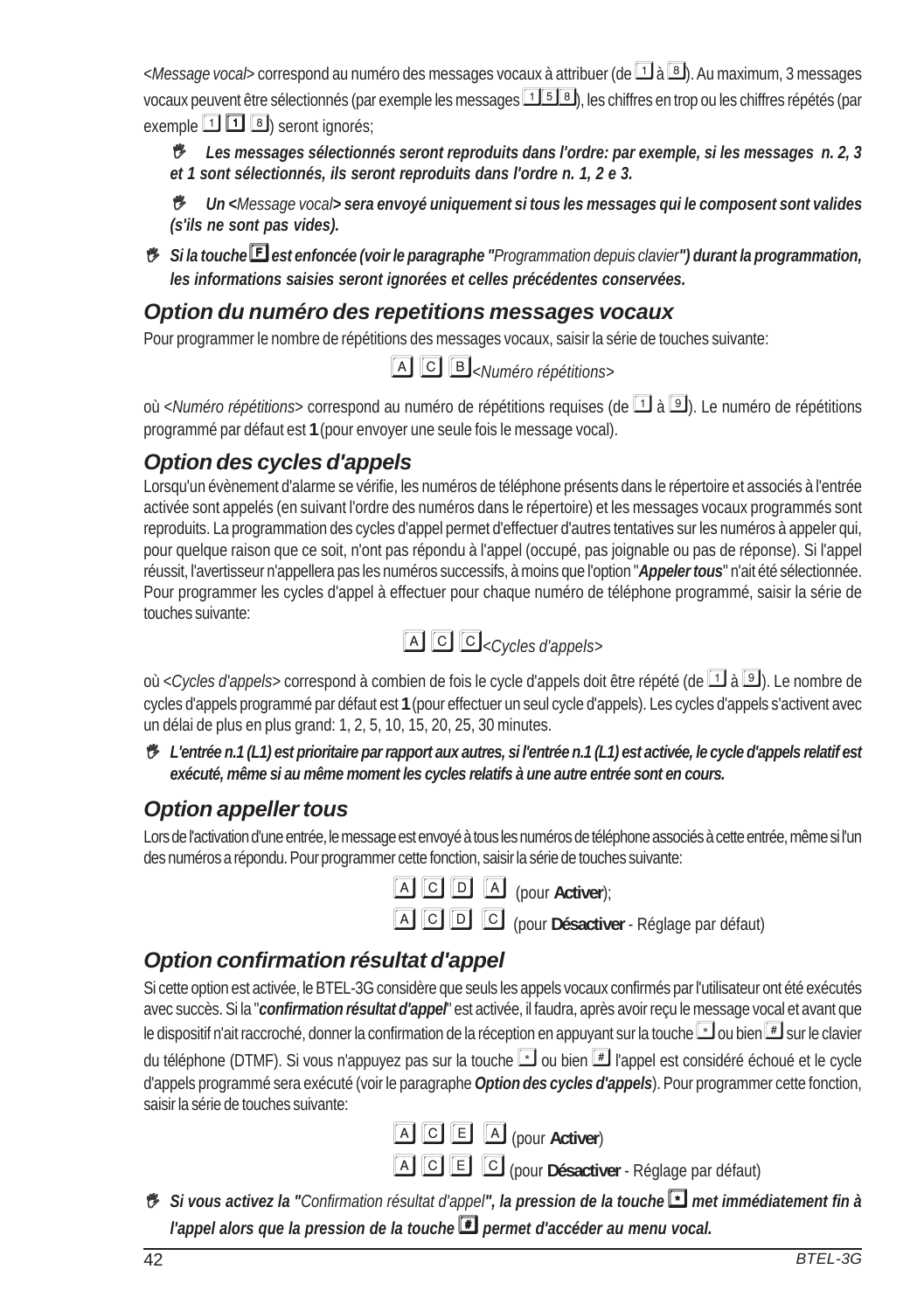*Dans certains cas, le BTEL-3G peut mal interpréter la réponse des répondeurs, messages de bienvenue de l'opérateur GSM, etc., il est donc conseillé d'activer la "Confirmation résultat d'appel".*

### **Avancées de l'option**

Ce paragraphe décrit principalement les procédures pour la programmation de la modalité de fonctionnement des entrées et des sorties ainsi que les caractéristiques de gestion avancée du combinateur.

### *Option polarité entrées*

Pour programmer la modalité d'activation des 4 entrées (pour plus d'informations, voir le paragraphe "*Branchements- >Polarité d'activation*"), saisir la série de touches suivante:

 $A$  $D$  $A$ <sub> $\leq$ *Fntrée n.>* $\leq$ *Polarité>*</sub>

où <*Entrée n.*> est le numéro de l'entrée à programmer (de à ) et <*Polarité*> peut être positive (par défaut) ou négative <sup>o d</sup>. Par exemple **A D A 2 D** programme l'entrée n.2 avec polarité négative.

### *Message périodique*

Ce menu permet de programmer la transmission périodique du message vocal n.8 au numéro de téléphone programmé dans le répertoire comme n.1. Pour plus d'informations, consulter le paragraphe "*Paramètres de l'appareil->Option du répertoire*" et "*Paramètres de l'appareil->Option méssages vocaux*". Pour la programmation, saisir la série de touches suivante:



où <*Jours n.*> correspond au nombre de jours (de  $\Box$ ) a  $\Box$   $\Box$ ), pour désactiver la transmission appuyer sur  $\Box$ . Par défaut, la valeur programmée est **0** (désactivé).

### *Changer la langue*

Ce menu permet de changer la langue du guide vocal. Pour la programmation, saisir la série de touches suivante:

*<Langue>*

où <*Langue*> correspond à : A = Italien = B = Anglais = E = Français = E = E = E = spagnol.

### *Réglage de la date et de l'heure*

Pour la programmation, saisir la série de touches suivante:

<*Heure*><*Minutes*><*Jour*><*Mois*><*Année*<sup>&</sup>gt;

pour chaque paramètre <*Heure*><*Minutes*><*Jour*><*Mois*><*Année*>, saisir deux chiffres, par exemple pour programmer le jour 3 appuyer sur les touches  $\boxed{\circ}$  3, pour l'année 2012 appuyer sur les touches  $\boxed{\cdot\,}$ 2.

 *Après la programmation d'une nouvelle date, les éventuels SMS périodiques et les messages périodiques devront être reprogrammés.*

### *Option sorties*

Les 4 Sorties à Collecteur Ouvert peuvent être activées automatiquement (lorsque des évènements programmés se vérifient). Ce menu permet de programmer les Sorties, leur polarité au repos (N.C. ou N.A.), 'Monostable' ou bien 'Bistable', l'activation au moyen de la reconnaissance de l'appelant et la confirmation de l'activation de la sortie.

### *Option type sortie*

Les sorties à Collecteur Ouvert OC1, OC2 et OC3 peuvent être réglées comme **Bistables** (l'activation et la désactivation se font grâce à 2 commandes distinctes) ou bien comme **Monostables** (la sortie reste active durant le **Temps d'Activation**, au terme duquel elle repasse à l'état de repos). La sortie OC4 est du type **Bistable**. Pour la programmation, saisir la série de touches suivante:

 $\boxed{A}$   $\boxed{D}$   $\boxed{E}$   $\boxed{A}$ *<Sortie n.*  $\boxed{B}$  (pour **Bistable**)

*<Sortie n.><Temps d'activation>* (pour **Monostable** - Réglage par défaut)

où <*Sortie n.*> est le numéro de la sortie à programmer (de **1** à **3**) et le < *Temps d'activation*> en secondes de **1**  $a \overline{9}$  (par défaut, 10 secondes).

**FR**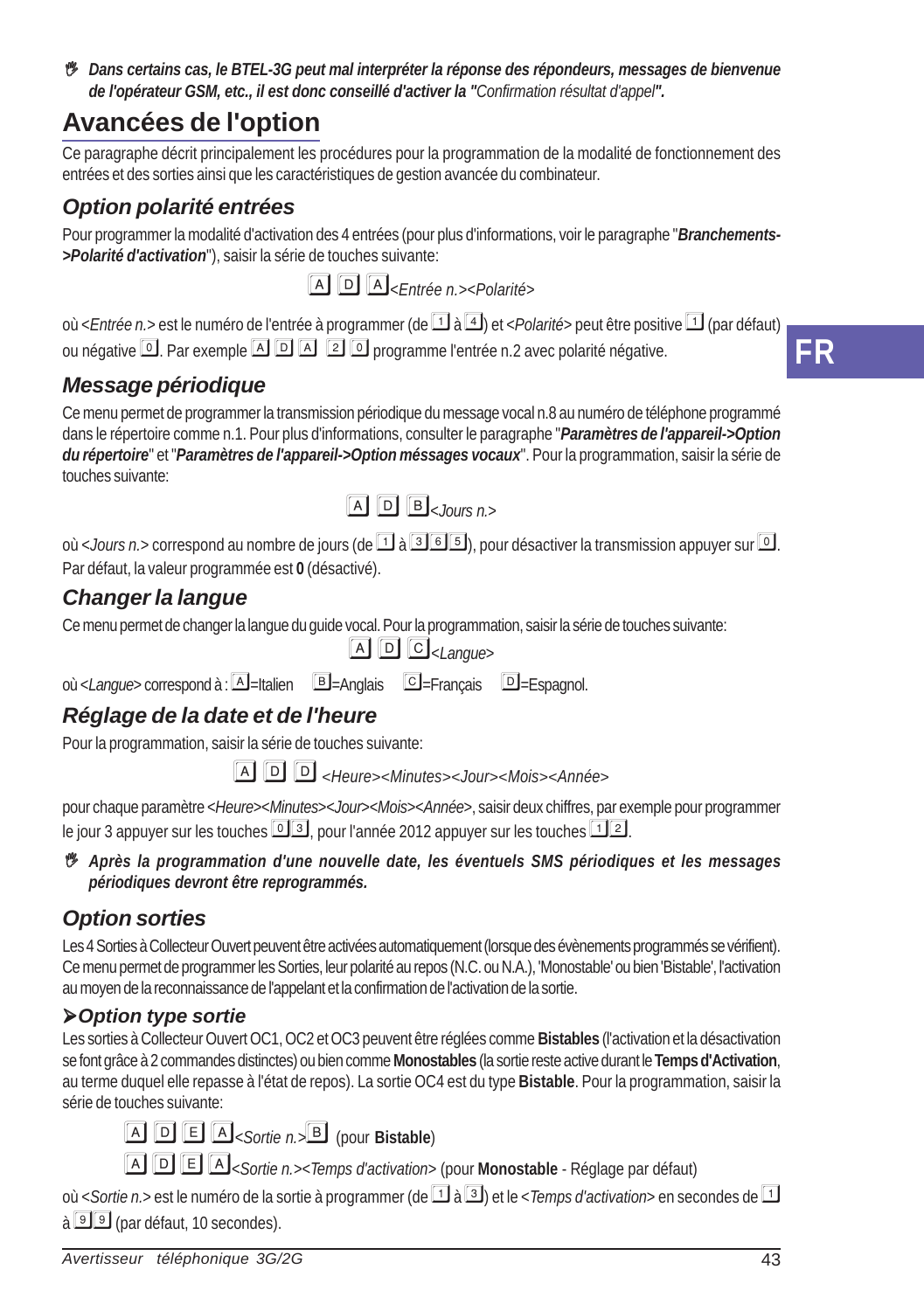*Les Sorties CO de type Monostable repassent à l'état de repos après le Temps d'activation programmé.*

#### *Option polarité sorties*

Cette section permet de programmer la polarité au repos des sorties à Collecteur Ouvert OC1, OC2 et OC3 (la sortie à Collecteur Ouvert OC4 est réservée et **Normalement Fermée**) comme:

**A D E B** *< Sortie n.*  $\Box$  (pour **Normalement Ouvert** - Réglage par défaut)

*<Sortie n.>* (pour **Normalement Fermé**)

où < *Sortie n.* > est le numéro de la sortie à programmer (de  $\Box$ ) à  $\Box$ ).

#### *Activer sorties en modalité clip*

Cette section permet d'associer l'activation des sorties correspondant à l'appel de certains numéros de téléphone présents dans le répertoire. Pour activer la sortie sur reconnaissance de l'appelant, programmer le numéro de téléphone dans la section "*Option du répertoire*" (voir paragraphe *Paramètres de l'appareil*). La sortie est activée "sans frais" car l'Avertisseur, après avoir reconnu l'appelant, active la sortie et l'utilisateur peut raccrocher avant que l'Avertisseur ne réponde. Pour la programmation, saisir la série de touches suivante:



*<Sortie n.><Numéros téléphoniques>*

où <*Sortie n.*> est le numéro de la sortie à programmer (de à ) et <*Numéros téléphoniques*> correspond à la position des numéros de téléphone programmés dans le répertoire (1 à 9 positions peuvent être spécifiées).

 *Pour effacer la programmation d'une sortie, ne saisir aucun chiffre pour la position du numéro de téléphone à appeler.*

*Seules les sorties O1, O2 et O3 peuvent être activées au moyen de la Reconnaissance de l'Appelant.*

#### *Confirmer activation sortie*

Cette section permet de programmer l'envoi d'une confirmation d'activation de la sortie. Si cette option est programmée, lorsque l'activation d'une sortie est exécutée avec succès, une confirmation est envoyée à l'utilisateur. La confirmation consiste en:

- une sonnerie si l'activation de la sortie a lieu au moyen de la reconnaissance de l'appelant.
- un SMS contenant la même commande reçue par le BTEL-3G dans le cas d'une activation de la sortie par SMS.

Pour activer ou désactiver, saisir la série de touches suivante:

 $\boxed{A}$   $\boxed{D}$   $\boxed{E}$   $\boxed{D}$ *<Sortie n.*> $\boxed{A}$  (pour **Activer**) *<Sortie n.>* (pour **Désactiver** - Réglage par défaut)

# **Réseaux Disponibles**

#### *Pour effectuer la vérification, une carte SIM valide doit être introduite dans le porte SIM.*

Cette section permet de vérifier l'intensité de la couverture dans le lieu choisi pour l'installation, afin d'identifier quel est

l'opérateur qui assure la meilleure couverture. Pour la vérification, saisir la touche  $\mathbb{B}$ . Le quide vocal, après environ 15 secondes d'attente, commencera à dresser la liste des codes des opérateurs reçus (voir le tableau page 4, ou bien consulter le tableau à l'adresse http://en.wikipedia.org/wiki/Mobile Network Code) puis l'intensité du signal (**bas**, **moyen**, **bon**, **optimal**).

 *Durant cette vérification, les 3 DEL VERTES indiquent la puissance du signal avec le gestionnnaire SIM utilisé pour faire la vérification.*

# **Sélectionner le Code Installateur**

Le code installateur programmé par défaut est **11111**, pour le modifier, saisir la série de touches suivante:

*<Nouveau code><Répéter Nouveau Code>*

où <*Nouveau code*> est un numéro composé de 5 chiffres.

 *Seulement si les codes saisis sont identiques et différents du Code Utilisateur, vous pourrez revenir au menu principal, sinon vous devrez saisir de nouveau le code.*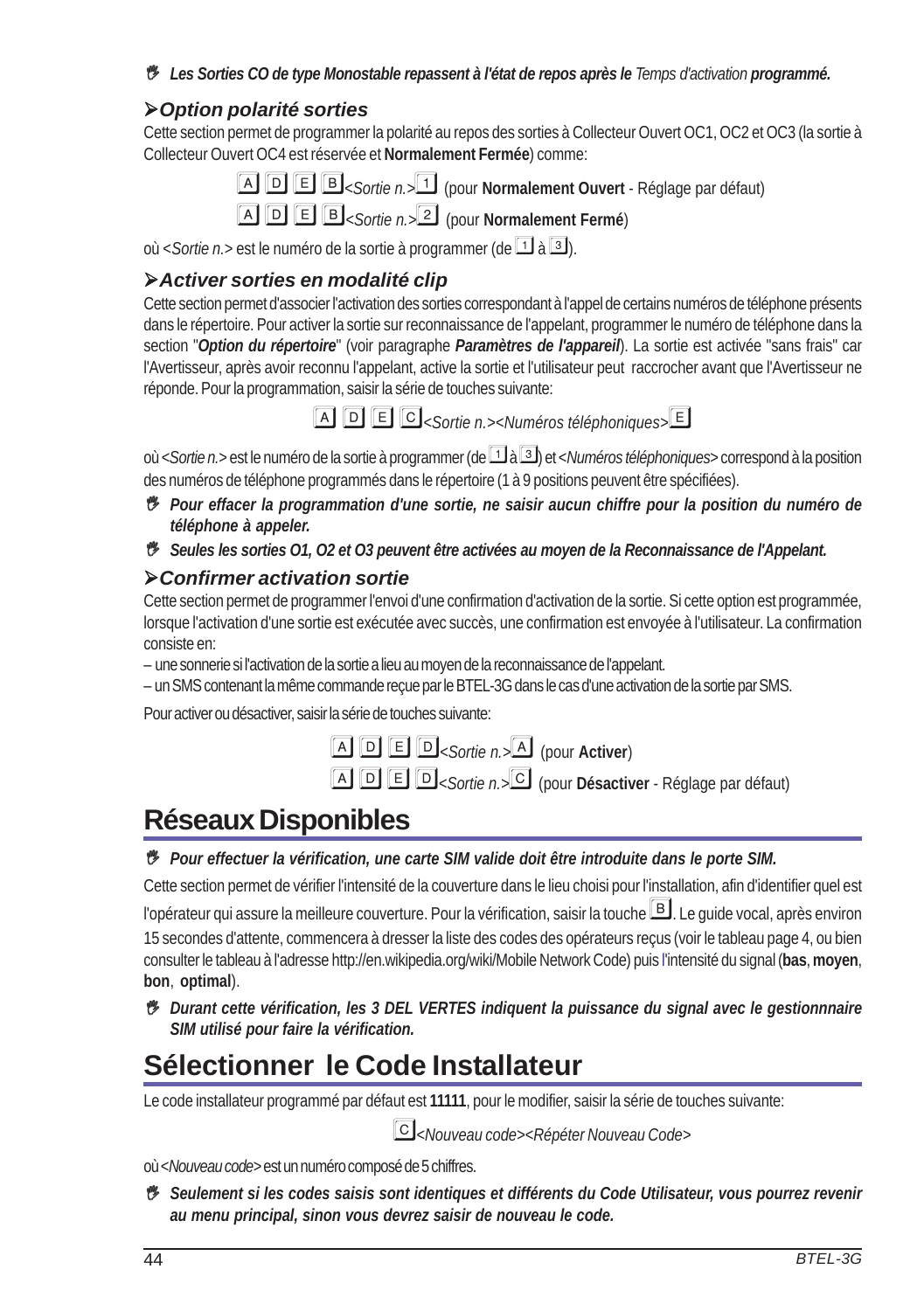# **PROGRAMMATION À DISTANCE PAR SMS**

En modalité Avertisseur SMS, un ou plusieurs numéros de téléphone auxquels envoyer des messages SMS précédemment programmés peuvent être également programmés lorsque certains évènements se vérifient:

- O Signaux d'Alarme pouvant se présenter sur une ou plusieurs des 4 Lignes d'Entrée.
- Test Batterie Basse. 2 SMS peuvent être programmés: un de Panne et un de Rétablissement.
- Envoi de SMS Périodique avec une période programmable.
- Envoi de SMS pour le contrôle du crédit restant.
- La programmation se fait par l'intermédiaire de SMS décrit ci-dessous.

La LED **c** clignote trois fois lorsque le BTEL-3G reçoit une SMS de programmation valide.

### **Activation des entrées**

Le BTEL-3G peut envoyer un message SMS aux numéros présents dans le répertoire lorsque l'un des évènements d'activation des entrées se vérifie. Pour ce faire, un SMS de programmation doit être envoyé selon la syntaxe suivante:

#### *#Codice Installateur#INA#Entrée#Numéros Destinataires#Texte SMS#*

où, entre les caractères *#* **:**

- *Code Installateur;* code numérique 5 chiffres (de 00000 à 99999). Le code installateur par défaut est **11111**.
- *INA;* commande de programmation SMS pour activation entrée.
- *Entrée;* identifiant de l'entrée (**IN1**, **IN2**, **IN3**, **IN4** correspondant aux entrées L1, L2, L3 e L4).
- *Numéros Destinataires;* position du numéro de téléphone dans le répertoire (voir "*Paramètres de l'appareil- >Option du répertoire*"). Pour envoyer le SMS à plusieurs numéros de téléphone présents dans le répertoire, séparer le numéro avec une virgule (par exemple 2,3,5 envoi le SMS aux numéros de téléphone avec les positions n.2, 3 et 5).
- *Texte SMS;* saisir le message SMS à envoyer (maximum 100 caractères). Pour désactiver l'envoi du message ne pas saisir le texte.

### **Désactivation des entrées**

Le BTEL-3G peut envoyer un message SMS aux numéros présents dans le répertoire lorsque l'un des évènements de désactivation des entrées se vérifie. Pour ce faire, un SMS de programmation doit être envoyé selon la syntaxe suivante:

*#Codice Installateur#IND#Entrée#Numéros Destinataires#Texte SMS#*

où, entre les caractères *#* **:**

- *Code Installateur;* code numérique 5 chiffres (de 00000 à 99999). Le code installateur par défaut est **11111**.
- *IND;* commande de programmation SMS pour désactivation entrée.
- *Entrée;* identifiant de l'entrée (**IN1**, **IN2**, **IN3**, **IN4** correspondant aux entrées L1, L2, L3 e L4).
- *Numéros Destinataires;* position du numéro de téléphone dans le répertoire (voir "*Paramètres de l'appareil- >Option du répertoire*"). Pour envoyer le SMS à plusieurs numéros de téléphone présents dans le répertoire, séparer le numéro avec une virgule (par exemple 2,3,5 envoi le SMS aux numéros de téléphone avec les positions n.2, 3 et 5).
- *Texte SMS;* saisir le message SMS à envoyer (maximum 100 caractères). Pour désactiver l'envoi du message ne pas saisir le texte.

### **Signalisation Batterie Basse**

Lorsqu'une panne de type batterie basse se vérifie sur la batterie, vous pouvez envoyer un message SMS de signalisation à un numéro téléphonique programmé. Pour ce faire, un SMS de programmation doit être envoyé selon la syntaxe suivante:

*#Code Installateur#BAT#Numéro Destinataire#Texte Batterie Basse#Texte Rétablissement#Activation#*

où, entre les caractères *#* **:**

- *Code Installateur;* code numérique 5 chiffres (de 00000 à 99999). Le code installateur par défaut est **11111**.
- *BAT;* commande de programmation pour l'envoi de la signalisation de la batterie basse.
- *Numéro Destinataire;* saisir le numéro de téléphone du destinataire (pas sa position dans le répertoire téléphonique). Le numéro de téléphone peut également ne pas figurer dans le répertoire.
- *Texte Batterie Basse;* saisir le message SMS à envoyer pour signaler la *Batterie Basse* (maximum 50 caractères).
- *Texte Rétablissement;* saisir le message SMS à envoyer pour signaler le *Rétablissement Batterie* (maximum 50 caractères).
- *Activation;* saisir **1** pour activer l'envoi des SMS ou bien **0** pour désactiver (dans ce cas les champs *Numéro Destinataire*, *Texte Batterie Basse* et *Texte Rétablissement* seront ignorés).

**FR**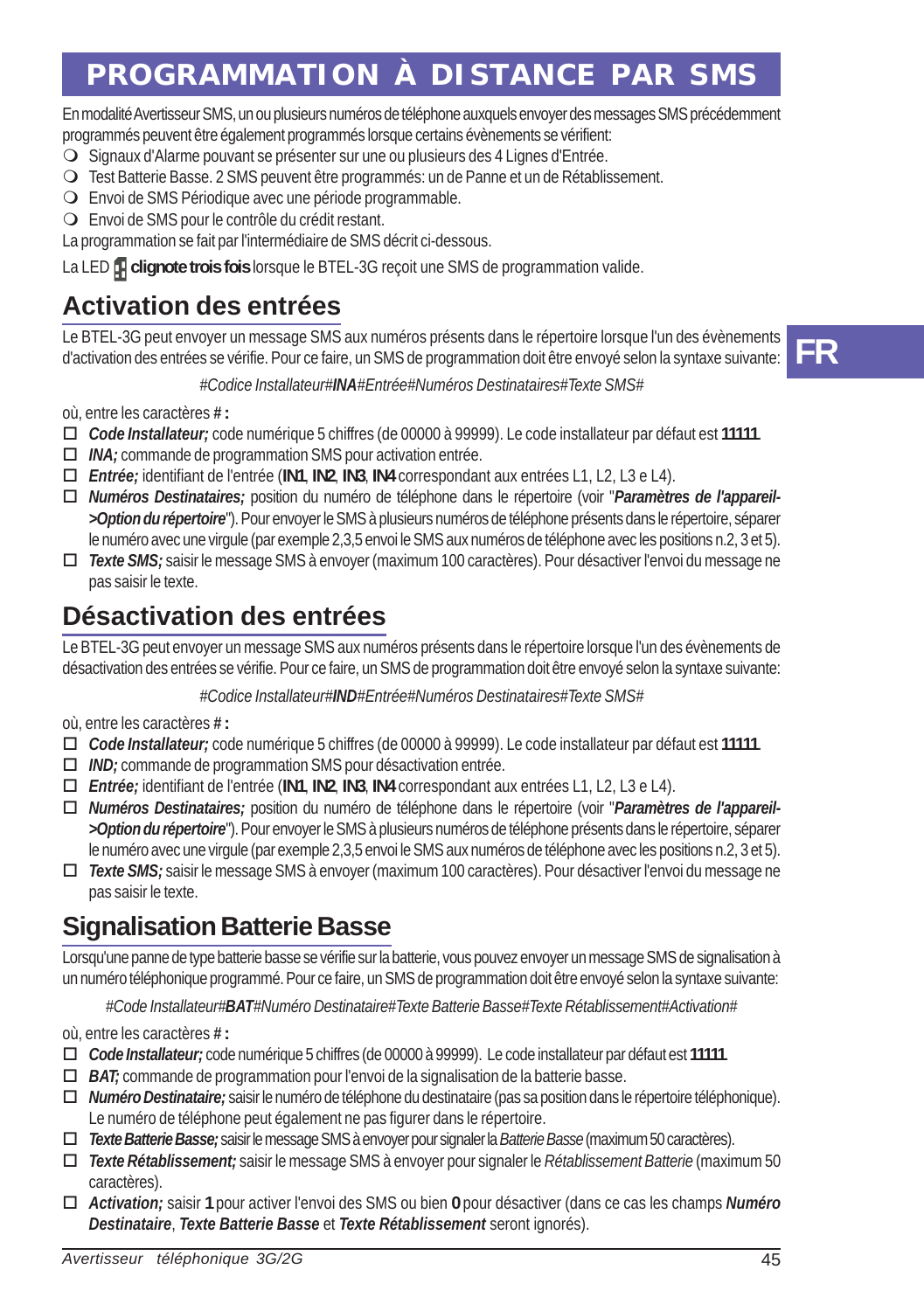# **SMS Périodique**

Envoyer un SMS de programmation selon la syntaxe suivante:

*#Code Installateur#PER#Numéro Destinataire#Texte SMS#Période#*

où, entre les caractères *#* **:**

- *Code Installateur;* code numérique 5 chiffres (de 00000 à 99999). Le code installateur par défaut est **11111**.
- *PER;* commande de programmation pour l'envoi du SMS périodique.
- *Numéro Destinataire;* saisir le numéro de téléphone du destinataire (pas sa position dans le répertoire téléphonique). Le numéro de téléphone peut également ne pas figurer dans le répertoire.
- *Texte SMS;* saisir le message SMS à envoyer (maximum 100 caractères).
- *Période;* période exprimée en jours de 1 à 365 (saisir **0** pour désactiver et ignorer le champ *Texte SMS*).
- *Le message périodique sera envoyé selon le rythme journalier imposé et toujours à l'heure à laquelle il a été programmé.*

# **Contrôle du crédit restant**

 *Le service de gestion du crédit des cartes SIM prépayées peut être suspendu selon la volonté de l'opérateur du réseau GSM concerné.*

*Vérifiez auprès de l'opérateur de la carte SIM, le coût de fonctionnement.*

Le crédit restant sur la carte SIM prépayée peut être contrôlé. S'il est programmé, le **numéro du répertoire** reçoit (le numéro doit figurer dans le répertoire téléphonique, voir "*Paramètres de l'appareil->Option du répertoire*"), un SMS contenant les informations fournies par l'opérateur sur le crédit restant. Pour ce faire, selon le type d'opérateur utilisé, envoyer un SMS de programmation selon la syntaxe suivante:

*#Code Installateur#Type Requête#Numéro Requête#Texte SMS#Intervalle#*

où, entre les caractères *#* **:**

- *Code Installateur;* code numérique 5 chiffres (de 00000 à 99999). Le code installateur par défaut est **11111**.
- *Type Requête;* choix du type de requête (0=Appel, 1=SMS, 2=Commande de réseau, 3=Rétablissement des réglages du crédit restant).
- *Numéro Requête;* numéro de téléphone à appeler ou auquel envoyer un SMS pour demander l'information sur le crédit restant (par exemple; 414=Vodafone, 40916=TIM).
- *Texte SMS;* chaîne utilisée à la fois pour l'envoi de SMS etpour les requêtes effectuées par le biais d'une commande de réseau (par exemple; PRE CRE SIN).
- *Intervalle;* saisir l'intervalle (de 1 à 3600 minutes) dans lequel l'information sur le crédit restant à renvoyer au numéro qui en a fait la requête devra parvenir à l'opérateur.

| Opérateur   | Exemple pour les opérateurs italiens |
|-------------|--------------------------------------|
| <b>ITIM</b> | #11111#1#40916#PRE CRE SIN#1#        |
| Vodafone    | #11111#1#414#CREDITO#1#              |
| <b>Wind</b> | #11111#2#*123###1#                   |

# **MISE À JOUR FIRMWARE DE LA CARTE**

Pour effectuer la mise à jour du firmware, le câble PC-Link (voir la figure 1) doit être branché entre le connecteur [**17**] du BTEL-3G et un port COM du PC, l'application **BTEL-3G FW Update** et le fichier de mise à jour peuvent être téléchargés depuis le site Bentel. Attention au sens d'insertion du connecteur du câble PC-Link utilisé. Une fois le branchement effectué, sélectionner le port COM utilisé et le fichier de mise à jour et cliquer sur la touche **Avant**: l'application affichera les informations relatives au dispositif relié. Cliquer sur la touche **Avant** pour mettre à jour le firmware. En cas de problèmes de communication, contrôler le branchement et le réglage du port en série ou bien utiliser un convertisseur USB-RS232 différent.

 *Pour installer et exécuter l'application "BTEL-3G FW Update", vous devez disposer des droits d'administration du PC. Il est conseillé de désactiver l'antivirus et/ou le pare-feu en cas de problèmes lors de l'installation de l'application.*